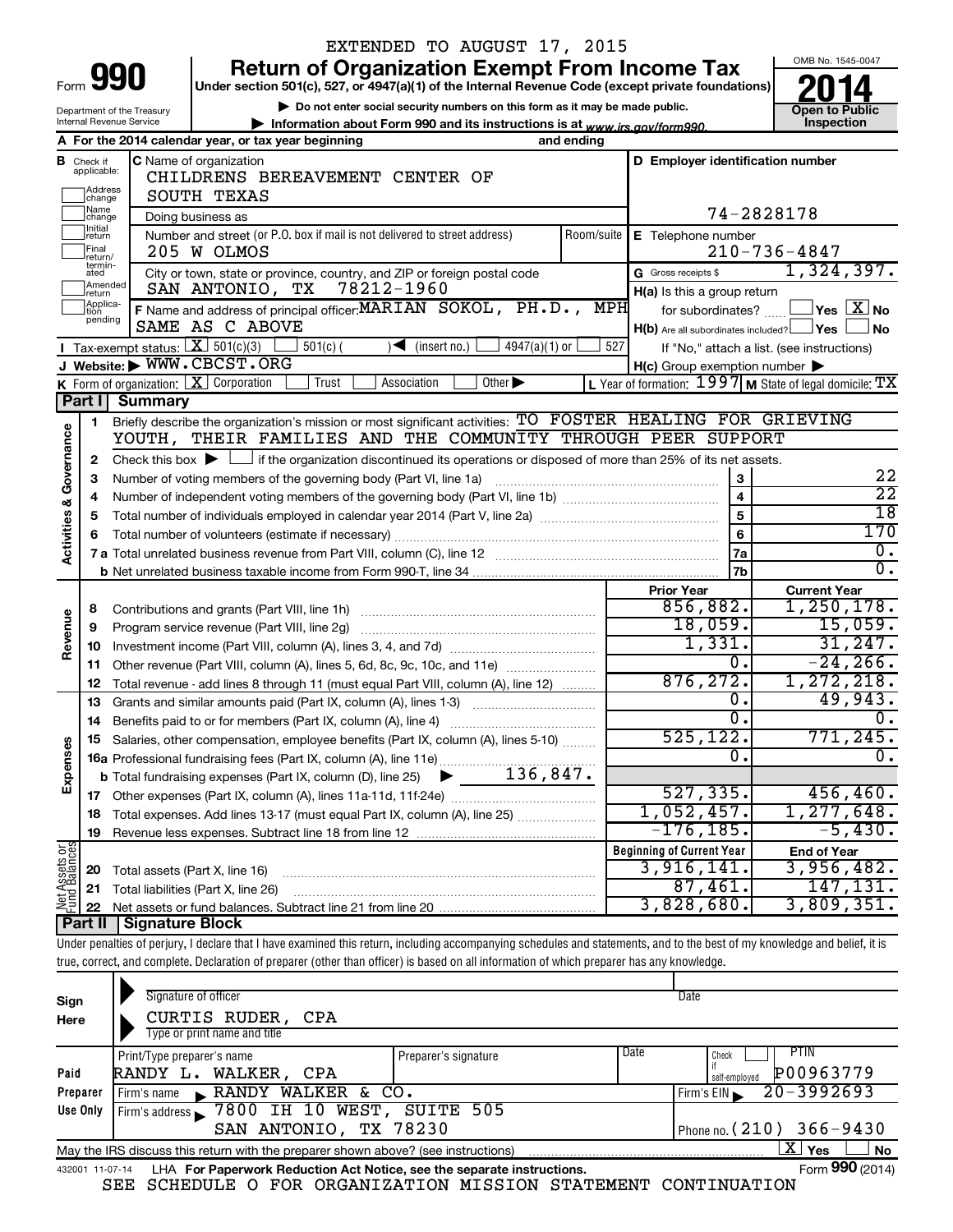|              | CHILDRENS BEREAVEMENT CENTER OF<br>74-2828178<br>SOUTH TEXAS<br>Page 2                                                                                     |
|--------------|------------------------------------------------------------------------------------------------------------------------------------------------------------|
|              | Form 990 (2014)<br>Part III   Statement of Program Service Accomplishments                                                                                 |
|              |                                                                                                                                                            |
| 1.           | Briefly describe the organization's mission:                                                                                                               |
|              | TO FOSTER HEALING FOR GRIEVING YOUTH, THEIR FAMILIES AND THE COMMUNITY                                                                                     |
|              | THROUGH PEER SUPPORT PROGRAMS, COUNSELING, TRAINING, EDUCATION AND                                                                                         |
|              | OUTREACH.                                                                                                                                                  |
| $\mathbf{2}$ | Did the organization undertake any significant program services during the year which were not listed on                                                   |
|              | $\Box$ Yes $[\overline{\mathrm{X}}]$ No<br>the prior Form 990 or 990-EZ?                                                                                   |
|              | If "Yes," describe these new services on Schedule O.                                                                                                       |
| 3            | $\sqrt{}$ Yes $\sqrt{}\,$ X $\sqrt{}\,$ No<br>Did the organization cease conducting, or make significant changes in how it conducts, any program services? |
|              | If "Yes," describe these changes on Schedule O.                                                                                                            |
| 4            | Describe the organization's program service accomplishments for each of its three largest program services, as measured by expenses.                       |
|              | Section 501(c)(3) and 501(c)(4) organizations are required to report the amount of grants and allocations to others, the total expenses, and               |
|              | revenue, if any, for each program service reported.                                                                                                        |
| 4a           | 785,757. including grants of \$ 49,763. Thevenue \$ 15,059.<br>) (Expenses \$<br>(Code:                                                                    |
|              | CHILD SERVICES                                                                                                                                             |
|              |                                                                                                                                                            |
|              | - TOTAL PEER SUPPORT PROGRAM SERVICES: 941 UNDUPLICATED INDIVIDUALS                                                                                        |
|              | WITH 13,414 HOURS OF SERVICE.                                                                                                                              |
|              | - TOTAL INDIVIDUAL AND FAMILY COUNSELING: 333 UNDUPLICATED INDIVIDUALS<br>WITH 1,869 HOURS OF SERVICE.                                                     |
|              | - TOTAL FAMILY ASSESSMENTS: 903 UNDUPLICATED INDIVIDUALS WITH 1,625                                                                                        |
|              | <b>HOURS OF SERVICE.</b>                                                                                                                                   |
|              | - WORKSHOPS, CAMPS, AND EXTERNAL GROUPS: 408 UNDUPLICATED INDIVIDUALS                                                                                      |
|              | WITH 1,848 HOURS OF SERVICE.                                                                                                                               |
|              |                                                                                                                                                            |
|              |                                                                                                                                                            |
| 4b           | 239,356.<br>$\overline{180.}$ (Revenue \$<br>including grants of \$<br>) (Expenses \$<br>(Code:                                                            |
|              | COMMUNITY OUTREACH SERVICES<br>(TRAINING, EDUCATION, AND OUTREACH):                                                                                        |
|              |                                                                                                                                                            |
|              | 9,061 UNDUPLICATED INDIVIDUALS WITH 14,195 HOURS OF SERVICE.                                                                                               |
|              |                                                                                                                                                            |
|              |                                                                                                                                                            |
|              |                                                                                                                                                            |
|              |                                                                                                                                                            |
|              |                                                                                                                                                            |
|              |                                                                                                                                                            |
|              |                                                                                                                                                            |
|              |                                                                                                                                                            |
| 4с           | ) (Revenue \$<br>(Code:<br>(Expenses \$<br>including grants of \$                                                                                          |
|              |                                                                                                                                                            |
|              |                                                                                                                                                            |
|              |                                                                                                                                                            |
|              |                                                                                                                                                            |
|              |                                                                                                                                                            |
|              |                                                                                                                                                            |
|              |                                                                                                                                                            |
|              |                                                                                                                                                            |
|              |                                                                                                                                                            |
|              |                                                                                                                                                            |
|              |                                                                                                                                                            |
|              | 4d Other program services (Describe in Schedule O.)                                                                                                        |
|              | (Expenses \$<br>including grants of \$<br>(Revenue \$                                                                                                      |
| 4е           | 1,025,113.<br>Total program service expenses<br>Form 990 (2014)                                                                                            |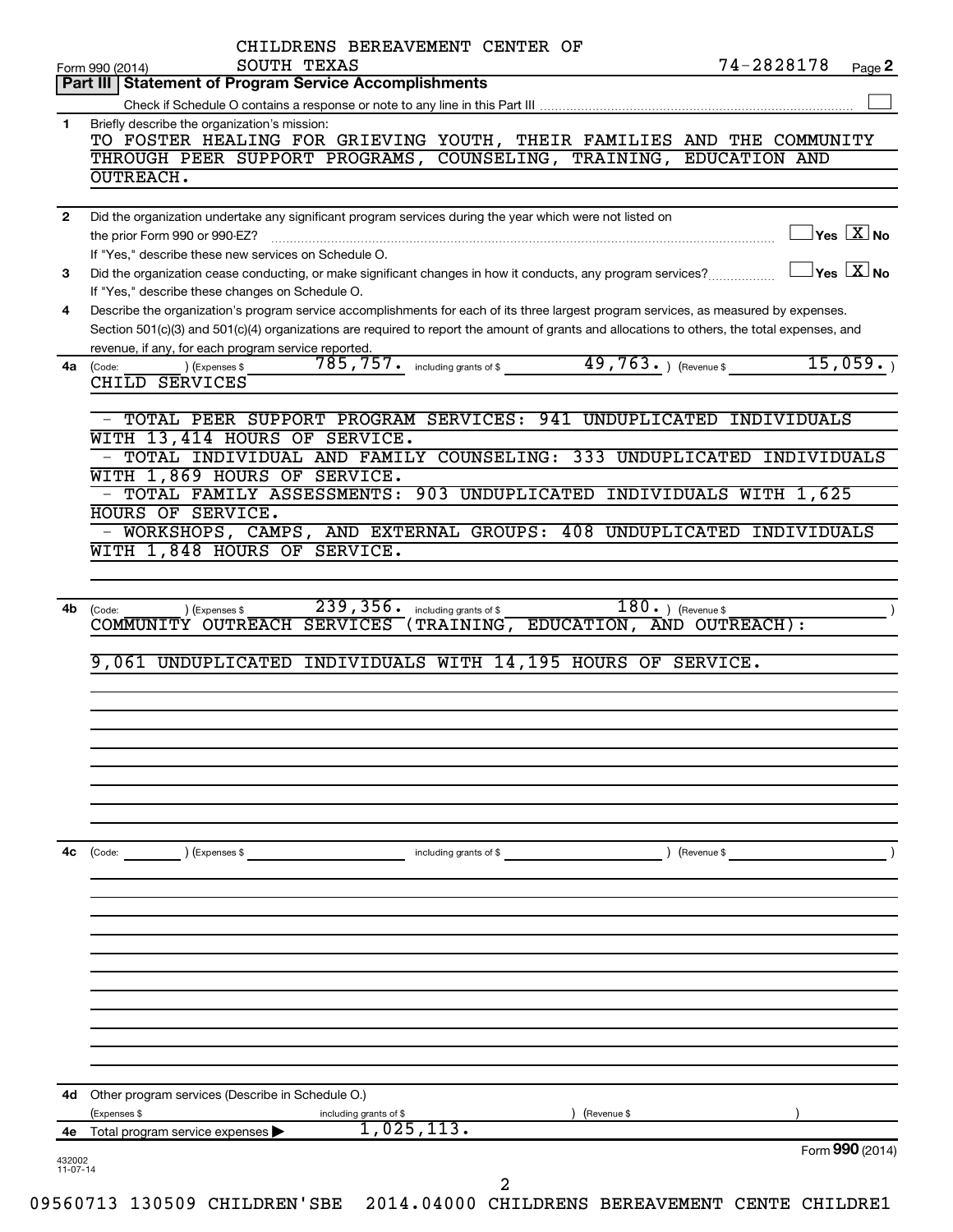|     | <b>Part IV   Checklist of Required Schedules</b>                                                                                                                                                                                    |                 |                         |                         |
|-----|-------------------------------------------------------------------------------------------------------------------------------------------------------------------------------------------------------------------------------------|-----------------|-------------------------|-------------------------|
|     |                                                                                                                                                                                                                                     |                 | Yes                     | No                      |
| 1   | Is the organization described in section 501(c)(3) or 4947(a)(1) (other than a private foundation)?                                                                                                                                 |                 |                         |                         |
|     |                                                                                                                                                                                                                                     | 1               | х                       |                         |
| 2   | Is the organization required to complete Schedule B, Schedule of Contributors? [11] the organization required to complete Schedule B, Schedule of Contributors?                                                                     | $\overline{2}$  | $\overline{\textbf{X}}$ |                         |
| З   | Did the organization engage in direct or indirect political campaign activities on behalf of or in opposition to candidates for                                                                                                     |                 |                         |                         |
|     |                                                                                                                                                                                                                                     | 3               |                         | x                       |
| 4   | Section 501(c)(3) organizations. Did the organization engage in lobbying activities, or have a section 501(h) election in effect                                                                                                    |                 |                         |                         |
|     |                                                                                                                                                                                                                                     | 4               |                         | x                       |
| 5   | Is the organization a section 501(c)(4), 501(c)(5), or 501(c)(6) organization that receives membership dues, assessments, or                                                                                                        |                 |                         |                         |
|     |                                                                                                                                                                                                                                     | 5               |                         | x                       |
| 6   | Did the organization maintain any donor advised funds or any similar funds or accounts for which donors have the right to                                                                                                           |                 |                         |                         |
|     |                                                                                                                                                                                                                                     | 6               |                         | x                       |
|     | provide advice on the distribution or investment of amounts in such funds or accounts? If "Yes," complete Schedule D, Part I                                                                                                        |                 |                         |                         |
| 7   | Did the organization receive or hold a conservation easement, including easements to preserve open space,                                                                                                                           |                 |                         | x                       |
|     |                                                                                                                                                                                                                                     | $\overline{7}$  |                         |                         |
| 8   | Did the organization maintain collections of works of art, historical treasures, or other similar assets? If "Yes," complete                                                                                                        |                 |                         | x                       |
|     | Schedule D, Part III <b>Marting Community</b> Construction of the Construction of the Construction of the Construction of the Construction of the Construction of the Construction of the Construction of the Construction of the C | 8               |                         |                         |
| 9   | Did the organization report an amount in Part X, line 21, for escrow or custodial account liability; serve as a custodian for                                                                                                       |                 |                         |                         |
|     | amounts not listed in Part X; or provide credit counseling, debt management, credit repair, or debt negotiation services?                                                                                                           |                 |                         |                         |
|     | If "Yes," complete Schedule D, Part IV                                                                                                                                                                                              | 9               |                         | x                       |
| 10  | Did the organization, directly or through a related organization, hold assets in temporarily restricted endowments, permanent                                                                                                       |                 |                         |                         |
|     |                                                                                                                                                                                                                                     | 10              |                         | x                       |
| 11  | If the organization's answer to any of the following questions is "Yes," then complete Schedule D, Parts VI, VII, VIII, IX, or X                                                                                                    |                 |                         |                         |
|     | as applicable.                                                                                                                                                                                                                      |                 |                         |                         |
|     | a Did the organization report an amount for land, buildings, and equipment in Part X, line 10? If "Yes," complete Schedule D,                                                                                                       |                 |                         |                         |
|     |                                                                                                                                                                                                                                     | 11a             | x                       |                         |
|     | <b>b</b> Did the organization report an amount for investments - other securities in Part X, line 12 that is 5% or more of its total                                                                                                |                 |                         |                         |
|     | assets reported in Part X, line 16? If "Yes," complete Schedule D, Part VII [11] [11] [12] [12] [12] [12] [12] [                                                                                                                    | 11b             |                         | x                       |
|     | c Did the organization report an amount for investments - program related in Part X, line 13 that is 5% or more of its total                                                                                                        |                 |                         |                         |
|     |                                                                                                                                                                                                                                     | 11c             |                         | x                       |
|     | d Did the organization report an amount for other assets in Part X, line 15 that is 5% or more of its total assets reported in                                                                                                      |                 |                         |                         |
|     |                                                                                                                                                                                                                                     | 11d             |                         | x                       |
|     |                                                                                                                                                                                                                                     | 11e             |                         | $\overline{\mathtt{x}}$ |
| f   | Did the organization's separate or consolidated financial statements for the tax year include a footnote that addresses                                                                                                             |                 |                         |                         |
|     | the organization's liability for uncertain tax positions under FIN 48 (ASC 740)? If "Yes," complete Schedule D, Part X                                                                                                              | 11f             |                         | x                       |
|     | 12a Did the organization obtain separate, independent audited financial statements for the tax year? If "Yes," complete                                                                                                             |                 |                         |                         |
|     | Schedule D, Parts XI and XII                                                                                                                                                                                                        | 12a             | x                       |                         |
|     | <b>b</b> Was the organization included in consolidated, independent audited financial statements for the tax year?                                                                                                                  |                 |                         |                         |
|     | If "Yes," and if the organization answered "No" to line 12a, then completing Schedule D, Parts XI and XII is optional                                                                                                               | <b>12b</b>      |                         | х                       |
| 13  |                                                                                                                                                                                                                                     | 13              |                         | $\overline{\text{x}}$   |
| 14a |                                                                                                                                                                                                                                     | 14a             |                         | $\overline{\texttt{x}}$ |
| b   | Did the organization have aggregate revenues or expenses of more than \$10,000 from grantmaking, fundraising, business,                                                                                                             |                 |                         |                         |
|     | investment, and program service activities outside the United States, or aggregate foreign investments valued at \$100,000                                                                                                          |                 |                         |                         |
|     |                                                                                                                                                                                                                                     | 14b             |                         | х                       |
| 15  | Did the organization report on Part IX, column (A), line 3, more than \$5,000 of grants or other assistance to or for any                                                                                                           |                 |                         |                         |
|     |                                                                                                                                                                                                                                     | 15              |                         | х                       |
| 16  | Did the organization report on Part IX, column (A), line 3, more than \$5,000 of aggregate grants or other assistance to                                                                                                            |                 |                         |                         |
|     |                                                                                                                                                                                                                                     | 16              |                         | х                       |
| 17  | Did the organization report a total of more than \$15,000 of expenses for professional fundraising services on Part IX,                                                                                                             |                 |                         |                         |
|     |                                                                                                                                                                                                                                     | 17              |                         | х                       |
| 18  | Did the organization report more than \$15,000 total of fundraising event gross income and contributions on Part VIII, lines                                                                                                        |                 |                         |                         |
|     |                                                                                                                                                                                                                                     | 18              | х                       |                         |
| 19  | Did the organization report more than \$15,000 of gross income from gaming activities on Part VIII, line 9a? If "Yes,"                                                                                                              |                 |                         |                         |
|     |                                                                                                                                                                                                                                     | 19              |                         | x                       |
|     |                                                                                                                                                                                                                                     | 20a             |                         | $\overline{\text{X}}$   |
|     |                                                                                                                                                                                                                                     | 20 <sub>b</sub> |                         |                         |
|     |                                                                                                                                                                                                                                     |                 |                         |                         |

Form (2014) **990**

432003 11-07-14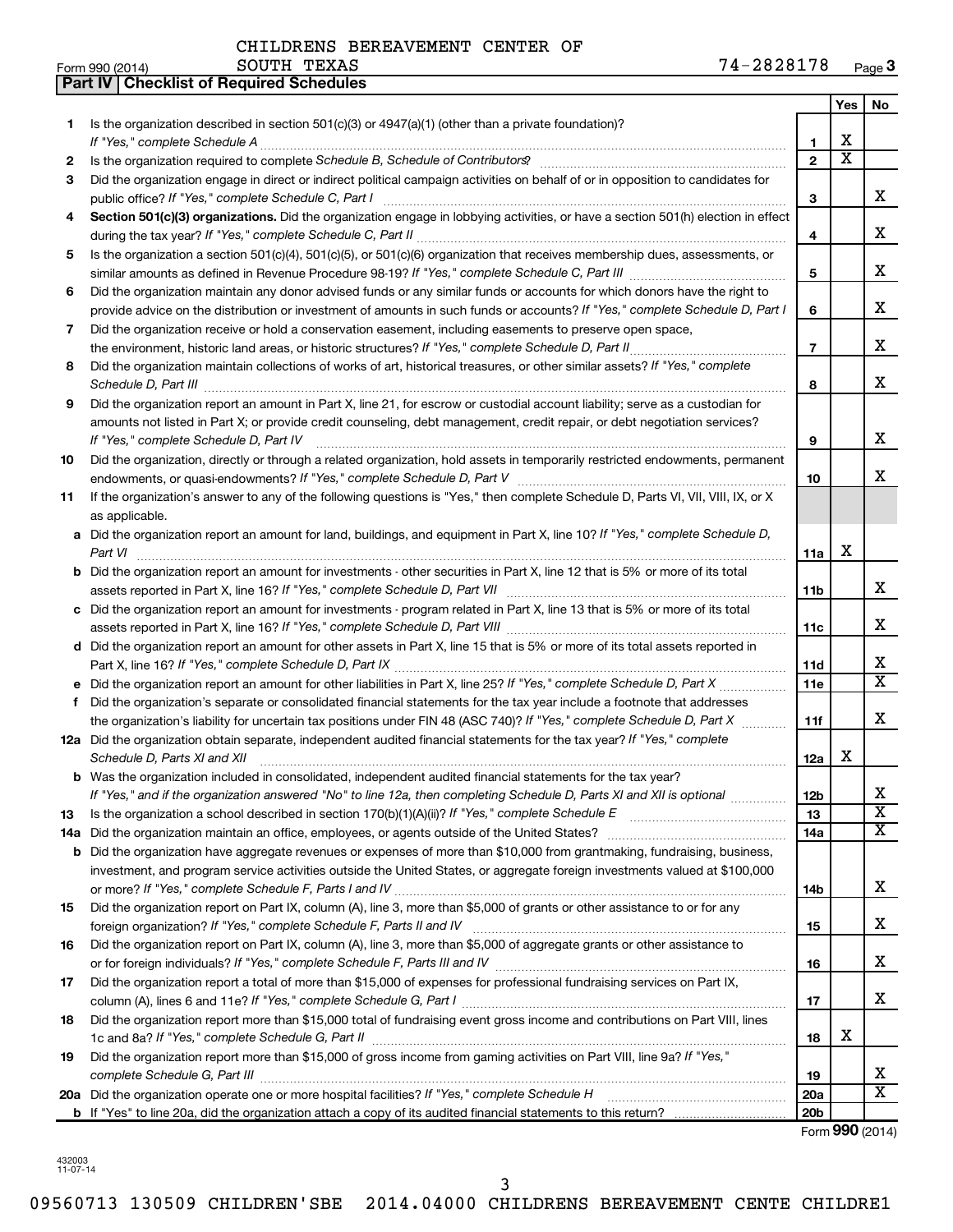|     | SOUTH TEXAS<br>Form 990 (2014)                                                                                                  | 74-2828178      |                         | Page 4                  |
|-----|---------------------------------------------------------------------------------------------------------------------------------|-----------------|-------------------------|-------------------------|
|     | <b>Part IV   Checklist of Required Schedules (continued)</b>                                                                    |                 |                         |                         |
|     |                                                                                                                                 |                 | Yes                     | No                      |
| 21  | Did the organization report more than \$5,000 of grants or other assistance to any domestic organization or                     |                 |                         |                         |
|     |                                                                                                                                 | 21              |                         | x                       |
| 22  | Did the organization report more than \$5,000 of grants or other assistance to or for domestic individuals on                   |                 |                         |                         |
|     |                                                                                                                                 | 22              | X                       |                         |
| 23  | Did the organization answer "Yes" to Part VII, Section A, line 3, 4, or 5 about compensation of the organization's current      |                 |                         |                         |
|     | and former officers, directors, trustees, key employees, and highest compensated employees? If "Yes," complete                  |                 |                         |                         |
|     | Schedule J                                                                                                                      | 23              |                         | X                       |
| 24a | Did the organization have a tax-exempt bond issue with an outstanding principal amount of more than \$100,000 as of the         |                 |                         |                         |
|     | last day of the year, that was issued after December 31, 2002? If "Yes," answer lines 24b through 24d and complete              |                 |                         |                         |
|     | Schedule K. If "No", go to line 25a                                                                                             | 24a             |                         | x                       |
| b   | Did the organization invest any proceeds of tax-exempt bonds beyond a temporary period exception?                               | 24 <sub>b</sub> |                         |                         |
|     | Did the organization maintain an escrow account other than a refunding escrow at any time during the year to defease            |                 |                         |                         |
|     |                                                                                                                                 | 24c             |                         |                         |
|     |                                                                                                                                 | 24d             |                         |                         |
|     | 25a Section 501(c)(3), 501(c)(4), and 501(c)(29) organizations. Did the organization engage in an excess benefit                |                 |                         |                         |
|     |                                                                                                                                 | 25a             |                         | X                       |
| b   | Is the organization aware that it engaged in an excess benefit transaction with a disqualified person in a prior year, and      |                 |                         |                         |
|     | that the transaction has not been reported on any of the organization's prior Forms 990 or 990-EZ? If "Yes," complete           |                 |                         |                         |
|     | Schedule L, Part I                                                                                                              | 25b             |                         | X                       |
| 26  | Did the organization report any amount on Part X, line 5, 6, or 22 for receivables from or payables to any current or           |                 |                         |                         |
|     | former officers, directors, trustees, key employees, highest compensated employees, or disqualified persons? If "Yes,"          |                 |                         |                         |
|     | complete Schedule L, Part II                                                                                                    | 26              |                         | X                       |
| 27  | Did the organization provide a grant or other assistance to an officer, director, trustee, key employee, substantial            |                 |                         |                         |
|     | contributor or employee thereof, a grant selection committee member, or to a 35% controlled entity or family member             |                 |                         |                         |
|     |                                                                                                                                 | 27              |                         | х                       |
| 28  | Was the organization a party to a business transaction with one of the following parties (see Schedule L, Part IV               |                 |                         |                         |
|     | instructions for applicable filing thresholds, conditions, and exceptions):                                                     |                 |                         |                         |
| а   | A current or former officer, director, trustee, or key employee? If "Yes," complete Schedule L, Part IV                         | 28a             |                         | х                       |
| b   | A family member of a current or former officer, director, trustee, or key employee? If "Yes," complete Schedule L, Part IV      | 28 <sub>b</sub> |                         | $\overline{\mathbf{x}}$ |
| с   | An entity of which a current or former officer, director, trustee, or key employee (or a family member thereof) was an officer, |                 |                         |                         |
|     | director, trustee, or direct or indirect owner? If "Yes," complete Schedule L, Part IV                                          | 28c             |                         | X                       |
| 29  |                                                                                                                                 | 29              | $\overline{\textbf{x}}$ |                         |
| 30  | Did the organization receive contributions of art, historical treasures, or other similar assets, or qualified conservation     |                 |                         |                         |
|     |                                                                                                                                 | 30              |                         | x                       |
| 31  | Did the organization liquidate, terminate, or dissolve and cease operations?                                                    |                 |                         |                         |
|     | If "Yes," complete Schedule N, Part I                                                                                           | 31              |                         | X                       |
| 32  | Did the organization sell, exchange, dispose of, or transfer more than 25% of its net assets? If "Yes," complete                |                 |                         |                         |
|     | Schedule N, Part II                                                                                                             | 32              |                         | x                       |
| 33  | Did the organization own 100% of an entity disregarded as separate from the organization under Regulations                      |                 |                         |                         |
|     |                                                                                                                                 | 33              |                         | x                       |
| 34  | Was the organization related to any tax-exempt or taxable entity? If "Yes," complete Schedule R, Part II, III, or IV, and       |                 |                         |                         |
|     | Part V, line 1                                                                                                                  | 34              |                         | x                       |
|     |                                                                                                                                 | 35a             |                         | $\overline{\mathtt{x}}$ |
|     | b If "Yes" to line 35a, did the organization receive any payment from or engage in any transaction with a controlled entity     |                 |                         |                         |
|     |                                                                                                                                 | 35b             |                         |                         |
| 36  | Section 501(c)(3) organizations. Did the organization make any transfers to an exempt non-charitable related organization?      |                 |                         |                         |
|     |                                                                                                                                 | 36              |                         | x                       |
| 37  | Did the organization conduct more than 5% of its activities through an entity that is not a related organization                |                 |                         |                         |
|     | and that is treated as a partnership for federal income tax purposes? If "Yes," complete Schedule R, Part VI                    | 37              |                         | X                       |

**38 Note.**  All Form 990 filers are required to complete Schedule O Did the organization complete Schedule O and provide explanations in Schedule O for Part VI, lines 11b and 19?

Form (2014) **990** X

**38**

432004 11-07-14

**21**

**22**

**29 30**

**31**

**37**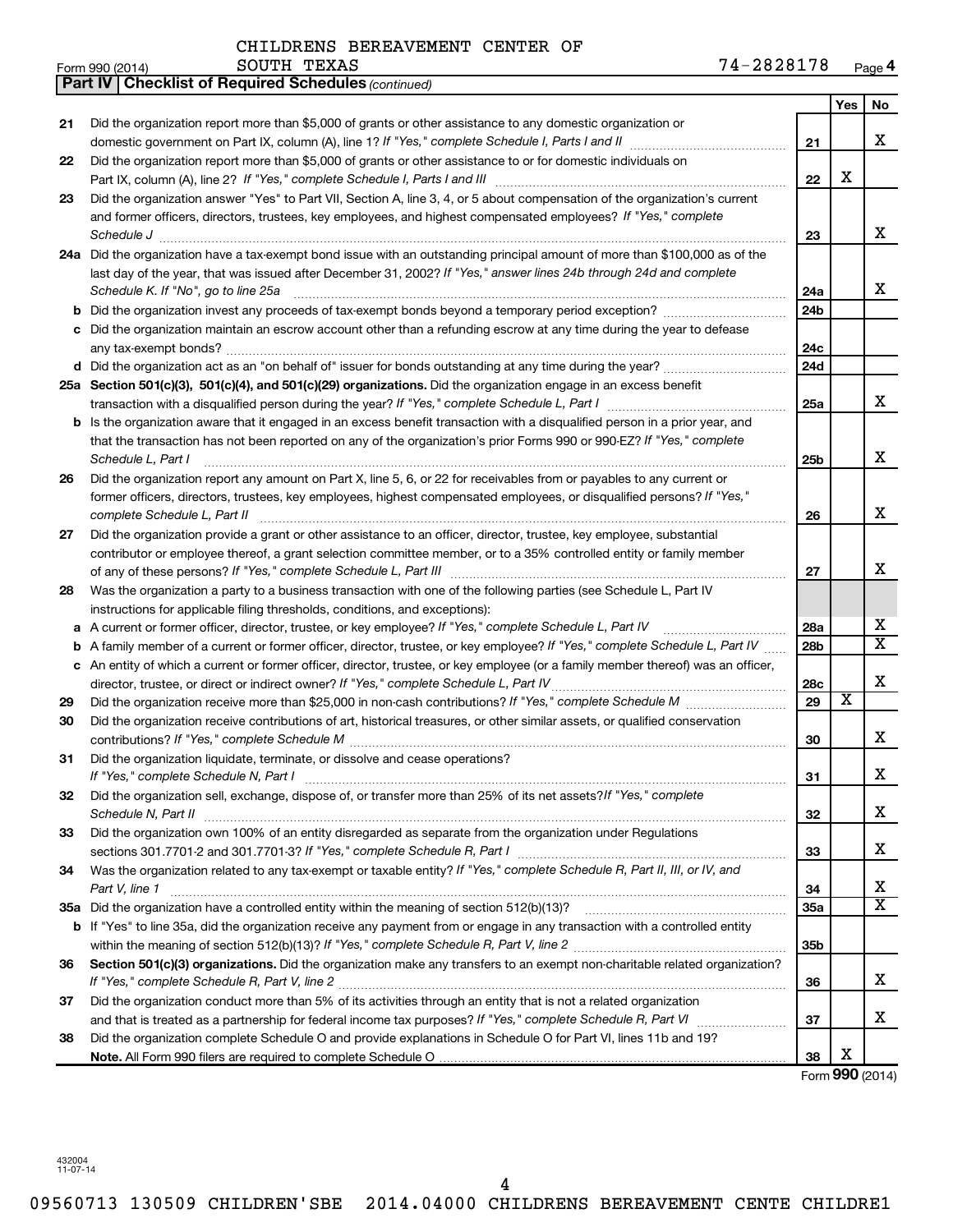|  | CHILDRENS BEREAVEMENT CENTER OF |  |  |
|--|---------------------------------|--|--|
|--|---------------------------------|--|--|

|               | SOUTH TEXAS<br>Form 990 (2014)                                                                                                                                                                                                |                 | 74-2828178 |                |                         | Page 5                  |
|---------------|-------------------------------------------------------------------------------------------------------------------------------------------------------------------------------------------------------------------------------|-----------------|------------|----------------|-------------------------|-------------------------|
| <b>Part V</b> | <b>Statements Regarding Other IRS Filings and Tax Compliance</b>                                                                                                                                                              |                 |            |                |                         |                         |
|               | Check if Schedule O contains a response or note to any line in this Part V                                                                                                                                                    |                 |            |                |                         |                         |
|               |                                                                                                                                                                                                                               |                 |            |                | <b>Yes</b>              | <b>No</b>               |
|               |                                                                                                                                                                                                                               | 1a              | 19         |                |                         |                         |
| b             | Enter the number of Forms W-2G included in line 1a. Enter -0- if not applicable                                                                                                                                               | 1 <sub>b</sub>  |            |                |                         |                         |
| c             | Did the organization comply with backup withholding rules for reportable payments to vendors and reportable gaming                                                                                                            |                 |            |                |                         |                         |
|               |                                                                                                                                                                                                                               |                 |            | 1c             | х                       |                         |
|               | 2a Enter the number of employees reported on Form W-3, Transmittal of Wage and Tax Statements,                                                                                                                                |                 |            |                |                         |                         |
|               | filed for the calendar year ending with or within the year covered by this return                                                                                                                                             | 2a              | 18         |                |                         |                         |
|               |                                                                                                                                                                                                                               |                 |            | 2 <sub>b</sub> | X                       |                         |
|               |                                                                                                                                                                                                                               |                 |            |                |                         |                         |
|               | 3a Did the organization have unrelated business gross income of \$1,000 or more during the year?                                                                                                                              |                 |            | 3a             |                         | x                       |
|               |                                                                                                                                                                                                                               |                 |            | 3b             |                         |                         |
|               | 4a At any time during the calendar year, did the organization have an interest in, or a signature or other authority over, a                                                                                                  |                 |            |                |                         |                         |
|               | financial account in a foreign country (such as a bank account, securities account, or other financial account)?                                                                                                              |                 |            | 4a             |                         | х                       |
|               | <b>b</b> If "Yes," enter the name of the foreign country: $\blacktriangleright$                                                                                                                                               |                 |            |                |                         |                         |
|               | See instructions for filing requirements for FinCEN Form 114, Report of Foreign Bank and Financial Accounts (FBAR).                                                                                                           |                 |            |                |                         |                         |
|               | 5a Was the organization a party to a prohibited tax shelter transaction at any time during the tax year?                                                                                                                      |                 |            | 5a             |                         | х                       |
| b             |                                                                                                                                                                                                                               |                 |            | 5 <sub>b</sub> |                         | $\overline{\mathtt{x}}$ |
|               |                                                                                                                                                                                                                               |                 |            | 5c             |                         |                         |
|               | 6a Does the organization have annual gross receipts that are normally greater than \$100,000, and did the organization solicit                                                                                                |                 |            |                |                         |                         |
|               | any contributions that were not tax deductible as charitable contributions?                                                                                                                                                   |                 |            | 6a             |                         | x                       |
|               | b If "Yes," did the organization include with every solicitation an express statement that such contributions or gifts                                                                                                        |                 |            |                |                         |                         |
|               |                                                                                                                                                                                                                               |                 |            | 6b             |                         |                         |
| 7             | Organizations that may receive deductible contributions under section 170(c).                                                                                                                                                 |                 |            |                |                         |                         |
| а             | Did the organization receive a payment in excess of \$75 made partly as a contribution and partly for goods and services provided to the payor?                                                                               |                 |            | 7a             | х                       |                         |
| b             |                                                                                                                                                                                                                               |                 |            | 7b             | $\overline{\textbf{x}}$ |                         |
|               | c Did the organization sell, exchange, or otherwise dispose of tangible personal property for which it was required                                                                                                           |                 |            |                |                         |                         |
|               |                                                                                                                                                                                                                               |                 |            | 7c             |                         | x                       |
|               | d If "Yes," indicate the number of Forms 8282 filed during the year [11] [11] Nest representation of the way of the way of the way of the way of the way of the way of the way of the way of the way of the way of the way of | 7d              |            |                |                         |                         |
|               | e Did the organization receive any funds, directly or indirectly, to pay premiums on a personal benefit contract?                                                                                                             |                 |            | 7e             |                         | х                       |
|               |                                                                                                                                                                                                                               |                 |            | 7f             |                         | $\overline{\mathtt{x}}$ |
|               | If the organization received a contribution of qualified intellectual property, did the organization file Form 8899 as required?                                                                                              |                 |            | 7g             |                         |                         |
|               | h If the organization received a contribution of cars, boats, airplanes, or other vehicles, did the organization file a Form 1098-C?                                                                                          |                 |            | 7h             |                         |                         |
| 8             | Sponsoring organizations maintaining donor advised funds. Did a donor advised fund maintained by the                                                                                                                          |                 |            |                |                         |                         |
|               | sponsoring organization have excess business holdings at any time during the year?                                                                                                                                            |                 |            | 8              |                         |                         |
|               | Sponsoring organizations maintaining donor advised funds.                                                                                                                                                                     |                 |            |                |                         |                         |
| а             | Did the sponsoring organization make any taxable distributions under section 4966?                                                                                                                                            |                 |            | 9а             |                         |                         |
| b             |                                                                                                                                                                                                                               |                 |            | 9b             |                         |                         |
| 10            | Section 501(c)(7) organizations. Enter:                                                                                                                                                                                       |                 |            |                |                         |                         |
| а             |                                                                                                                                                                                                                               | 10a             |            |                |                         |                         |
| b             | Gross receipts, included on Form 990, Part VIII, line 12, for public use of club facilities                                                                                                                                   | 10 <sub>b</sub> |            |                |                         |                         |
| 11            | Section 501(c)(12) organizations. Enter:                                                                                                                                                                                      |                 |            |                |                         |                         |
| а             |                                                                                                                                                                                                                               | 11a             |            |                |                         |                         |
|               | b Gross income from other sources (Do not net amounts due or paid to other sources against                                                                                                                                    |                 |            |                |                         |                         |
|               | amounts due or received from them.)                                                                                                                                                                                           | 11b             |            |                |                         |                         |
|               | 12a Section 4947(a)(1) non-exempt charitable trusts. Is the organization filing Form 990 in lieu of Form 1041?                                                                                                                |                 |            | 12a            |                         |                         |
|               | <b>b</b> If "Yes," enter the amount of tax-exempt interest received or accrued during the year                                                                                                                                | 12 <sub>b</sub> |            |                |                         |                         |
| 13            | Section 501(c)(29) qualified nonprofit health insurance issuers.                                                                                                                                                              |                 |            |                |                         |                         |
|               | a Is the organization licensed to issue qualified health plans in more than one state?                                                                                                                                        |                 |            | 1За            |                         |                         |
|               | Note. See the instructions for additional information the organization must report on Schedule O.                                                                                                                             |                 |            |                |                         |                         |
|               | <b>b</b> Enter the amount of reserves the organization is required to maintain by the states in which the                                                                                                                     |                 |            |                |                         |                         |
|               |                                                                                                                                                                                                                               | 13 <sub>b</sub> |            |                |                         |                         |
|               |                                                                                                                                                                                                                               | 13 <sub>c</sub> |            |                |                         |                         |
|               | 14a Did the organization receive any payments for indoor tanning services during the tax year?                                                                                                                                |                 |            | 14a            |                         | X                       |
|               |                                                                                                                                                                                                                               |                 |            | 14b            |                         |                         |

Form (2014) **990**

432005 11-07-14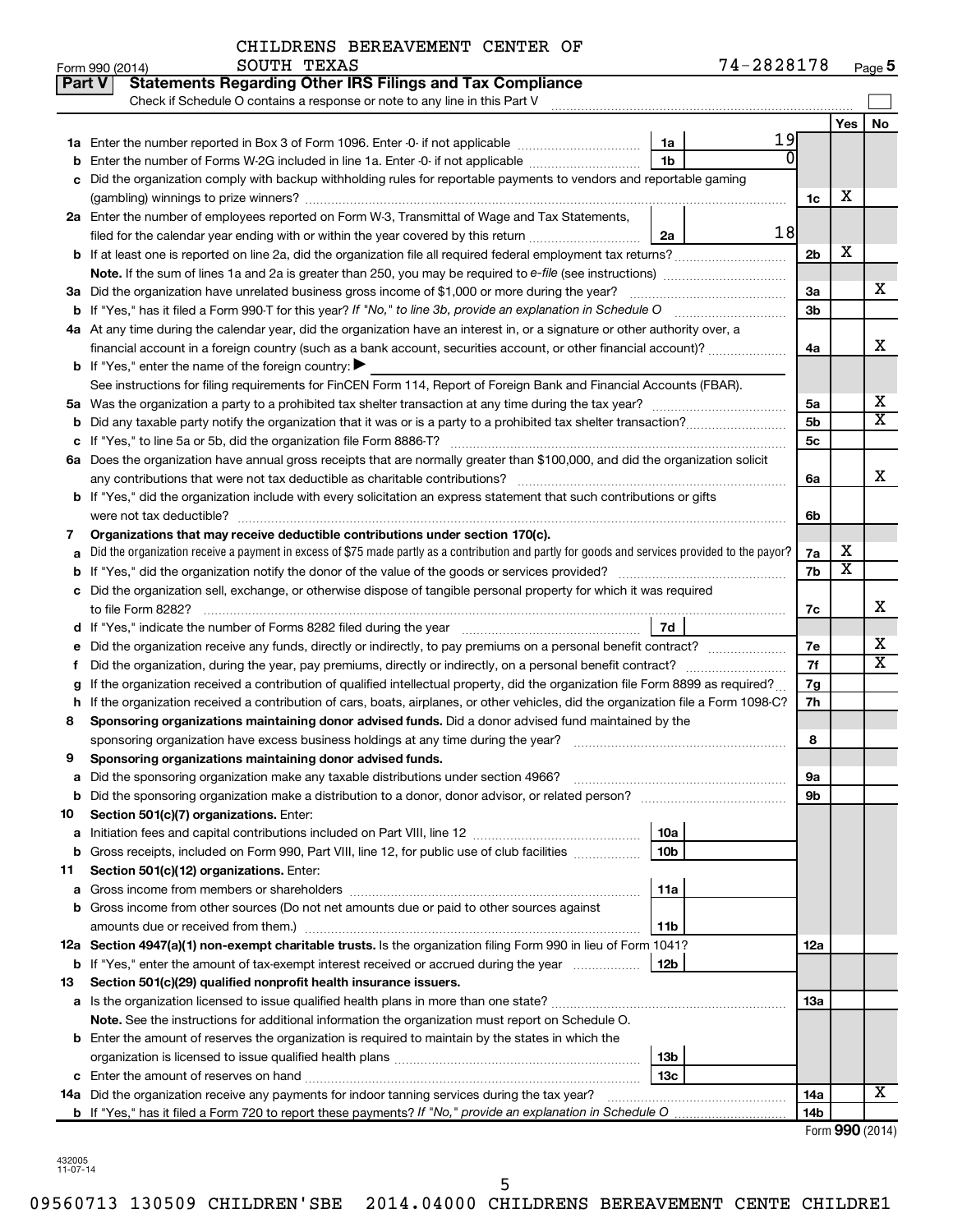| Form 990 (2014) | SOUTH TEXAS                                                                                                                        | 74-2828178 | Pag |
|-----------------|------------------------------------------------------------------------------------------------------------------------------------|------------|-----|
|                 | <b>Part VI Governance, Management, and Disclosure</b> For each "Yes" response to lines 2 through 7b below, and for a "No" response |            |     |
|                 | to line 8a, 8b, or 10b below, describe the circumstances, processes, or changes in Schedule O. See instructions.                   |            |     |

|     | X                                                                                                                                                                                                                                                         |    |    |                 |                         |                         |  |  |  |  |  |
|-----|-----------------------------------------------------------------------------------------------------------------------------------------------------------------------------------------------------------------------------------------------------------|----|----|-----------------|-------------------------|-------------------------|--|--|--|--|--|
|     | Section A. Governing Body and Management                                                                                                                                                                                                                  |    |    |                 |                         |                         |  |  |  |  |  |
|     |                                                                                                                                                                                                                                                           |    |    |                 | Yes                     | No                      |  |  |  |  |  |
|     | <b>1a</b> Enter the number of voting members of the governing body at the end of the tax year                                                                                                                                                             | 1a | 22 |                 |                         |                         |  |  |  |  |  |
|     | If there are material differences in voting rights among members of the governing body, or if the governing                                                                                                                                               |    |    |                 |                         |                         |  |  |  |  |  |
|     | body delegated broad authority to an executive committee or similar committee, explain in Schedule O.                                                                                                                                                     |    |    |                 |                         |                         |  |  |  |  |  |
| b   | Enter the number of voting members included in line 1a, above, who are independent                                                                                                                                                                        | 1b | 22 |                 |                         |                         |  |  |  |  |  |
| 2   | Did any officer, director, trustee, or key employee have a family relationship or a business relationship with any other                                                                                                                                  |    |    |                 |                         |                         |  |  |  |  |  |
|     | officer, director, trustee, or key employee?                                                                                                                                                                                                              |    |    | 2               |                         | x                       |  |  |  |  |  |
| 3   | Did the organization delegate control over management duties customarily performed by or under the direct supervision                                                                                                                                     |    |    |                 |                         |                         |  |  |  |  |  |
|     |                                                                                                                                                                                                                                                           |    |    | 3               |                         | х                       |  |  |  |  |  |
| 4   | Did the organization make any significant changes to its governing documents since the prior Form 990 was filed?                                                                                                                                          |    |    | 4               |                         | $\overline{\textbf{x}}$ |  |  |  |  |  |
| 5   |                                                                                                                                                                                                                                                           |    |    |                 |                         |                         |  |  |  |  |  |
| 6   | Did the organization have members or stockholders?                                                                                                                                                                                                        |    |    | 6               |                         | $\overline{\mathtt{x}}$ |  |  |  |  |  |
| 7a  | Did the organization have members, stockholders, or other persons who had the power to elect or appoint one or                                                                                                                                            |    |    |                 |                         |                         |  |  |  |  |  |
|     | more members of the governing body?                                                                                                                                                                                                                       |    |    | 7a              |                         | х                       |  |  |  |  |  |
|     | <b>b</b> Are any governance decisions of the organization reserved to (or subject to approval by) members, stockholders, or                                                                                                                               |    |    |                 |                         |                         |  |  |  |  |  |
|     | persons other than the governing body?                                                                                                                                                                                                                    |    |    | 7b              |                         | х                       |  |  |  |  |  |
| 8   | Did the organization contemporaneously document the meetings held or written actions undertaken during the year by the following:                                                                                                                         |    |    |                 |                         |                         |  |  |  |  |  |
| a   |                                                                                                                                                                                                                                                           |    |    | 8а              | х                       |                         |  |  |  |  |  |
| b   |                                                                                                                                                                                                                                                           |    |    | 8b              | $\overline{\textbf{x}}$ |                         |  |  |  |  |  |
| 9   | Is there any officer, director, trustee, or key employee listed in Part VII, Section A, who cannot be reached at the                                                                                                                                      |    |    |                 |                         |                         |  |  |  |  |  |
|     |                                                                                                                                                                                                                                                           |    |    | 9               |                         | x                       |  |  |  |  |  |
|     | Section B. Policies (This Section B requests information about policies not required by the Internal Revenue Code.)                                                                                                                                       |    |    |                 |                         |                         |  |  |  |  |  |
|     |                                                                                                                                                                                                                                                           |    |    |                 | Yes                     | No                      |  |  |  |  |  |
|     |                                                                                                                                                                                                                                                           |    |    | <b>10a</b>      |                         | $\overline{\mathbf{X}}$ |  |  |  |  |  |
|     | <b>b</b> If "Yes," did the organization have written policies and procedures governing the activities of such chapters, affiliates,                                                                                                                       |    |    |                 |                         |                         |  |  |  |  |  |
|     |                                                                                                                                                                                                                                                           |    |    |                 |                         |                         |  |  |  |  |  |
|     | 11a Has the organization provided a complete copy of this Form 990 to all members of its governing body before filing the form?                                                                                                                           |    |    |                 |                         |                         |  |  |  |  |  |
|     | <b>b</b> Describe in Schedule O the process, if any, used by the organization to review this Form 990.                                                                                                                                                    |    |    |                 |                         |                         |  |  |  |  |  |
|     |                                                                                                                                                                                                                                                           |    |    |                 |                         |                         |  |  |  |  |  |
| 12a | Did the organization have a written conflict of interest policy? If "No," go to line 13                                                                                                                                                                   |    |    |                 |                         |                         |  |  |  |  |  |
| b   | Were officers, directors, or trustees, and key employees required to disclose annually interests that could give rise to conflicts?<br>Did the organization regularly and consistently monitor and enforce compliance with the policy? If "Yes," describe |    |    | 12 <sub>b</sub> | $\overline{\textbf{x}}$ |                         |  |  |  |  |  |
| с   |                                                                                                                                                                                                                                                           |    |    |                 | х                       |                         |  |  |  |  |  |
|     | in Schedule O how this was done                                                                                                                                                                                                                           |    |    | 12c             | $\overline{\textbf{x}}$ |                         |  |  |  |  |  |
| 13  | Did the organization have a written whistleblower policy?                                                                                                                                                                                                 |    |    | 13              | $\overline{\textbf{x}}$ |                         |  |  |  |  |  |
| 14  | Did the organization have a written document retention and destruction policy? [11] manuscription materials and destruction policy? [11] manuscription materials and the organization have a written document retention and de                            |    |    | 14              |                         |                         |  |  |  |  |  |
| 15  | Did the process for determining compensation of the following persons include a review and approval by independent                                                                                                                                        |    |    |                 |                         |                         |  |  |  |  |  |
|     | persons, comparability data, and contemporaneous substantiation of the deliberation and decision?                                                                                                                                                         |    |    |                 | Χ                       |                         |  |  |  |  |  |
|     |                                                                                                                                                                                                                                                           |    |    | 15a             |                         |                         |  |  |  |  |  |
|     |                                                                                                                                                                                                                                                           |    |    | 15b             | $\overline{\textbf{x}}$ |                         |  |  |  |  |  |
|     | If "Yes" to line 15a or 15b, describe the process in Schedule O (see instructions).                                                                                                                                                                       |    |    |                 |                         |                         |  |  |  |  |  |
|     | <b>16a</b> Did the organization invest in, contribute assets to, or participate in a joint venture or similar arrangement with a                                                                                                                          |    |    |                 |                         |                         |  |  |  |  |  |
|     | taxable entity during the year?                                                                                                                                                                                                                           |    |    | 16a             |                         | х                       |  |  |  |  |  |
|     | b If "Yes," did the organization follow a written policy or procedure requiring the organization to evaluate its participation                                                                                                                            |    |    |                 |                         |                         |  |  |  |  |  |
|     | in joint venture arrangements under applicable federal tax law, and take steps to safeguard the organization's                                                                                                                                            |    |    |                 |                         |                         |  |  |  |  |  |
|     | exempt status with respect to such arrangements?                                                                                                                                                                                                          |    |    | 16b             |                         |                         |  |  |  |  |  |
|     | <b>Section C. Disclosure</b>                                                                                                                                                                                                                              |    |    |                 |                         |                         |  |  |  |  |  |
| 17  | <b>NONE</b><br>List the states with which a copy of this Form 990 is required to be filed $\blacktriangleright$                                                                                                                                           |    |    |                 |                         |                         |  |  |  |  |  |
| 18  | Section 6104 requires an organization to make its Forms 1023 (or 1024 if applicable), 990, and 990-T (Section 501(c)(3)s only) available                                                                                                                  |    |    |                 |                         |                         |  |  |  |  |  |
|     | for public inspection. Indicate how you made these available. Check all that apply.                                                                                                                                                                       |    |    |                 |                         |                         |  |  |  |  |  |
|     | $\lfloor x \rfloor$ Upon request<br>  X   Own website<br>$\lfloor X \rfloor$ Another's website<br>Other (explain in Schedule O)                                                                                                                           |    |    |                 |                         |                         |  |  |  |  |  |
| 19  | Describe in Schedule O whether (and if so, how) the organization made its governing documents, conflict of interest policy, and financial                                                                                                                 |    |    |                 |                         |                         |  |  |  |  |  |
|     | statements available to the public during the tax year.                                                                                                                                                                                                   |    |    |                 |                         |                         |  |  |  |  |  |
| 20  | State the name, address, and telephone number of the person who possesses the organization's books and records:                                                                                                                                           |    |    |                 |                         |                         |  |  |  |  |  |
|     | BLAIR THOMPSON - 210-736-4847                                                                                                                                                                                                                             |    |    |                 |                         |                         |  |  |  |  |  |
|     | 205 W OLMOS, SAN ANTONIO, TX<br>78212-1960                                                                                                                                                                                                                |    |    |                 |                         |                         |  |  |  |  |  |
|     | 432006 11-07-14                                                                                                                                                                                                                                           |    |    |                 |                         | Form 990 (2014)         |  |  |  |  |  |
|     | 6                                                                                                                                                                                                                                                         |    |    |                 |                         |                         |  |  |  |  |  |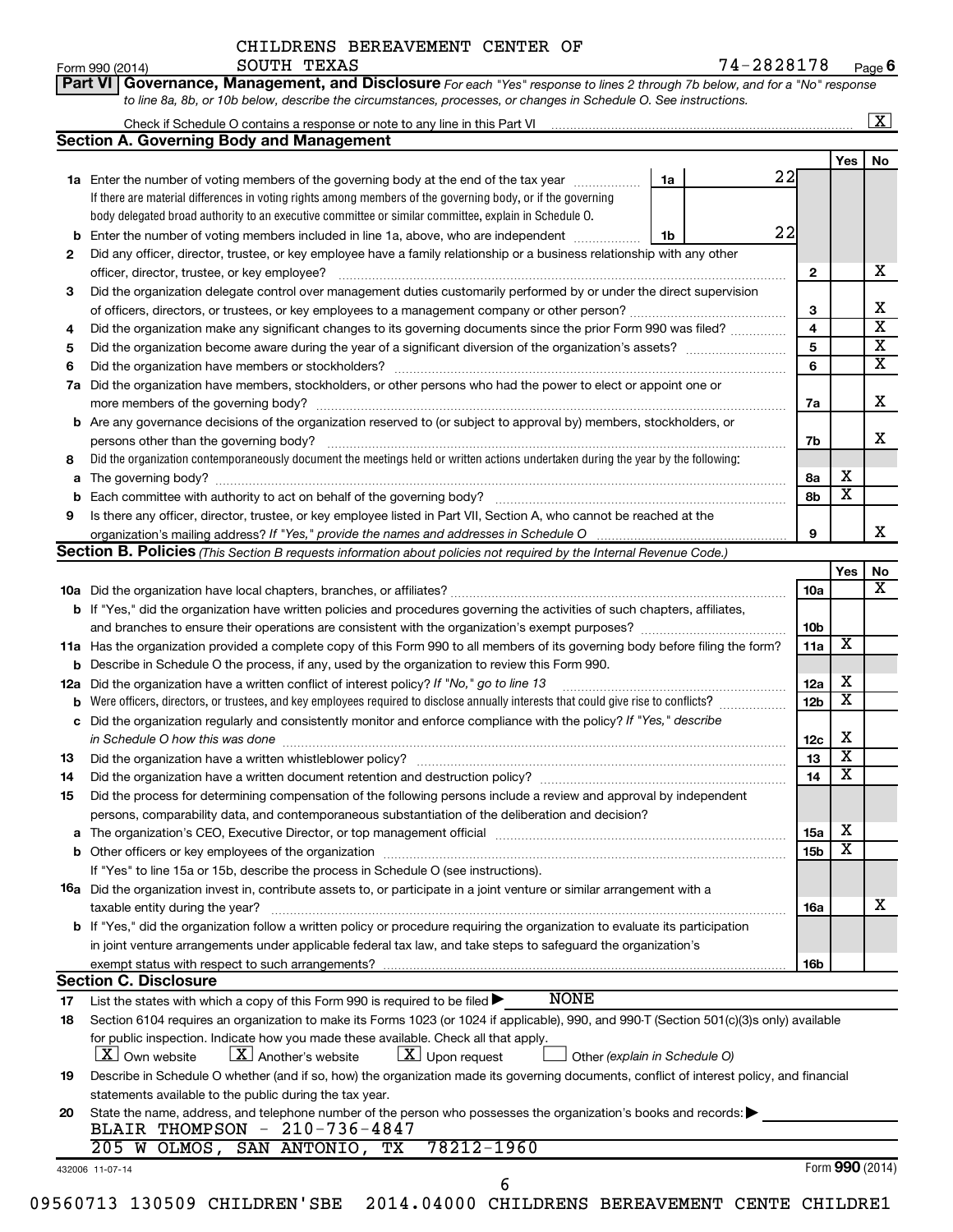| CHILDRENS BEREAVEMENT CENTER OF |
|---------------------------------|
|                                 |

Form 990 (2014) Page SOUTH TEXAS 74-2828178 **7**

| Part VII Compensation of Officers, Directors, Trustees, Key Employees, Highest Compensated<br><b>Employees, and Independent Contractors</b> |  |
|---------------------------------------------------------------------------------------------------------------------------------------------|--|
| Check if Schedule O contains a response or note to any line in this Part VII                                                                |  |

**Section A. Officers, Directors, Trustees, Key Employees, and Highest Compensated Employees**

**1a**  Complete this table for all persons required to be listed. Report compensation for the calendar year ending with or within the organization's tax year.

**•** List all of the organization's current officers, directors, trustees (whether individuals or organizations), regardless of amount of compensation. Enter -0- in columns  $(D)$ ,  $(E)$ , and  $(F)$  if no compensation was paid.

**•** List all of the organization's **current** key employees, if any. See instructions for definition of "key employee."

**•** List the organization's five current highest compensated employees (other than an officer, director, trustee, or key employee) who received reportable compensation (Box 5 of Form W-2 and/or Box 7 of Form 1099-MISC) of more than \$100,000 from the organization and any related organizations.

**•** List all of the organization's former officers, key employees, and highest compensated employees who received more than \$100,000 of reportable compensation from the organization and any related organizations.

**•** List all of the organization's former directors or trustees that received, in the capacity as a former director or trustee of the organization, more than \$10,000 of reportable compensation from the organization and any related organizations.

List persons in the following order: individual trustees or directors; institutional trustees; officers; key employees; highest compensated employees; and former such persons.

Check this box if neither the organization nor any related organization compensated any current officer, director, or trustee.  $\Box$ 

| Position<br>Name and Title<br>Reportable<br>Reportable<br>Average<br>Estimated<br>(do not check more than one<br>compensation<br>hours per<br>box, unless person is both an<br>compensation<br>amount of<br>officer and a director/trustee)<br>week<br>from related<br>other<br>from<br>Individual trustee or director<br>the<br>organizations<br>(list any<br>compensation<br>(W-2/1099-MISC)<br>hours for<br>organization<br>from the<br>Highest compensated<br>employee<br>Institutional trustee<br>(W-2/1099-MISC)<br>related<br>organization<br>Key employee<br>organizations<br>and related<br>below<br>organizations<br>Former<br>Officer<br>line)<br>2.00<br>BRIAN ARRIAGA<br>$\mathbf X$<br>0.<br>0.<br>2.00<br>(2)<br><b>LORRAINE BARNES</b><br>$\mathbf X$<br>$\mathbf 0$ .<br>$\mathbf 0$ .<br>$\mathbf 0$ .<br>2.00<br>VANESSA CASEY<br>$\mathbf 0$ .<br>X<br>$\mathbf 0$<br>$\mathbf 0$ .<br>2.00<br>ROSE MARY FRY<br>(4)<br>$\mathbf X$<br>$\mathbf 0$<br>$\mathbf 0$ .<br>$\mathbf 0$ .<br>2.00<br>LINDA FUGIT<br>(5)<br>$\mathbf 0$ .<br>X<br>$\mathbf 0$<br>$\boldsymbol{0}$ .<br>2.00<br>(6)<br>CONNIE GILBERT<br>$\mathbf X$<br>$\mathbf 0$<br>$\mathbf 0$ .<br>$\mathbf 0$ .<br>2.00<br><b>SCOTT GRUENDLER</b><br>0<br>$\mathbf 0$<br>X<br>$\mathbf 0$ .<br>2.00<br>(8)<br>CATHERINE HAFFNER<br>$\mathbf X$<br>$\mathbf 0$<br>$\mathbf 0$<br>$\mathbf 0$ .<br>2.00<br>ANDREW HIMOFF<br>(9)<br>$\mathbf X$<br>0<br>$\mathbf 0$ .<br>$\mathbf 0$ .<br>2.00<br>$\mathbf X$<br>$\mathbf 0$<br>$\mathbf 0$ .<br>$\mathbf 0$ .<br>2.00<br>X<br>$\mathbf 0$<br>0.<br>$\mathbf 0$ .<br>2.00<br>(12) CURTIS RUDER<br>$\mathbf X$<br>$\mathbf 0$<br>$\mathbf 0$ .<br>$\mathbf 0$ .<br>2.00<br>$\mathbf X$<br>$\mathbf 0$<br>$\mathbf 0$ .<br>$\mathbf 0$ .<br>2.00<br>$\mathbf X$<br>$\mathbf 0$<br>$\mathbf 0$ .<br>0.<br>2.00<br>$\mathbf X$<br>$\mathbf 0$ .<br>$\mathbf 0$ .<br>$\mathbf 0$ .<br>2.00<br>$\mathbf X$<br>0.<br>$\mathbf 0$ .<br>0.<br>2.00<br>(17) CLIFF WHITTINGSTALL<br>$\mathbf 0$ .<br>$\mathbf X$<br>$\mathbf 0$ .<br>$\mathbf 0$ . | (A)                  | (B) |  |  | (C) |  |  | (D) | (E) | (F) |  |  |
|------------------------------------------------------------------------------------------------------------------------------------------------------------------------------------------------------------------------------------------------------------------------------------------------------------------------------------------------------------------------------------------------------------------------------------------------------------------------------------------------------------------------------------------------------------------------------------------------------------------------------------------------------------------------------------------------------------------------------------------------------------------------------------------------------------------------------------------------------------------------------------------------------------------------------------------------------------------------------------------------------------------------------------------------------------------------------------------------------------------------------------------------------------------------------------------------------------------------------------------------------------------------------------------------------------------------------------------------------------------------------------------------------------------------------------------------------------------------------------------------------------------------------------------------------------------------------------------------------------------------------------------------------------------------------------------------------------------------------------------------------------------------------------------------------------------------------------------------------------------------------------------------------------------------------------------------------------------------------------------------------------------------------------------------------------------------|----------------------|-----|--|--|-----|--|--|-----|-----|-----|--|--|
|                                                                                                                                                                                                                                                                                                                                                                                                                                                                                                                                                                                                                                                                                                                                                                                                                                                                                                                                                                                                                                                                                                                                                                                                                                                                                                                                                                                                                                                                                                                                                                                                                                                                                                                                                                                                                                                                                                                                                                                                                                                                        |                      |     |  |  |     |  |  |     |     |     |  |  |
|                                                                                                                                                                                                                                                                                                                                                                                                                                                                                                                                                                                                                                                                                                                                                                                                                                                                                                                                                                                                                                                                                                                                                                                                                                                                                                                                                                                                                                                                                                                                                                                                                                                                                                                                                                                                                                                                                                                                                                                                                                                                        |                      |     |  |  |     |  |  |     |     |     |  |  |
| $\mathbf 0$ .                                                                                                                                                                                                                                                                                                                                                                                                                                                                                                                                                                                                                                                                                                                                                                                                                                                                                                                                                                                                                                                                                                                                                                                                                                                                                                                                                                                                                                                                                                                                                                                                                                                                                                                                                                                                                                                                                                                                                                                                                                                          |                      |     |  |  |     |  |  |     |     |     |  |  |
|                                                                                                                                                                                                                                                                                                                                                                                                                                                                                                                                                                                                                                                                                                                                                                                                                                                                                                                                                                                                                                                                                                                                                                                                                                                                                                                                                                                                                                                                                                                                                                                                                                                                                                                                                                                                                                                                                                                                                                                                                                                                        |                      |     |  |  |     |  |  |     |     |     |  |  |
|                                                                                                                                                                                                                                                                                                                                                                                                                                                                                                                                                                                                                                                                                                                                                                                                                                                                                                                                                                                                                                                                                                                                                                                                                                                                                                                                                                                                                                                                                                                                                                                                                                                                                                                                                                                                                                                                                                                                                                                                                                                                        |                      |     |  |  |     |  |  |     |     |     |  |  |
|                                                                                                                                                                                                                                                                                                                                                                                                                                                                                                                                                                                                                                                                                                                                                                                                                                                                                                                                                                                                                                                                                                                                                                                                                                                                                                                                                                                                                                                                                                                                                                                                                                                                                                                                                                                                                                                                                                                                                                                                                                                                        |                      |     |  |  |     |  |  |     |     |     |  |  |
|                                                                                                                                                                                                                                                                                                                                                                                                                                                                                                                                                                                                                                                                                                                                                                                                                                                                                                                                                                                                                                                                                                                                                                                                                                                                                                                                                                                                                                                                                                                                                                                                                                                                                                                                                                                                                                                                                                                                                                                                                                                                        |                      |     |  |  |     |  |  |     |     |     |  |  |
|                                                                                                                                                                                                                                                                                                                                                                                                                                                                                                                                                                                                                                                                                                                                                                                                                                                                                                                                                                                                                                                                                                                                                                                                                                                                                                                                                                                                                                                                                                                                                                                                                                                                                                                                                                                                                                                                                                                                                                                                                                                                        |                      |     |  |  |     |  |  |     |     |     |  |  |
|                                                                                                                                                                                                                                                                                                                                                                                                                                                                                                                                                                                                                                                                                                                                                                                                                                                                                                                                                                                                                                                                                                                                                                                                                                                                                                                                                                                                                                                                                                                                                                                                                                                                                                                                                                                                                                                                                                                                                                                                                                                                        | (1)                  |     |  |  |     |  |  |     |     |     |  |  |
|                                                                                                                                                                                                                                                                                                                                                                                                                                                                                                                                                                                                                                                                                                                                                                                                                                                                                                                                                                                                                                                                                                                                                                                                                                                                                                                                                                                                                                                                                                                                                                                                                                                                                                                                                                                                                                                                                                                                                                                                                                                                        | <b>DIRECTOR</b>      |     |  |  |     |  |  |     |     |     |  |  |
|                                                                                                                                                                                                                                                                                                                                                                                                                                                                                                                                                                                                                                                                                                                                                                                                                                                                                                                                                                                                                                                                                                                                                                                                                                                                                                                                                                                                                                                                                                                                                                                                                                                                                                                                                                                                                                                                                                                                                                                                                                                                        |                      |     |  |  |     |  |  |     |     |     |  |  |
|                                                                                                                                                                                                                                                                                                                                                                                                                                                                                                                                                                                                                                                                                                                                                                                                                                                                                                                                                                                                                                                                                                                                                                                                                                                                                                                                                                                                                                                                                                                                                                                                                                                                                                                                                                                                                                                                                                                                                                                                                                                                        | <b>DIRECTOR</b>      |     |  |  |     |  |  |     |     |     |  |  |
|                                                                                                                                                                                                                                                                                                                                                                                                                                                                                                                                                                                                                                                                                                                                                                                                                                                                                                                                                                                                                                                                                                                                                                                                                                                                                                                                                                                                                                                                                                                                                                                                                                                                                                                                                                                                                                                                                                                                                                                                                                                                        | (3)                  |     |  |  |     |  |  |     |     |     |  |  |
|                                                                                                                                                                                                                                                                                                                                                                                                                                                                                                                                                                                                                                                                                                                                                                                                                                                                                                                                                                                                                                                                                                                                                                                                                                                                                                                                                                                                                                                                                                                                                                                                                                                                                                                                                                                                                                                                                                                                                                                                                                                                        | <b>DIRECTOR</b>      |     |  |  |     |  |  |     |     |     |  |  |
|                                                                                                                                                                                                                                                                                                                                                                                                                                                                                                                                                                                                                                                                                                                                                                                                                                                                                                                                                                                                                                                                                                                                                                                                                                                                                                                                                                                                                                                                                                                                                                                                                                                                                                                                                                                                                                                                                                                                                                                                                                                                        |                      |     |  |  |     |  |  |     |     |     |  |  |
|                                                                                                                                                                                                                                                                                                                                                                                                                                                                                                                                                                                                                                                                                                                                                                                                                                                                                                                                                                                                                                                                                                                                                                                                                                                                                                                                                                                                                                                                                                                                                                                                                                                                                                                                                                                                                                                                                                                                                                                                                                                                        | <b>DIRECTOR</b>      |     |  |  |     |  |  |     |     |     |  |  |
|                                                                                                                                                                                                                                                                                                                                                                                                                                                                                                                                                                                                                                                                                                                                                                                                                                                                                                                                                                                                                                                                                                                                                                                                                                                                                                                                                                                                                                                                                                                                                                                                                                                                                                                                                                                                                                                                                                                                                                                                                                                                        |                      |     |  |  |     |  |  |     |     |     |  |  |
|                                                                                                                                                                                                                                                                                                                                                                                                                                                                                                                                                                                                                                                                                                                                                                                                                                                                                                                                                                                                                                                                                                                                                                                                                                                                                                                                                                                                                                                                                                                                                                                                                                                                                                                                                                                                                                                                                                                                                                                                                                                                        | <b>DIRECTOR</b>      |     |  |  |     |  |  |     |     |     |  |  |
|                                                                                                                                                                                                                                                                                                                                                                                                                                                                                                                                                                                                                                                                                                                                                                                                                                                                                                                                                                                                                                                                                                                                                                                                                                                                                                                                                                                                                                                                                                                                                                                                                                                                                                                                                                                                                                                                                                                                                                                                                                                                        |                      |     |  |  |     |  |  |     |     |     |  |  |
|                                                                                                                                                                                                                                                                                                                                                                                                                                                                                                                                                                                                                                                                                                                                                                                                                                                                                                                                                                                                                                                                                                                                                                                                                                                                                                                                                                                                                                                                                                                                                                                                                                                                                                                                                                                                                                                                                                                                                                                                                                                                        | <b>DIRECTOR</b>      |     |  |  |     |  |  |     |     |     |  |  |
|                                                                                                                                                                                                                                                                                                                                                                                                                                                                                                                                                                                                                                                                                                                                                                                                                                                                                                                                                                                                                                                                                                                                                                                                                                                                                                                                                                                                                                                                                                                                                                                                                                                                                                                                                                                                                                                                                                                                                                                                                                                                        | (7)                  |     |  |  |     |  |  |     |     |     |  |  |
|                                                                                                                                                                                                                                                                                                                                                                                                                                                                                                                                                                                                                                                                                                                                                                                                                                                                                                                                                                                                                                                                                                                                                                                                                                                                                                                                                                                                                                                                                                                                                                                                                                                                                                                                                                                                                                                                                                                                                                                                                                                                        | <b>DIRECTOR</b>      |     |  |  |     |  |  |     |     |     |  |  |
|                                                                                                                                                                                                                                                                                                                                                                                                                                                                                                                                                                                                                                                                                                                                                                                                                                                                                                                                                                                                                                                                                                                                                                                                                                                                                                                                                                                                                                                                                                                                                                                                                                                                                                                                                                                                                                                                                                                                                                                                                                                                        |                      |     |  |  |     |  |  |     |     |     |  |  |
|                                                                                                                                                                                                                                                                                                                                                                                                                                                                                                                                                                                                                                                                                                                                                                                                                                                                                                                                                                                                                                                                                                                                                                                                                                                                                                                                                                                                                                                                                                                                                                                                                                                                                                                                                                                                                                                                                                                                                                                                                                                                        | <b>DIRECTOR</b>      |     |  |  |     |  |  |     |     |     |  |  |
|                                                                                                                                                                                                                                                                                                                                                                                                                                                                                                                                                                                                                                                                                                                                                                                                                                                                                                                                                                                                                                                                                                                                                                                                                                                                                                                                                                                                                                                                                                                                                                                                                                                                                                                                                                                                                                                                                                                                                                                                                                                                        |                      |     |  |  |     |  |  |     |     |     |  |  |
|                                                                                                                                                                                                                                                                                                                                                                                                                                                                                                                                                                                                                                                                                                                                                                                                                                                                                                                                                                                                                                                                                                                                                                                                                                                                                                                                                                                                                                                                                                                                                                                                                                                                                                                                                                                                                                                                                                                                                                                                                                                                        | <b>DIRECTOR</b>      |     |  |  |     |  |  |     |     |     |  |  |
|                                                                                                                                                                                                                                                                                                                                                                                                                                                                                                                                                                                                                                                                                                                                                                                                                                                                                                                                                                                                                                                                                                                                                                                                                                                                                                                                                                                                                                                                                                                                                                                                                                                                                                                                                                                                                                                                                                                                                                                                                                                                        | (10) JENNIFER KELLEY |     |  |  |     |  |  |     |     |     |  |  |
|                                                                                                                                                                                                                                                                                                                                                                                                                                                                                                                                                                                                                                                                                                                                                                                                                                                                                                                                                                                                                                                                                                                                                                                                                                                                                                                                                                                                                                                                                                                                                                                                                                                                                                                                                                                                                                                                                                                                                                                                                                                                        | <b>DIRECTOR</b>      |     |  |  |     |  |  |     |     |     |  |  |
|                                                                                                                                                                                                                                                                                                                                                                                                                                                                                                                                                                                                                                                                                                                                                                                                                                                                                                                                                                                                                                                                                                                                                                                                                                                                                                                                                                                                                                                                                                                                                                                                                                                                                                                                                                                                                                                                                                                                                                                                                                                                        | (11) NANCY MARTIN    |     |  |  |     |  |  |     |     |     |  |  |
|                                                                                                                                                                                                                                                                                                                                                                                                                                                                                                                                                                                                                                                                                                                                                                                                                                                                                                                                                                                                                                                                                                                                                                                                                                                                                                                                                                                                                                                                                                                                                                                                                                                                                                                                                                                                                                                                                                                                                                                                                                                                        | <b>DIRECTOR</b>      |     |  |  |     |  |  |     |     |     |  |  |
|                                                                                                                                                                                                                                                                                                                                                                                                                                                                                                                                                                                                                                                                                                                                                                                                                                                                                                                                                                                                                                                                                                                                                                                                                                                                                                                                                                                                                                                                                                                                                                                                                                                                                                                                                                                                                                                                                                                                                                                                                                                                        |                      |     |  |  |     |  |  |     |     |     |  |  |
|                                                                                                                                                                                                                                                                                                                                                                                                                                                                                                                                                                                                                                                                                                                                                                                                                                                                                                                                                                                                                                                                                                                                                                                                                                                                                                                                                                                                                                                                                                                                                                                                                                                                                                                                                                                                                                                                                                                                                                                                                                                                        | <b>DIRECTOR</b>      |     |  |  |     |  |  |     |     |     |  |  |
|                                                                                                                                                                                                                                                                                                                                                                                                                                                                                                                                                                                                                                                                                                                                                                                                                                                                                                                                                                                                                                                                                                                                                                                                                                                                                                                                                                                                                                                                                                                                                                                                                                                                                                                                                                                                                                                                                                                                                                                                                                                                        | (13) MIKE SMITH      |     |  |  |     |  |  |     |     |     |  |  |
|                                                                                                                                                                                                                                                                                                                                                                                                                                                                                                                                                                                                                                                                                                                                                                                                                                                                                                                                                                                                                                                                                                                                                                                                                                                                                                                                                                                                                                                                                                                                                                                                                                                                                                                                                                                                                                                                                                                                                                                                                                                                        | <b>DIRECTOR</b>      |     |  |  |     |  |  |     |     |     |  |  |
|                                                                                                                                                                                                                                                                                                                                                                                                                                                                                                                                                                                                                                                                                                                                                                                                                                                                                                                                                                                                                                                                                                                                                                                                                                                                                                                                                                                                                                                                                                                                                                                                                                                                                                                                                                                                                                                                                                                                                                                                                                                                        | (14) SALLY SOHN      |     |  |  |     |  |  |     |     |     |  |  |
|                                                                                                                                                                                                                                                                                                                                                                                                                                                                                                                                                                                                                                                                                                                                                                                                                                                                                                                                                                                                                                                                                                                                                                                                                                                                                                                                                                                                                                                                                                                                                                                                                                                                                                                                                                                                                                                                                                                                                                                                                                                                        | <b>DIRECTOR</b>      |     |  |  |     |  |  |     |     |     |  |  |
|                                                                                                                                                                                                                                                                                                                                                                                                                                                                                                                                                                                                                                                                                                                                                                                                                                                                                                                                                                                                                                                                                                                                                                                                                                                                                                                                                                                                                                                                                                                                                                                                                                                                                                                                                                                                                                                                                                                                                                                                                                                                        | (15) PAM THOMAS      |     |  |  |     |  |  |     |     |     |  |  |
|                                                                                                                                                                                                                                                                                                                                                                                                                                                                                                                                                                                                                                                                                                                                                                                                                                                                                                                                                                                                                                                                                                                                                                                                                                                                                                                                                                                                                                                                                                                                                                                                                                                                                                                                                                                                                                                                                                                                                                                                                                                                        | <b>DIRECTOR</b>      |     |  |  |     |  |  |     |     |     |  |  |
|                                                                                                                                                                                                                                                                                                                                                                                                                                                                                                                                                                                                                                                                                                                                                                                                                                                                                                                                                                                                                                                                                                                                                                                                                                                                                                                                                                                                                                                                                                                                                                                                                                                                                                                                                                                                                                                                                                                                                                                                                                                                        | $(16)$ TY WEST       |     |  |  |     |  |  |     |     |     |  |  |
|                                                                                                                                                                                                                                                                                                                                                                                                                                                                                                                                                                                                                                                                                                                                                                                                                                                                                                                                                                                                                                                                                                                                                                                                                                                                                                                                                                                                                                                                                                                                                                                                                                                                                                                                                                                                                                                                                                                                                                                                                                                                        | <b>DIRECTOR</b>      |     |  |  |     |  |  |     |     |     |  |  |
|                                                                                                                                                                                                                                                                                                                                                                                                                                                                                                                                                                                                                                                                                                                                                                                                                                                                                                                                                                                                                                                                                                                                                                                                                                                                                                                                                                                                                                                                                                                                                                                                                                                                                                                                                                                                                                                                                                                                                                                                                                                                        |                      |     |  |  |     |  |  |     |     |     |  |  |
|                                                                                                                                                                                                                                                                                                                                                                                                                                                                                                                                                                                                                                                                                                                                                                                                                                                                                                                                                                                                                                                                                                                                                                                                                                                                                                                                                                                                                                                                                                                                                                                                                                                                                                                                                                                                                                                                                                                                                                                                                                                                        | <b>DIRECTOR</b>      |     |  |  |     |  |  |     |     |     |  |  |

432007 11-07-14

Form (2014) **990**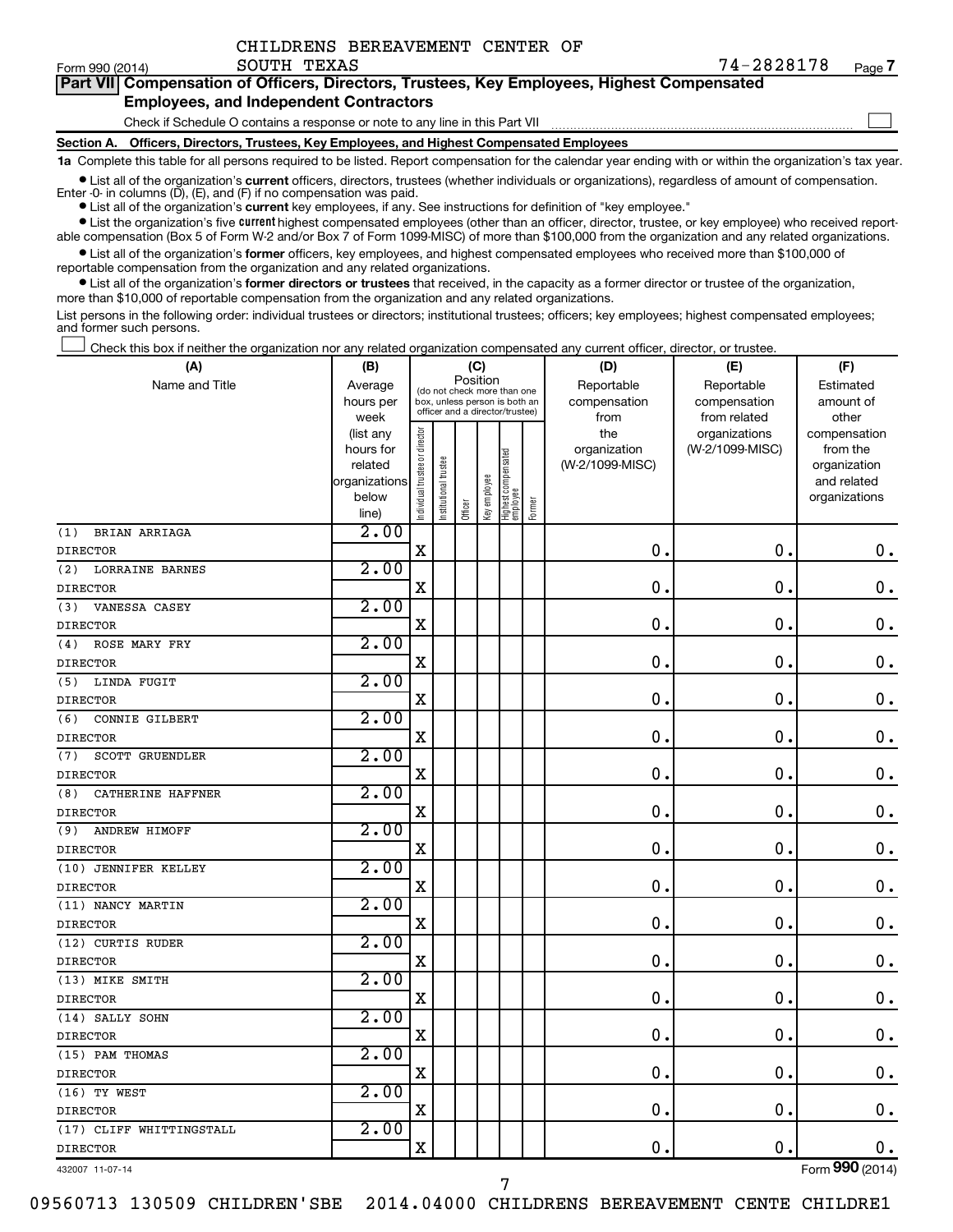| CHILDRENS BEREAVEMENT CENTER OF                                                                                                                                                                                                                                                                                                                             |                                                                        |                                |                       |             |              |                                                                                                 |        |                                           |                                                   |   |                                                                          |
|-------------------------------------------------------------------------------------------------------------------------------------------------------------------------------------------------------------------------------------------------------------------------------------------------------------------------------------------------------------|------------------------------------------------------------------------|--------------------------------|-----------------------|-------------|--------------|-------------------------------------------------------------------------------------------------|--------|-------------------------------------------|---------------------------------------------------|---|--------------------------------------------------------------------------|
| SOUTH TEXAS<br>Form 990 (2014)                                                                                                                                                                                                                                                                                                                              |                                                                        |                                |                       |             |              |                                                                                                 |        |                                           | 74-2828178                                        |   | Page 8                                                                   |
| <b>Part VII</b><br>Section A. Officers, Directors, Trustees, Key Employees, and Highest Compensated Employees (continued)                                                                                                                                                                                                                                   |                                                                        |                                |                       |             |              |                                                                                                 |        |                                           |                                                   |   |                                                                          |
| (A)<br>Name and title                                                                                                                                                                                                                                                                                                                                       | (B)<br>Average<br>hours per<br>week                                    |                                |                       | Position    | (C)          | (do not check more than one<br>box, unless person is both an<br>officer and a director/trustee) |        | (D)<br>Reportable<br>compensation<br>from | (E)<br>Reportable<br>compensation<br>from related |   | (F)<br>Estimated<br>amount of<br>other                                   |
|                                                                                                                                                                                                                                                                                                                                                             | (list any<br>hours for<br>related<br> organizations <br>below<br>line) | Individual trustee or director | Institutional trustee | Officer     | Key employee | Highest compensated<br>employee                                                                 | Former | the<br>organization<br>(W-2/1099-MISC)    | organizations<br>(W-2/1099-MISC)                  |   | compensation<br>from the<br>organization<br>and related<br>organizations |
| (18) FRANK ZOCH<br><b>DIRECTOR</b>                                                                                                                                                                                                                                                                                                                          | 2.00                                                                   | X                              |                       |             |              |                                                                                                 |        | 0.                                        | 0.                                                |   | 0.                                                                       |
| (19) CHRIS RULON                                                                                                                                                                                                                                                                                                                                            | 2.00                                                                   |                                |                       |             |              |                                                                                                 |        |                                           |                                                   |   |                                                                          |
| CHAIRMAN                                                                                                                                                                                                                                                                                                                                                    |                                                                        |                                |                       | X           |              |                                                                                                 |        | 0.                                        | 0.                                                |   | 0.                                                                       |
| (20) BILL DAY                                                                                                                                                                                                                                                                                                                                               | 2.00                                                                   |                                |                       |             |              |                                                                                                 |        |                                           |                                                   |   |                                                                          |
| VICE-CHAIRMAN                                                                                                                                                                                                                                                                                                                                               |                                                                        |                                |                       | X           |              |                                                                                                 |        | $\mathbf 0$ .                             | 0.                                                |   | 0.                                                                       |
| (21) JACQUI PEACE                                                                                                                                                                                                                                                                                                                                           | 2.00                                                                   |                                |                       |             |              |                                                                                                 |        |                                           |                                                   |   |                                                                          |
| SECRETARY                                                                                                                                                                                                                                                                                                                                                   |                                                                        |                                |                       | X           |              |                                                                                                 |        | 0.                                        | 0.                                                |   | 0.                                                                       |
| (22) RONALD WEISS<br>TREASURER                                                                                                                                                                                                                                                                                                                              | 2.00                                                                   |                                |                       | X           |              |                                                                                                 |        | 0.                                        | 0.                                                |   | 0.                                                                       |
| (23) MARIAN G. SOKOL, PH.D., MPH<br>EXECUTIVE DIRECTOR                                                                                                                                                                                                                                                                                                      | 52.00                                                                  |                                |                       | X           |              |                                                                                                 |        | 103,791.                                  | 0.                                                |   | 0.                                                                       |
| (24) BLAIR MCKAY THOMPSON III<br>MANAGING DIRECTOR                                                                                                                                                                                                                                                                                                          | 45.00                                                                  |                                |                       | $\mathbf X$ |              |                                                                                                 |        | 79,173.                                   | 0.                                                |   | 6,956.                                                                   |
|                                                                                                                                                                                                                                                                                                                                                             |                                                                        |                                |                       |             |              |                                                                                                 |        |                                           |                                                   |   |                                                                          |
| 1b Sub-total                                                                                                                                                                                                                                                                                                                                                |                                                                        |                                |                       |             |              |                                                                                                 |        | 182,964.                                  | 0.                                                |   | 6,956.                                                                   |
| c Total from continuation sheets to Part VII, Section A manuscreen continuum                                                                                                                                                                                                                                                                                |                                                                        |                                |                       |             |              |                                                                                                 |        | $\overline{0}$ .                          | $\overline{0}$ .                                  |   | $0$ .                                                                    |
|                                                                                                                                                                                                                                                                                                                                                             |                                                                        |                                |                       |             |              |                                                                                                 |        | 182,964.                                  | $\overline{0}$ .                                  |   | 6,956.                                                                   |
| Total number of individuals (including but not limited to those listed above) who received more than \$100,000 of reportable<br>$\overline{2}$<br>compensation from the organization $\blacktriangleright$                                                                                                                                                  |                                                                        |                                |                       |             |              |                                                                                                 |        |                                           |                                                   |   | 1                                                                        |
|                                                                                                                                                                                                                                                                                                                                                             |                                                                        |                                |                       |             |              |                                                                                                 |        |                                           |                                                   |   | Yes<br>No                                                                |
| Did the organization list any former officer, director, or trustee, key employee, or highest compensated employee on<br>3<br>line 1a? If "Yes," complete Schedule J for such individual [11] [12] manument content in the set of the Schedule J for such individual [11] manument content in the set of the Schedule J for such a late of the set of the Sc |                                                                        |                                |                       |             |              |                                                                                                 |        |                                           |                                                   | з | $\overline{\mathbf{x}}$                                                  |
| For any individual listed on line 1a, is the sum of reportable compensation and other compensation from the organization<br>4                                                                                                                                                                                                                               |                                                                        |                                |                       |             |              |                                                                                                 |        |                                           |                                                   |   |                                                                          |
|                                                                                                                                                                                                                                                                                                                                                             |                                                                        |                                |                       |             |              |                                                                                                 |        |                                           |                                                   | 4 | x                                                                        |
| Did any person listed on line 1a receive or accrue compensation from any unrelated organization or individual for services<br>5                                                                                                                                                                                                                             |                                                                        |                                |                       |             |              |                                                                                                 |        |                                           |                                                   |   | x                                                                        |
| <b>Section B. Independent Contractors</b>                                                                                                                                                                                                                                                                                                                   |                                                                        |                                |                       |             |              |                                                                                                 |        |                                           |                                                   | 5 |                                                                          |
| Complete this table for your five highest compensated independent contractors that received more than \$100,000 of compensation from<br>1<br>the organization. Report compensation for the calendar year ending with or within the organization's tax year.                                                                                                 |                                                                        |                                |                       |             |              |                                                                                                 |        |                                           |                                                   |   |                                                                          |
| (A)                                                                                                                                                                                                                                                                                                                                                         |                                                                        |                                |                       |             |              |                                                                                                 |        | (B)                                       |                                                   |   | (C)                                                                      |
| Name and business address                                                                                                                                                                                                                                                                                                                                   |                                                                        |                                | <b>NONE</b>           |             |              |                                                                                                 |        | Description of services                   |                                                   |   | Compensation                                                             |
|                                                                                                                                                                                                                                                                                                                                                             |                                                                        |                                |                       |             |              |                                                                                                 |        |                                           |                                                   |   |                                                                          |
|                                                                                                                                                                                                                                                                                                                                                             |                                                                        |                                |                       |             |              |                                                                                                 |        |                                           |                                                   |   |                                                                          |
|                                                                                                                                                                                                                                                                                                                                                             |                                                                        |                                |                       |             |              |                                                                                                 |        |                                           |                                                   |   |                                                                          |
|                                                                                                                                                                                                                                                                                                                                                             |                                                                        |                                |                       |             |              |                                                                                                 |        |                                           |                                                   |   |                                                                          |
|                                                                                                                                                                                                                                                                                                                                                             |                                                                        |                                |                       |             |              |                                                                                                 |        |                                           |                                                   |   |                                                                          |
|                                                                                                                                                                                                                                                                                                                                                             |                                                                        |                                |                       |             |              |                                                                                                 |        |                                           |                                                   |   |                                                                          |

**2** Total number of independent contractors (including but not limited to those listed above) who received more than \$100,000 of compensation from the organization  $\blacktriangleright$ 0

Form (2014) **990**

8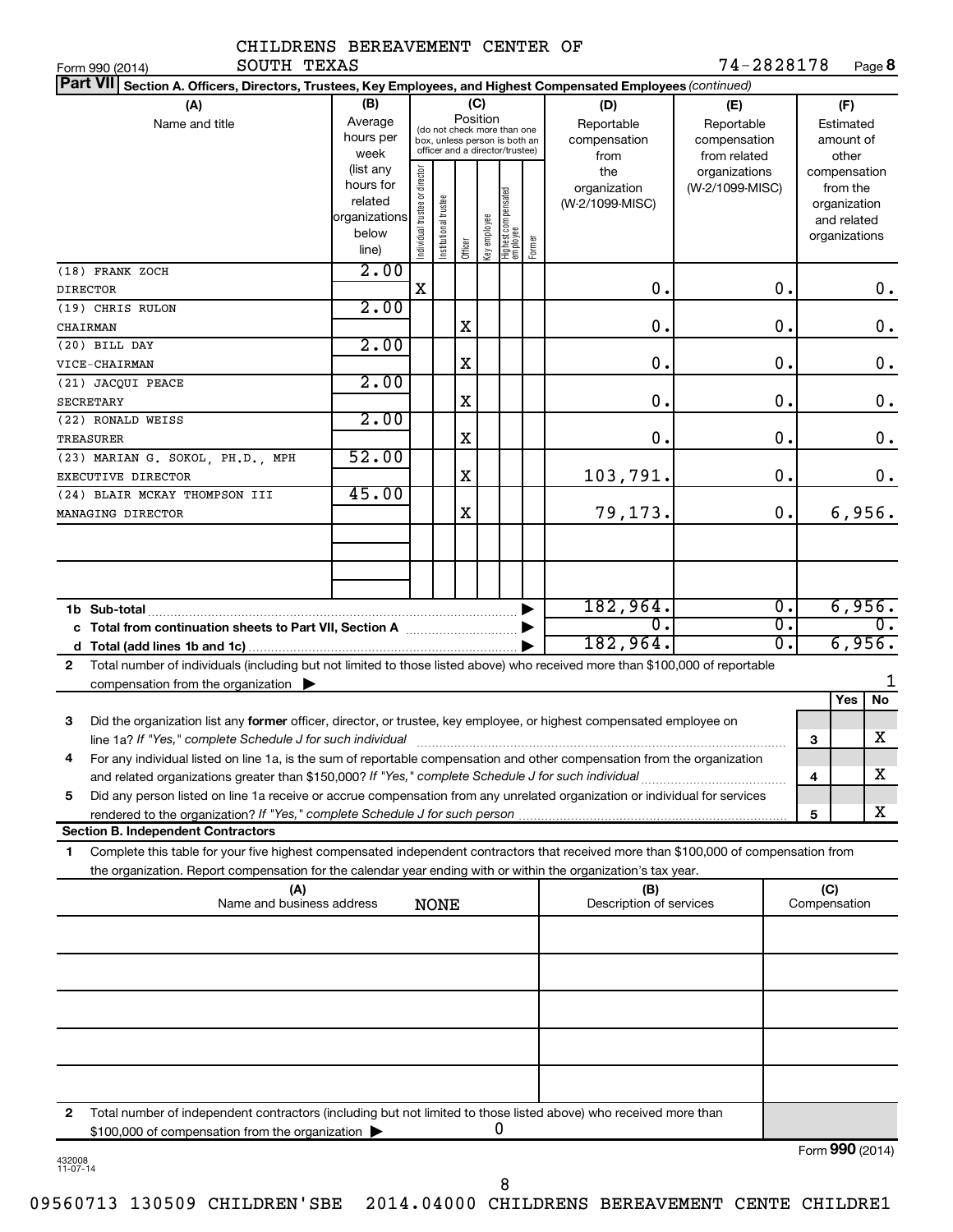|  | CHILDRENS BEREAVEMENT CENTER OF |  |  |
|--|---------------------------------|--|--|
|--|---------------------------------|--|--|

|                                                           | <b>Part VIII</b>  | <b>Statement of Revenue</b>                                                                                                                                                                                                                                                                 |                                                  |                                                     |                      |                                                 |                                                    |                                                                      |
|-----------------------------------------------------------|-------------------|---------------------------------------------------------------------------------------------------------------------------------------------------------------------------------------------------------------------------------------------------------------------------------------------|--------------------------------------------------|-----------------------------------------------------|----------------------|-------------------------------------------------|----------------------------------------------------|----------------------------------------------------------------------|
|                                                           |                   |                                                                                                                                                                                                                                                                                             |                                                  |                                                     |                      |                                                 |                                                    |                                                                      |
|                                                           |                   |                                                                                                                                                                                                                                                                                             |                                                  |                                                     | (A)<br>Total revenue | (B)<br>Related or<br>exempt function<br>revenue | $\overline{C}$<br>Unrelated<br>business<br>revenue | (D)<br>Revenue excluded<br>from tax under<br>sections<br>$512 - 514$ |
| Contributions, Gifts, Grants<br>and Other Similar Amounts |                   | 1 a Federated campaigns<br><b>b</b> Membership dues<br>c Fundraising events<br>d Related organizations<br>e Government grants (contributions)<br>f All other contributions, gifts, grants, and<br>similar amounts not included above<br>g Noncash contributions included in lines 1a-1f: \$ | 1a<br>1b<br>1 <sub>c</sub><br>1d<br>.<br>1e      | 204,057.<br>$\frac{11}{16}$ , 046, 121.<br>27, 157. | 1, 250, 178.         |                                                 |                                                    |                                                                      |
|                                                           |                   |                                                                                                                                                                                                                                                                                             |                                                  | <b>Business Code</b>                                |                      |                                                 |                                                    |                                                                      |
| Program Service<br>Revenue                                | 2a<br>b<br>c<br>d | COUNSELING INTAKE AND<br><u> 1989 - Johann Barn, mars ann an t-Amhain ann an t-A</u><br>the control of the control of the control of the                                                                                                                                                    |                                                  | 911199                                              | 15,059.              | 15,059.                                         |                                                    |                                                                      |
|                                                           |                   | All other program service revenue                                                                                                                                                                                                                                                           |                                                  |                                                     |                      |                                                 |                                                    |                                                                      |
|                                                           |                   |                                                                                                                                                                                                                                                                                             |                                                  |                                                     | 15,059.              |                                                 |                                                    |                                                                      |
|                                                           | 3<br>4            | Investment income (including dividends, interest, and<br>Income from investment of tax-exempt bond proceeds                                                                                                                                                                                 |                                                  |                                                     | 5,324.               |                                                 |                                                    | 5,324.                                                               |
|                                                           | 5                 |                                                                                                                                                                                                                                                                                             | (i) Real                                         | (ii) Personal                                       |                      |                                                 |                                                    |                                                                      |
|                                                           |                   | 6 a Gross rents<br><b>b</b> Less: rental expenses<br>c Rental income or (loss)                                                                                                                                                                                                              |                                                  |                                                     |                      |                                                 |                                                    |                                                                      |
|                                                           |                   |                                                                                                                                                                                                                                                                                             |                                                  |                                                     |                      |                                                 |                                                    |                                                                      |
|                                                           |                   | 7 a Gross amount from sales of<br>assets other than inventory<br><b>b</b> Less: cost or other basis                                                                                                                                                                                         | (i) Securities<br>$\overline{25,923}$ .          | (ii) Other                                          |                      |                                                 |                                                    |                                                                      |
|                                                           |                   | and sales expenses<br>c Gain or (loss)                                                                                                                                                                                                                                                      | 0.<br>25,923.                                    | ▶                                                   | 25,923.              |                                                 |                                                    | 25,923.                                                              |
| <b>Other Revenue</b>                                      |                   | 8 a Gross income from fundraising events (not<br>$204,057.$ of<br>including \$<br>contributions reported on line 1c). See                                                                                                                                                                   | a                                                | $27,040$ .                                          |                      |                                                 |                                                    |                                                                      |
|                                                           |                   |                                                                                                                                                                                                                                                                                             | $\mathbf b$                                      | 52, 179.                                            |                      |                                                 |                                                    |                                                                      |
|                                                           |                   | c Net income or (loss) from fundraising events                                                                                                                                                                                                                                              |                                                  | .                                                   | $-25, 139.$          |                                                 |                                                    | $-25, 139.$                                                          |
|                                                           |                   | 9 a Gross income from gaming activities. See                                                                                                                                                                                                                                                | b                                                |                                                     |                      |                                                 |                                                    |                                                                      |
|                                                           |                   | c Net income or (loss) from gaming activities                                                                                                                                                                                                                                               |                                                  |                                                     |                      |                                                 |                                                    |                                                                      |
|                                                           |                   | 10 a Gross sales of inventory, less returns<br>c Net income or (loss) from sales of inventory                                                                                                                                                                                               | b                                                |                                                     |                      |                                                 |                                                    |                                                                      |
|                                                           |                   | Miscellaneous Revenue                                                                                                                                                                                                                                                                       |                                                  | <b>Business Code</b>                                |                      |                                                 |                                                    |                                                                      |
|                                                           | 11 a<br>b         | OTHER INCOME<br><u> 1980 - Johann Barbara, martxa alemaniar a</u>                                                                                                                                                                                                                           |                                                  | 900099                                              | 873.                 |                                                 |                                                    | 873.                                                                 |
|                                                           | с                 |                                                                                                                                                                                                                                                                                             | the control of the control of the control of the |                                                     |                      |                                                 |                                                    |                                                                      |
|                                                           |                   |                                                                                                                                                                                                                                                                                             |                                                  | $\blacktriangleright$                               | 873.                 |                                                 |                                                    |                                                                      |
|                                                           | 12                |                                                                                                                                                                                                                                                                                             |                                                  |                                                     | 1,272,218.           | 15,059.                                         | $\overline{0}$ .                                   | 6,981.                                                               |
| 432009<br>11-07-14                                        |                   |                                                                                                                                                                                                                                                                                             |                                                  |                                                     |                      |                                                 |                                                    | Form 990 (2014)                                                      |
|                                                           |                   |                                                                                                                                                                                                                                                                                             |                                                  |                                                     | 9                    |                                                 |                                                    |                                                                      |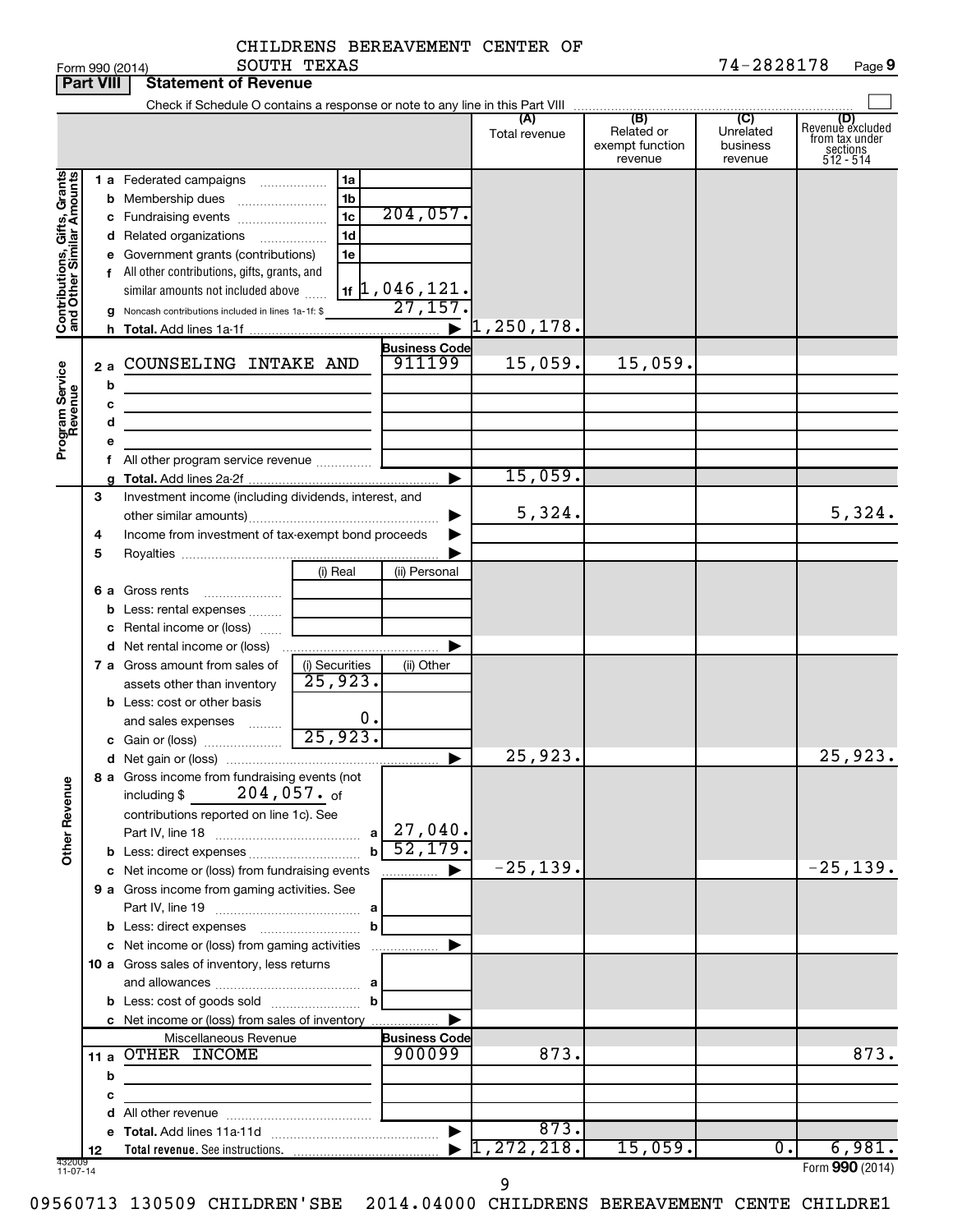### CHILDRENS BEREAVEMENT CENTER OF SOUTH TEXAS 74-2828178

 $\frac{1}{4}$   $\frac{1}{2014}$   $\frac{1}{800}$   $\frac{1}{201}$   $\frac{1}{201}$   $\frac{1}{201}$   $\frac{1}{201}$   $\frac{1}{201}$   $\frac{1}{201}$   $\frac{1}{201}$   $\frac{1}{201}$   $\frac{1}{201}$   $\frac{1}{201}$   $\frac{1}{201}$   $\frac{1}{201}$   $\frac{1}{201}$   $\frac{1}{201}$   $\frac{1}{201}$   $\frac{1}{$ 74-2828178 Page 10

|              | <b>Part IX Statement of Functional Expenses</b>                                                                                                               |                       |                                    |                                           |                                |
|--------------|---------------------------------------------------------------------------------------------------------------------------------------------------------------|-----------------------|------------------------------------|-------------------------------------------|--------------------------------|
|              | Section 501(c)(3) and 501(c)(4) organizations must complete all columns. All other organizations must complete column (A).                                    |                       |                                    |                                           |                                |
|              | Check if Schedule O contains a response or note to any line in this Part IX                                                                                   |                       |                                    |                                           |                                |
|              | Do not include amounts reported on lines 6b,<br>7b, 8b, 9b, and 10b of Part VIII.                                                                             | (A)<br>Total expenses | (B)<br>Program service<br>expenses | (C)<br>Management and<br>general expenses | (D)<br>Fundraising<br>expenses |
| 1.           | Grants and other assistance to domestic organizations                                                                                                         |                       |                                    |                                           |                                |
|              | and domestic governments. See Part IV, line 21                                                                                                                |                       |                                    |                                           |                                |
| $\mathbf{2}$ | Grants and other assistance to domestic                                                                                                                       |                       |                                    |                                           |                                |
|              | individuals. See Part IV, line 22                                                                                                                             | 49,943.               | 49,943.                            |                                           |                                |
| 3            | Grants and other assistance to foreign                                                                                                                        |                       |                                    |                                           |                                |
|              | organizations, foreign governments, and foreign                                                                                                               |                       |                                    |                                           |                                |
| 4            | individuals. See Part IV, lines 15 and 16<br>Benefits paid to or for members                                                                                  |                       |                                    |                                           |                                |
| 5            | Compensation of current officers, directors,                                                                                                                  |                       |                                    |                                           |                                |
|              | trustees, and key employees                                                                                                                                   | 189,920.              | 146,848.                           | 16,741.                                   | 26,331.                        |
| 6            | Compensation not included above, to disqualified                                                                                                              |                       |                                    |                                           |                                |
|              | persons (as defined under section 4958(f)(1)) and                                                                                                             |                       |                                    |                                           |                                |
|              | persons described in section 4958(c)(3)(B)                                                                                                                    |                       |                                    |                                           |                                |
| 7            | Other salaries and wages                                                                                                                                      | 546,942.              | 422,059.                           | 49,107.                                   | 75,776.                        |
| 8            | Pension plan accruals and contributions (include                                                                                                              |                       |                                    |                                           |                                |
|              | section 401(k) and 403(b) employer contributions)                                                                                                             |                       |                                    |                                           |                                |
| 9            |                                                                                                                                                               | 34, 383.              | 27,976.                            | 1,555.                                    | 4,852.                         |
| 10           |                                                                                                                                                               |                       |                                    |                                           |                                |
| 11           | Fees for services (non-employees):                                                                                                                            |                       |                                    |                                           |                                |
| a            |                                                                                                                                                               |                       |                                    |                                           |                                |
| b            |                                                                                                                                                               |                       |                                    |                                           |                                |
| с            |                                                                                                                                                               |                       |                                    |                                           |                                |
| d            |                                                                                                                                                               |                       |                                    |                                           |                                |
| е            | Professional fundraising services. See Part IV, line 17                                                                                                       |                       |                                    |                                           |                                |
| f<br>g       | Investment management fees<br>Other. (If line 11g amount exceeds 10% of line 25,                                                                              |                       |                                    |                                           |                                |
|              | column (A) amount, list line 11g expenses on Sch O.)                                                                                                          | 52,819.               | 42,694.                            | 4,182.                                    | 5,943.                         |
| 12           |                                                                                                                                                               |                       |                                    |                                           |                                |
| 13           |                                                                                                                                                               | 96, 256.              | 68, 236.                           | 19,523.                                   | 8,497.                         |
| 14           |                                                                                                                                                               |                       |                                    |                                           |                                |
| 15           |                                                                                                                                                               |                       |                                    |                                           |                                |
| 16           |                                                                                                                                                               | 14,752.               | 13,855.                            | 403.                                      | 494.                           |
| 17           | Travel                                                                                                                                                        | 16, 170.              | 15,791.                            | 149                                       | 230.                           |
| 18           | Payments of travel or entertainment expenses                                                                                                                  |                       |                                    |                                           |                                |
|              | for any federal, state, or local public officials                                                                                                             |                       |                                    |                                           |                                |
| 19           | Conferences, conventions, and meetings                                                                                                                        | 25,621.               | 19,283.                            | 3,199.                                    | 3,139.                         |
| 20           | Interest                                                                                                                                                      |                       |                                    |                                           |                                |
| 21           |                                                                                                                                                               | 112, 775.             | 102, 389.                          | 7,692.                                    | 2,694.                         |
| 22           | Depreciation, depletion, and amortization                                                                                                                     | 14,511.               | 12, 156.                           | 872.                                      | 1,483.                         |
| 23           | Insurance<br>Other expenses. Itemize expenses not covered                                                                                                     |                       |                                    |                                           |                                |
| 24           | above. (List miscellaneous expenses in line 24e. If line<br>24e amount exceeds 10% of line 25, column (A)<br>amount, list line 24e expenses on Schedule O.) [ |                       |                                    |                                           |                                |
| a            | COMMUNITY OUTREACH                                                                                                                                            | 50,748.               | 40,321.                            | 9,568.                                    | 859.                           |
| b            | <b>SUPPLIES AND FOOD</b>                                                                                                                                      | 40,553.               | 38, 129.                           | 1,131.                                    | 1,293.                         |
|              | PRINTING & PUBLICATIONS                                                                                                                                       | 32, 255.              | 25,433.                            | 1,566.                                    | 5,256.                         |
| d            |                                                                                                                                                               |                       |                                    |                                           |                                |
|              | e All other expenses                                                                                                                                          |                       |                                    |                                           |                                |
| 25           | Total functional expenses. Add lines 1 through 24e                                                                                                            | 1,277,648.            | 1,025,113.                         | 115,688.                                  | 136,847.                       |
| 26           | Joint costs. Complete this line only if the organization                                                                                                      |                       |                                    |                                           |                                |
|              | reported in column (B) joint costs from a combined                                                                                                            |                       |                                    |                                           |                                |
|              | educational campaign and fundraising solicitation.                                                                                                            |                       |                                    |                                           |                                |
|              | Check here $\blacktriangleright$<br>if following SOP 98-2 (ASC 958-720)                                                                                       |                       |                                    |                                           |                                |

432010 11-07-14

Form (2014) **990**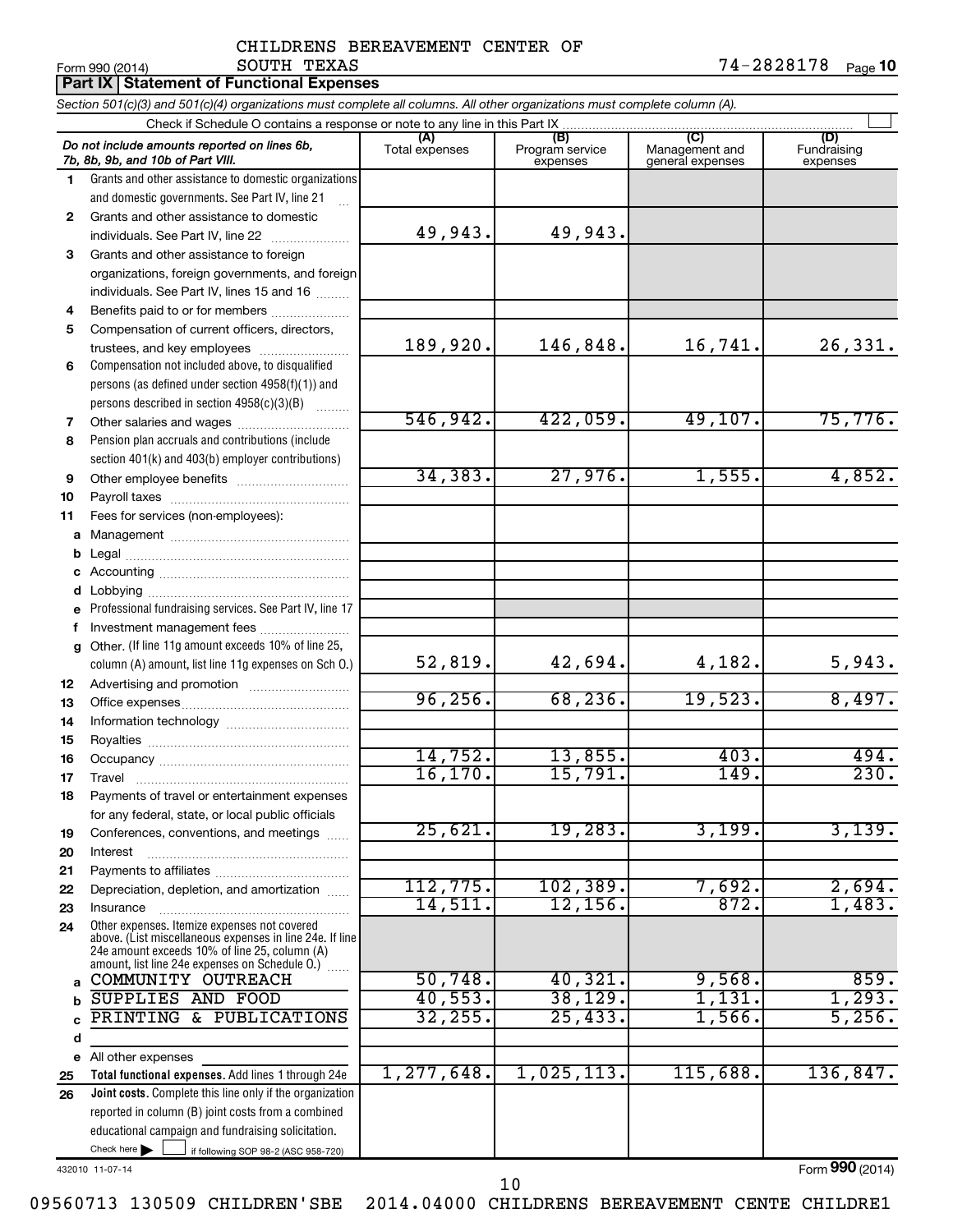| Form 990 (2014 |  |  |
|----------------|--|--|

Ĭ.

**Part X Balance Sheet**

### CHILDRENS BEREAVEMENT CENTER OF SOUTH TEXAS

|                             |    |                                                                                                                                                                                                                                | (A)<br>Beginning of year |                         | (B)<br>End of year            |
|-----------------------------|----|--------------------------------------------------------------------------------------------------------------------------------------------------------------------------------------------------------------------------------|--------------------------|-------------------------|-------------------------------|
|                             | 1  |                                                                                                                                                                                                                                |                          | 1                       |                               |
|                             | 2  |                                                                                                                                                                                                                                | 1,636,519.               | $\mathbf{2}$            | 904,706.                      |
|                             | з  |                                                                                                                                                                                                                                | 99,910.                  | $\mathbf{3}$            | 154,812.                      |
|                             | 4  |                                                                                                                                                                                                                                |                          | $\overline{\mathbf{4}}$ |                               |
|                             | 5  | Loans and other receivables from current and former officers, directors,                                                                                                                                                       |                          |                         |                               |
|                             |    | trustees, key employees, and highest compensated employees. Complete                                                                                                                                                           |                          |                         |                               |
|                             |    |                                                                                                                                                                                                                                |                          | 5                       |                               |
|                             | 6  | Loans and other receivables from other disqualified persons (as defined under                                                                                                                                                  |                          |                         |                               |
|                             |    | section 4958(f)(1)), persons described in section 4958(c)(3)(B), and contributing                                                                                                                                              |                          |                         |                               |
|                             |    | employers and sponsoring organizations of section 501(c)(9) voluntary                                                                                                                                                          |                          |                         |                               |
|                             |    | employees' beneficiary organizations (see instr). Complete Part II of Sch L                                                                                                                                                    |                          | 6                       |                               |
| Assets                      | 7  |                                                                                                                                                                                                                                |                          | $\overline{7}$          |                               |
|                             | 8  |                                                                                                                                                                                                                                |                          | 8                       |                               |
|                             | 9  | Prepaid expenses and deferred charges [11] matter continuum matter and referred charges [11] matter continuum matter continuum matter and continuum matter continuum matter continuum matter continuum matter continuum matter | 31, 367.                 | 9                       | 33,091.                       |
|                             |    | <b>10a</b> Land, buildings, and equipment: cost or other                                                                                                                                                                       |                          |                         |                               |
|                             |    | $\frac{2,674,618.}{608,151.}$<br>basis. Complete Part VI of Schedule D  10a                                                                                                                                                    |                          |                         |                               |
|                             |    |                                                                                                                                                                                                                                | 2,148,345.               | 10 <sub>c</sub>         | $\frac{2,066,467.}{767,904.}$ |
|                             | 11 |                                                                                                                                                                                                                                | $\overline{0}$ .         | 11                      |                               |
|                             | 12 |                                                                                                                                                                                                                                |                          | 12                      |                               |
|                             | 13 |                                                                                                                                                                                                                                |                          | 13                      |                               |
|                             | 14 |                                                                                                                                                                                                                                |                          | 14                      |                               |
|                             | 15 |                                                                                                                                                                                                                                | $\overline{0}$ .         | 15                      | 29,502.                       |
|                             | 16 |                                                                                                                                                                                                                                | 3,916,141.               | 16                      | 3,956,482.                    |
|                             | 17 |                                                                                                                                                                                                                                | 42, 294.                 | 17                      | 53,481.                       |
|                             | 18 |                                                                                                                                                                                                                                |                          | 18                      |                               |
|                             | 19 |                                                                                                                                                                                                                                | 45, 167.                 | 19                      | 93,650.                       |
|                             | 20 |                                                                                                                                                                                                                                |                          | 20                      |                               |
|                             | 21 | Escrow or custodial account liability. Complete Part IV of Schedule D                                                                                                                                                          |                          | 21                      |                               |
|                             | 22 | Loans and other payables to current and former officers, directors, trustees,                                                                                                                                                  |                          |                         |                               |
| abilities                   |    | key employees, highest compensated employees, and disqualified persons.                                                                                                                                                        |                          |                         |                               |
|                             |    |                                                                                                                                                                                                                                |                          | 22                      |                               |
|                             | 23 | Secured mortgages and notes payable to unrelated third parties                                                                                                                                                                 |                          | 23                      |                               |
|                             | 24 | Unsecured notes and loans payable to unrelated third parties                                                                                                                                                                   |                          | 24                      |                               |
|                             | 25 | Other liabilities (including federal income tax, payables to related third                                                                                                                                                     |                          |                         |                               |
|                             |    | parties, and other liabilities not included on lines 17-24). Complete Part X of                                                                                                                                                |                          |                         |                               |
|                             |    | Schedule D                                                                                                                                                                                                                     |                          | 25                      |                               |
|                             | 26 | Total liabilities. Add lines 17 through 25                                                                                                                                                                                     | 87,461.                  | 26                      | 147, 131.                     |
|                             |    | Organizations that follow SFAS 117 (ASC 958), check here $\blacktriangleright \begin{array}{c} \boxed{X} \end{array}$ and                                                                                                      |                          |                         |                               |
|                             |    | complete lines 27 through 29, and lines 33 and 34.                                                                                                                                                                             |                          |                         |                               |
|                             | 27 |                                                                                                                                                                                                                                | 3,685,993.               | 27                      | 3,481,819.<br>327,532.        |
|                             | 28 |                                                                                                                                                                                                                                | 142,687.                 | 28                      |                               |
|                             | 29 | Permanently restricted net assets                                                                                                                                                                                              |                          | 29                      |                               |
|                             |    | Organizations that do not follow SFAS 117 (ASC 958), check here $\blacktriangleright$                                                                                                                                          |                          |                         |                               |
|                             |    | and complete lines 30 through 34.                                                                                                                                                                                              |                          |                         |                               |
|                             | 30 |                                                                                                                                                                                                                                |                          | 30                      |                               |
|                             | 31 | Paid-in or capital surplus, or land, building, or equipment fund                                                                                                                                                               |                          | 31                      |                               |
| Net Assets or Fund Balances | 32 | Retained earnings, endowment, accumulated income, or other funds                                                                                                                                                               | 3,828,680.               | 32                      | 3,809,351.                    |
|                             | 33 |                                                                                                                                                                                                                                | 3,916,141.               | 33<br>34                | 3,956,482.                    |
|                             | 34 |                                                                                                                                                                                                                                |                          |                         |                               |

Form (2014) **990**

432011 11-07-14

11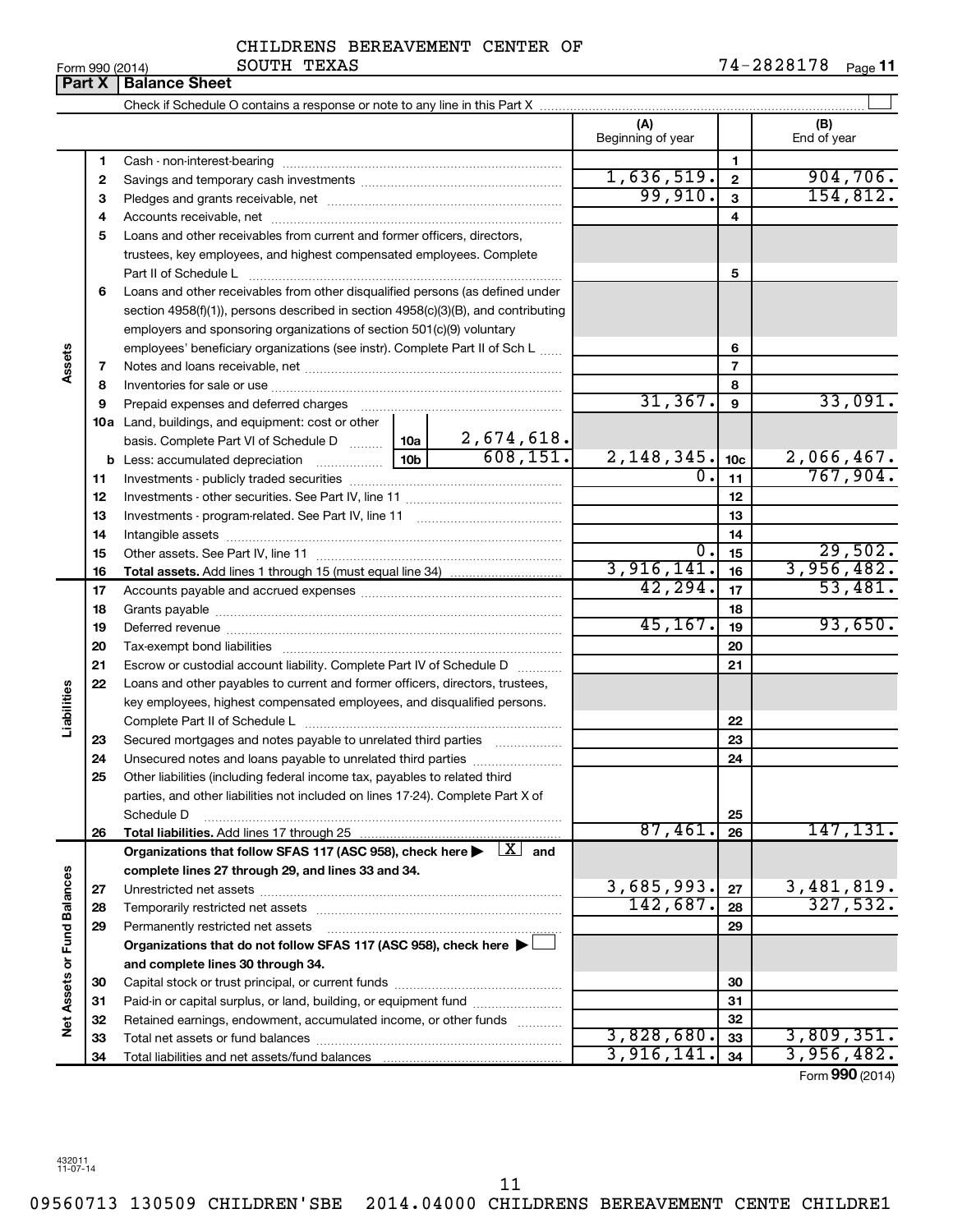| 74-2828178<br>Page 12<br>Form 990 (2014)<br>Part XI<br><b>Reconciliation of Net Assets</b><br>1,272,218.<br>$\mathbf{1}$<br>1<br>1, 277, 648.<br>$\overline{2}$<br>2<br>$-5,430.$<br>3<br>З<br>Revenue less expenses. Subtract line 2 from line 1<br>3,828,680.<br>$\overline{\mathbf{4}}$<br>4<br>$-13,899.$<br>5<br>Net unrealized gains (losses) on investments [11] matter contracts and the state of the state of the state of the state of the state of the state of the state of the state of the state of the state of the state of the stat<br>5<br>6<br>Donated services and use of facilities<br>6<br>$\overline{7}$<br>7<br>Investment expenses<br>8<br>8<br>Prior period adjustments<br>$\overline{0}$ .<br>9<br>9<br>Net assets or fund balances at end of year. Combine lines 3 through 9 (must equal Part X, line 33,<br>10<br>3,809,351.<br>10<br>column (B))<br>Part XII Financial Statements and Reporting<br>$\vert x \vert$<br>No<br><b>Yes</b><br>$\mathbf{X}$ Accrual<br>Accounting method used to prepare the Form 990: [130] Cash<br>Other<br>1<br>If the organization changed its method of accounting from a prior year or checked "Other," explain in Schedule O.<br>х<br>2a<br>If "Yes," check a box below to indicate whether the financial statements for the year were compiled or reviewed on a<br>separate basis, consolidated basis, or both:<br>Separate basis<br><b>Consolidated basis</b><br>Both consolidated and separate basis<br>x<br>2 <sub>b</sub><br>If "Yes," check a box below to indicate whether the financial statements for the year were audited on a separate basis,<br>consolidated basis, or both:<br>$\lfloor \underline{X} \rfloor$ Separate basis<br><b>Consolidated basis</b><br>Both consolidated and separate basis<br>c If "Yes" to line 2a or 2b, does the organization have a committee that assumes responsibility for oversight of the audit,<br>х<br>2c<br>If the organization changed either its oversight process or selection process during the tax year, explain in Schedule O.<br>3a As a result of a federal award, was the organization required to undergo an audit or audits as set forth in the Single Audit<br>x<br>За<br>b If "Yes," did the organization undergo the required audit or audits? If the organization did not undergo the required audit<br>3 <sub>b</sub> | CHILDRENS BEREAVEMENT CENTER OF |  |  |
|----------------------------------------------------------------------------------------------------------------------------------------------------------------------------------------------------------------------------------------------------------------------------------------------------------------------------------------------------------------------------------------------------------------------------------------------------------------------------------------------------------------------------------------------------------------------------------------------------------------------------------------------------------------------------------------------------------------------------------------------------------------------------------------------------------------------------------------------------------------------------------------------------------------------------------------------------------------------------------------------------------------------------------------------------------------------------------------------------------------------------------------------------------------------------------------------------------------------------------------------------------------------------------------------------------------------------------------------------------------------------------------------------------------------------------------------------------------------------------------------------------------------------------------------------------------------------------------------------------------------------------------------------------------------------------------------------------------------------------------------------------------------------------------------------------------------------------------------------------------------------------------------------------------------------------------------------------------------------------------------------------------------------------------------------------------------------------------------------------------------------------------------------------------------------------------------------------------------------------------------------------------------------------------------------------------------------------------------------------|---------------------------------|--|--|
|                                                                                                                                                                                                                                                                                                                                                                                                                                                                                                                                                                                                                                                                                                                                                                                                                                                                                                                                                                                                                                                                                                                                                                                                                                                                                                                                                                                                                                                                                                                                                                                                                                                                                                                                                                                                                                                                                                                                                                                                                                                                                                                                                                                                                                                                                                                                                          | SOUTH TEXAS                     |  |  |
|                                                                                                                                                                                                                                                                                                                                                                                                                                                                                                                                                                                                                                                                                                                                                                                                                                                                                                                                                                                                                                                                                                                                                                                                                                                                                                                                                                                                                                                                                                                                                                                                                                                                                                                                                                                                                                                                                                                                                                                                                                                                                                                                                                                                                                                                                                                                                          |                                 |  |  |
|                                                                                                                                                                                                                                                                                                                                                                                                                                                                                                                                                                                                                                                                                                                                                                                                                                                                                                                                                                                                                                                                                                                                                                                                                                                                                                                                                                                                                                                                                                                                                                                                                                                                                                                                                                                                                                                                                                                                                                                                                                                                                                                                                                                                                                                                                                                                                          |                                 |  |  |
|                                                                                                                                                                                                                                                                                                                                                                                                                                                                                                                                                                                                                                                                                                                                                                                                                                                                                                                                                                                                                                                                                                                                                                                                                                                                                                                                                                                                                                                                                                                                                                                                                                                                                                                                                                                                                                                                                                                                                                                                                                                                                                                                                                                                                                                                                                                                                          |                                 |  |  |
|                                                                                                                                                                                                                                                                                                                                                                                                                                                                                                                                                                                                                                                                                                                                                                                                                                                                                                                                                                                                                                                                                                                                                                                                                                                                                                                                                                                                                                                                                                                                                                                                                                                                                                                                                                                                                                                                                                                                                                                                                                                                                                                                                                                                                                                                                                                                                          |                                 |  |  |
|                                                                                                                                                                                                                                                                                                                                                                                                                                                                                                                                                                                                                                                                                                                                                                                                                                                                                                                                                                                                                                                                                                                                                                                                                                                                                                                                                                                                                                                                                                                                                                                                                                                                                                                                                                                                                                                                                                                                                                                                                                                                                                                                                                                                                                                                                                                                                          |                                 |  |  |
|                                                                                                                                                                                                                                                                                                                                                                                                                                                                                                                                                                                                                                                                                                                                                                                                                                                                                                                                                                                                                                                                                                                                                                                                                                                                                                                                                                                                                                                                                                                                                                                                                                                                                                                                                                                                                                                                                                                                                                                                                                                                                                                                                                                                                                                                                                                                                          |                                 |  |  |
|                                                                                                                                                                                                                                                                                                                                                                                                                                                                                                                                                                                                                                                                                                                                                                                                                                                                                                                                                                                                                                                                                                                                                                                                                                                                                                                                                                                                                                                                                                                                                                                                                                                                                                                                                                                                                                                                                                                                                                                                                                                                                                                                                                                                                                                                                                                                                          |                                 |  |  |
|                                                                                                                                                                                                                                                                                                                                                                                                                                                                                                                                                                                                                                                                                                                                                                                                                                                                                                                                                                                                                                                                                                                                                                                                                                                                                                                                                                                                                                                                                                                                                                                                                                                                                                                                                                                                                                                                                                                                                                                                                                                                                                                                                                                                                                                                                                                                                          |                                 |  |  |
|                                                                                                                                                                                                                                                                                                                                                                                                                                                                                                                                                                                                                                                                                                                                                                                                                                                                                                                                                                                                                                                                                                                                                                                                                                                                                                                                                                                                                                                                                                                                                                                                                                                                                                                                                                                                                                                                                                                                                                                                                                                                                                                                                                                                                                                                                                                                                          |                                 |  |  |
|                                                                                                                                                                                                                                                                                                                                                                                                                                                                                                                                                                                                                                                                                                                                                                                                                                                                                                                                                                                                                                                                                                                                                                                                                                                                                                                                                                                                                                                                                                                                                                                                                                                                                                                                                                                                                                                                                                                                                                                                                                                                                                                                                                                                                                                                                                                                                          |                                 |  |  |
|                                                                                                                                                                                                                                                                                                                                                                                                                                                                                                                                                                                                                                                                                                                                                                                                                                                                                                                                                                                                                                                                                                                                                                                                                                                                                                                                                                                                                                                                                                                                                                                                                                                                                                                                                                                                                                                                                                                                                                                                                                                                                                                                                                                                                                                                                                                                                          |                                 |  |  |
|                                                                                                                                                                                                                                                                                                                                                                                                                                                                                                                                                                                                                                                                                                                                                                                                                                                                                                                                                                                                                                                                                                                                                                                                                                                                                                                                                                                                                                                                                                                                                                                                                                                                                                                                                                                                                                                                                                                                                                                                                                                                                                                                                                                                                                                                                                                                                          |                                 |  |  |
|                                                                                                                                                                                                                                                                                                                                                                                                                                                                                                                                                                                                                                                                                                                                                                                                                                                                                                                                                                                                                                                                                                                                                                                                                                                                                                                                                                                                                                                                                                                                                                                                                                                                                                                                                                                                                                                                                                                                                                                                                                                                                                                                                                                                                                                                                                                                                          |                                 |  |  |
|                                                                                                                                                                                                                                                                                                                                                                                                                                                                                                                                                                                                                                                                                                                                                                                                                                                                                                                                                                                                                                                                                                                                                                                                                                                                                                                                                                                                                                                                                                                                                                                                                                                                                                                                                                                                                                                                                                                                                                                                                                                                                                                                                                                                                                                                                                                                                          |                                 |  |  |
|                                                                                                                                                                                                                                                                                                                                                                                                                                                                                                                                                                                                                                                                                                                                                                                                                                                                                                                                                                                                                                                                                                                                                                                                                                                                                                                                                                                                                                                                                                                                                                                                                                                                                                                                                                                                                                                                                                                                                                                                                                                                                                                                                                                                                                                                                                                                                          |                                 |  |  |
|                                                                                                                                                                                                                                                                                                                                                                                                                                                                                                                                                                                                                                                                                                                                                                                                                                                                                                                                                                                                                                                                                                                                                                                                                                                                                                                                                                                                                                                                                                                                                                                                                                                                                                                                                                                                                                                                                                                                                                                                                                                                                                                                                                                                                                                                                                                                                          |                                 |  |  |
|                                                                                                                                                                                                                                                                                                                                                                                                                                                                                                                                                                                                                                                                                                                                                                                                                                                                                                                                                                                                                                                                                                                                                                                                                                                                                                                                                                                                                                                                                                                                                                                                                                                                                                                                                                                                                                                                                                                                                                                                                                                                                                                                                                                                                                                                                                                                                          |                                 |  |  |
|                                                                                                                                                                                                                                                                                                                                                                                                                                                                                                                                                                                                                                                                                                                                                                                                                                                                                                                                                                                                                                                                                                                                                                                                                                                                                                                                                                                                                                                                                                                                                                                                                                                                                                                                                                                                                                                                                                                                                                                                                                                                                                                                                                                                                                                                                                                                                          |                                 |  |  |
|                                                                                                                                                                                                                                                                                                                                                                                                                                                                                                                                                                                                                                                                                                                                                                                                                                                                                                                                                                                                                                                                                                                                                                                                                                                                                                                                                                                                                                                                                                                                                                                                                                                                                                                                                                                                                                                                                                                                                                                                                                                                                                                                                                                                                                                                                                                                                          |                                 |  |  |
|                                                                                                                                                                                                                                                                                                                                                                                                                                                                                                                                                                                                                                                                                                                                                                                                                                                                                                                                                                                                                                                                                                                                                                                                                                                                                                                                                                                                                                                                                                                                                                                                                                                                                                                                                                                                                                                                                                                                                                                                                                                                                                                                                                                                                                                                                                                                                          |                                 |  |  |
|                                                                                                                                                                                                                                                                                                                                                                                                                                                                                                                                                                                                                                                                                                                                                                                                                                                                                                                                                                                                                                                                                                                                                                                                                                                                                                                                                                                                                                                                                                                                                                                                                                                                                                                                                                                                                                                                                                                                                                                                                                                                                                                                                                                                                                                                                                                                                          |                                 |  |  |
|                                                                                                                                                                                                                                                                                                                                                                                                                                                                                                                                                                                                                                                                                                                                                                                                                                                                                                                                                                                                                                                                                                                                                                                                                                                                                                                                                                                                                                                                                                                                                                                                                                                                                                                                                                                                                                                                                                                                                                                                                                                                                                                                                                                                                                                                                                                                                          |                                 |  |  |
|                                                                                                                                                                                                                                                                                                                                                                                                                                                                                                                                                                                                                                                                                                                                                                                                                                                                                                                                                                                                                                                                                                                                                                                                                                                                                                                                                                                                                                                                                                                                                                                                                                                                                                                                                                                                                                                                                                                                                                                                                                                                                                                                                                                                                                                                                                                                                          |                                 |  |  |
|                                                                                                                                                                                                                                                                                                                                                                                                                                                                                                                                                                                                                                                                                                                                                                                                                                                                                                                                                                                                                                                                                                                                                                                                                                                                                                                                                                                                                                                                                                                                                                                                                                                                                                                                                                                                                                                                                                                                                                                                                                                                                                                                                                                                                                                                                                                                                          |                                 |  |  |
|                                                                                                                                                                                                                                                                                                                                                                                                                                                                                                                                                                                                                                                                                                                                                                                                                                                                                                                                                                                                                                                                                                                                                                                                                                                                                                                                                                                                                                                                                                                                                                                                                                                                                                                                                                                                                                                                                                                                                                                                                                                                                                                                                                                                                                                                                                                                                          |                                 |  |  |
|                                                                                                                                                                                                                                                                                                                                                                                                                                                                                                                                                                                                                                                                                                                                                                                                                                                                                                                                                                                                                                                                                                                                                                                                                                                                                                                                                                                                                                                                                                                                                                                                                                                                                                                                                                                                                                                                                                                                                                                                                                                                                                                                                                                                                                                                                                                                                          |                                 |  |  |
|                                                                                                                                                                                                                                                                                                                                                                                                                                                                                                                                                                                                                                                                                                                                                                                                                                                                                                                                                                                                                                                                                                                                                                                                                                                                                                                                                                                                                                                                                                                                                                                                                                                                                                                                                                                                                                                                                                                                                                                                                                                                                                                                                                                                                                                                                                                                                          |                                 |  |  |
|                                                                                                                                                                                                                                                                                                                                                                                                                                                                                                                                                                                                                                                                                                                                                                                                                                                                                                                                                                                                                                                                                                                                                                                                                                                                                                                                                                                                                                                                                                                                                                                                                                                                                                                                                                                                                                                                                                                                                                                                                                                                                                                                                                                                                                                                                                                                                          |                                 |  |  |
|                                                                                                                                                                                                                                                                                                                                                                                                                                                                                                                                                                                                                                                                                                                                                                                                                                                                                                                                                                                                                                                                                                                                                                                                                                                                                                                                                                                                                                                                                                                                                                                                                                                                                                                                                                                                                                                                                                                                                                                                                                                                                                                                                                                                                                                                                                                                                          |                                 |  |  |
|                                                                                                                                                                                                                                                                                                                                                                                                                                                                                                                                                                                                                                                                                                                                                                                                                                                                                                                                                                                                                                                                                                                                                                                                                                                                                                                                                                                                                                                                                                                                                                                                                                                                                                                                                                                                                                                                                                                                                                                                                                                                                                                                                                                                                                                                                                                                                          |                                 |  |  |
|                                                                                                                                                                                                                                                                                                                                                                                                                                                                                                                                                                                                                                                                                                                                                                                                                                                                                                                                                                                                                                                                                                                                                                                                                                                                                                                                                                                                                                                                                                                                                                                                                                                                                                                                                                                                                                                                                                                                                                                                                                                                                                                                                                                                                                                                                                                                                          |                                 |  |  |
|                                                                                                                                                                                                                                                                                                                                                                                                                                                                                                                                                                                                                                                                                                                                                                                                                                                                                                                                                                                                                                                                                                                                                                                                                                                                                                                                                                                                                                                                                                                                                                                                                                                                                                                                                                                                                                                                                                                                                                                                                                                                                                                                                                                                                                                                                                                                                          |                                 |  |  |
|                                                                                                                                                                                                                                                                                                                                                                                                                                                                                                                                                                                                                                                                                                                                                                                                                                                                                                                                                                                                                                                                                                                                                                                                                                                                                                                                                                                                                                                                                                                                                                                                                                                                                                                                                                                                                                                                                                                                                                                                                                                                                                                                                                                                                                                                                                                                                          |                                 |  |  |
|                                                                                                                                                                                                                                                                                                                                                                                                                                                                                                                                                                                                                                                                                                                                                                                                                                                                                                                                                                                                                                                                                                                                                                                                                                                                                                                                                                                                                                                                                                                                                                                                                                                                                                                                                                                                                                                                                                                                                                                                                                                                                                                                                                                                                                                                                                                                                          |                                 |  |  |

Form (2014) **990**

432012 11-07-14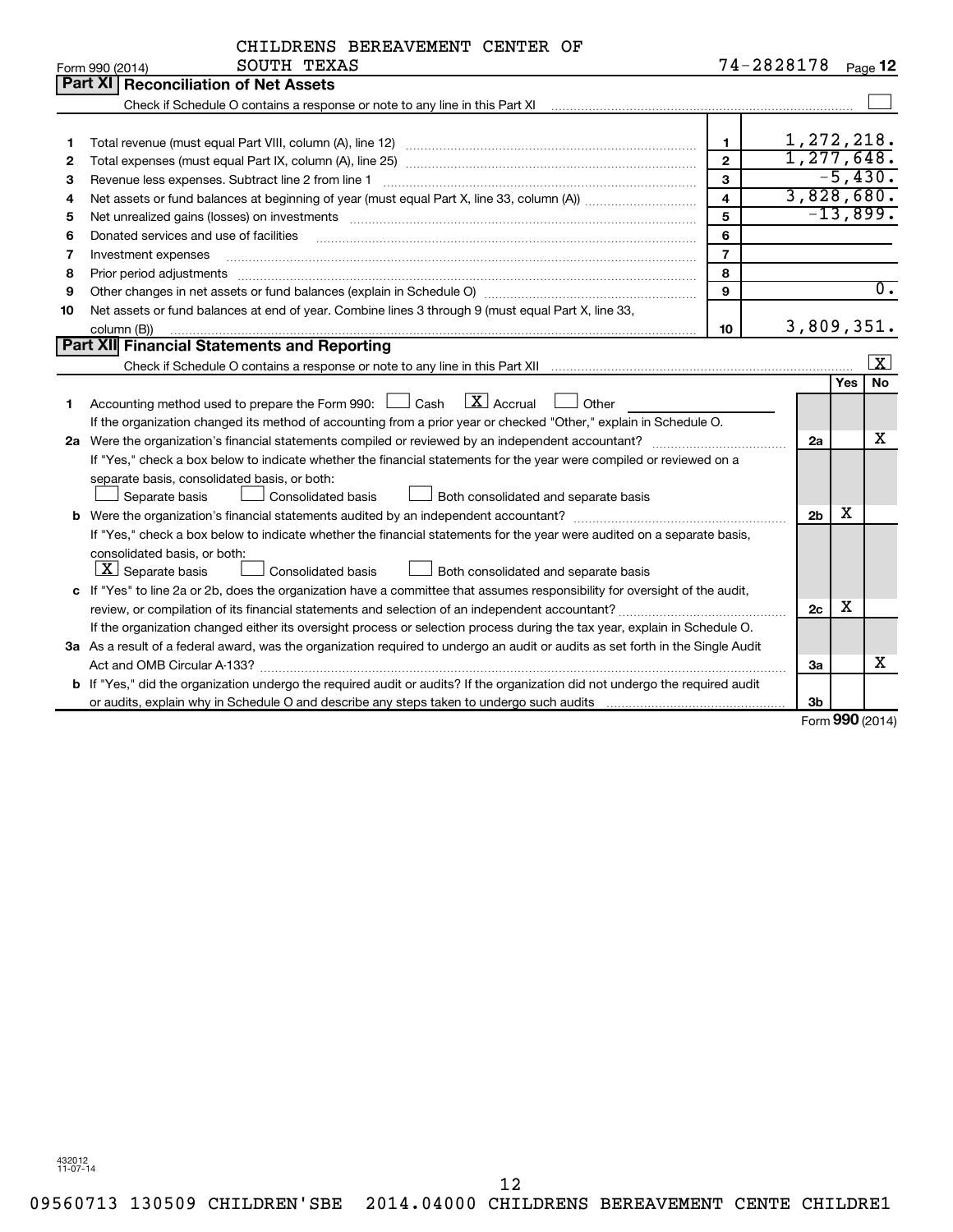| <b>SCHEDULE A</b> |                     |                                     |  |                                                                          |                                                                                                                                               |                                            |                     |                        | OMB No. 1545-0047 |                                       |
|-------------------|---------------------|-------------------------------------|--|--------------------------------------------------------------------------|-----------------------------------------------------------------------------------------------------------------------------------------------|--------------------------------------------|---------------------|------------------------|-------------------|---------------------------------------|
|                   |                     | (Form 990 or 990-EZ)                |  |                                                                          | <b>Public Charity Status and Public Support</b>                                                                                               |                                            |                     |                        |                   |                                       |
|                   |                     |                                     |  |                                                                          | Complete if the organization is a section 501(c)(3) organization or a section<br>4947(a)(1) nonexempt charitable trust.                       |                                            |                     |                        |                   |                                       |
|                   |                     | Department of the Treasury          |  |                                                                          | Attach to Form 990 or Form 990-EZ.                                                                                                            |                                            |                     |                        |                   | <b>Open to Public</b>                 |
|                   |                     | Internal Revenue Service            |  |                                                                          | Information about Schedule A (Form 990 or 990-EZ) and its instructions is at www.irs.gov/form990.                                             |                                            |                     |                        |                   | <b>Inspection</b>                     |
|                   |                     | Name of the organization            |  |                                                                          | CHILDRENS BEREAVEMENT CENTER OF                                                                                                               |                                            |                     |                        |                   | <b>Employer identification number</b> |
|                   |                     |                                     |  | SOUTH TEXAS                                                              |                                                                                                                                               |                                            |                     |                        |                   | 74-2828178                            |
|                   | Part I              |                                     |  |                                                                          | Reason for Public Charity Status (All organizations must complete this part.) See instructions.                                               |                                            |                     |                        |                   |                                       |
|                   |                     |                                     |  |                                                                          | The organization is not a private foundation because it is: (For lines 1 through 11, check only one box.)                                     |                                            |                     |                        |                   |                                       |
| 1                 |                     |                                     |  |                                                                          | A church, convention of churches, or association of churches described in section 170(b)(1)(A)(i).                                            |                                            |                     |                        |                   |                                       |
| 2                 |                     |                                     |  |                                                                          | A school described in section 170(b)(1)(A)(ii). (Attach Schedule E.)                                                                          |                                            |                     |                        |                   |                                       |
| 3                 |                     |                                     |  |                                                                          | A hospital or a cooperative hospital service organization described in section 170(b)(1)(A)(iii).                                             |                                            |                     |                        |                   |                                       |
| 4                 |                     |                                     |  |                                                                          | A medical research organization operated in conjunction with a hospital described in section 170(b)(1)(A)(iii). Enter the hospital's name,    |                                            |                     |                        |                   |                                       |
|                   |                     | city, and state:                    |  |                                                                          |                                                                                                                                               |                                            |                     |                        |                   |                                       |
| 5                 |                     |                                     |  |                                                                          | An organization operated for the benefit of a college or university owned or operated by a governmental unit described in                     |                                            |                     |                        |                   |                                       |
|                   |                     |                                     |  | section 170(b)(1)(A)(iv). (Complete Part II.)                            |                                                                                                                                               |                                            |                     |                        |                   |                                       |
| 6                 |                     |                                     |  |                                                                          | A federal, state, or local government or governmental unit described in section 170(b)(1)(A)(v).                                              |                                            |                     |                        |                   |                                       |
| $\overline{7}$    | $\lfloor x \rfloor$ |                                     |  |                                                                          | An organization that normally receives a substantial part of its support from a governmental unit or from the general public described in     |                                            |                     |                        |                   |                                       |
|                   |                     |                                     |  | section 170(b)(1)(A)(vi). (Complete Part II.)                            |                                                                                                                                               |                                            |                     |                        |                   |                                       |
| 8                 |                     |                                     |  |                                                                          | A community trust described in section 170(b)(1)(A)(vi). (Complete Part II.)                                                                  |                                            |                     |                        |                   |                                       |
| 9                 |                     |                                     |  |                                                                          | An organization that normally receives: (1) more than 33 1/3% of its support from contributions, membership fees, and gross receipts from     |                                            |                     |                        |                   |                                       |
|                   |                     |                                     |  |                                                                          | activities related to its exempt functions - subject to certain exceptions, and (2) no more than 33 1/3% of its support from gross investment |                                            |                     |                        |                   |                                       |
|                   |                     |                                     |  |                                                                          | income and unrelated business taxable income (less section 511 tax) from businesses acquired by the organization after June 30, 1975.         |                                            |                     |                        |                   |                                       |
|                   |                     |                                     |  | See section 509(a)(2). (Complete Part III.)                              |                                                                                                                                               |                                            |                     |                        |                   |                                       |
| 10                |                     |                                     |  |                                                                          | An organization organized and operated exclusively to test for public safety. See section 509(a)(4).                                          |                                            |                     |                        |                   |                                       |
| 11                |                     |                                     |  |                                                                          | An organization organized and operated exclusively for the benefit of, to perform the functions of, or to carry out the purposes of one or    |                                            |                     |                        |                   |                                       |
|                   |                     |                                     |  |                                                                          | more publicly supported organizations described in section 509(a)(1) or section 509(a)(2). See section 509(a)(3). Check the box in            |                                            |                     |                        |                   |                                       |
|                   |                     |                                     |  |                                                                          | lines 11a through 11d that describes the type of supporting organization and complete lines 11e, 11f, and 11g.                                |                                            |                     |                        |                   |                                       |
| а                 |                     |                                     |  |                                                                          | Type I. A supporting organization operated, supervised, or controlled by its supported organization(s), typically by giving                   |                                            |                     |                        |                   |                                       |
|                   |                     |                                     |  |                                                                          | the supported organization(s) the power to regularly appoint or elect a majority of the directors or trustees of the supporting               |                                            |                     |                        |                   |                                       |
|                   |                     |                                     |  | organization. You must complete Part IV, Sections A and B.               |                                                                                                                                               |                                            |                     |                        |                   |                                       |
| b                 |                     |                                     |  |                                                                          | Type II. A supporting organization supervised or controlled in connection with its supported organization(s), by having                       |                                            |                     |                        |                   |                                       |
|                   |                     |                                     |  |                                                                          | control or management of the supporting organization vested in the same persons that control or manage the supported                          |                                            |                     |                        |                   |                                       |
|                   |                     |                                     |  | organization(s). You must complete Part IV, Sections A and C.            |                                                                                                                                               |                                            |                     |                        |                   |                                       |
| с                 |                     |                                     |  |                                                                          | Type III functionally integrated. A supporting organization operated in connection with, and functionally integrated with,                    |                                            |                     |                        |                   |                                       |
|                   |                     |                                     |  |                                                                          | its supported organization(s) (see instructions). You must complete Part IV, Sections A, D, and E.                                            |                                            |                     |                        |                   |                                       |
| d                 |                     |                                     |  |                                                                          | Type III non-functionally integrated. A supporting organization operated in connection with its supported organization(s)                     |                                            |                     |                        |                   |                                       |
|                   |                     |                                     |  |                                                                          | that is not functionally integrated. The organization generally must satisfy a distribution requirement and an attentiveness                  |                                            |                     |                        |                   |                                       |
|                   |                     |                                     |  |                                                                          | requirement (see instructions). You must complete Part IV, Sections A and D, and Part V.                                                      |                                            |                     |                        |                   |                                       |
| е                 |                     |                                     |  |                                                                          | Check this box if the organization received a written determination from the IRS that it is a Type I, Type II, Type III                       |                                            |                     |                        |                   |                                       |
|                   |                     |                                     |  |                                                                          | functionally integrated, or Type III non-functionally integrated supporting organization.                                                     |                                            |                     |                        |                   |                                       |
|                   |                     |                                     |  |                                                                          |                                                                                                                                               |                                            |                     |                        |                   |                                       |
|                   |                     |                                     |  | g Provide the following information about the supported organization(s). |                                                                                                                                               |                                            |                     |                        |                   |                                       |
|                   |                     | (i) Name of supported               |  | (ii) EIN                                                                 | (iii) Type of organization                                                                                                                    | (iv) Is the organization<br>listed in your |                     | (v) Amount of monetary |                   | (vi) Amount of                        |
|                   |                     | organization                        |  |                                                                          | (described on lines 1-9<br>above or IRC section                                                                                               |                                            | governing document? | support (see           |                   | other support (see                    |
|                   |                     |                                     |  |                                                                          | (see instructions))                                                                                                                           | Yes                                        | No                  | Instructions)          |                   | Instructions)                         |
|                   |                     |                                     |  |                                                                          |                                                                                                                                               |                                            |                     |                        |                   |                                       |
|                   |                     |                                     |  |                                                                          |                                                                                                                                               |                                            |                     |                        |                   |                                       |
|                   |                     |                                     |  |                                                                          |                                                                                                                                               |                                            |                     |                        |                   |                                       |
|                   |                     |                                     |  |                                                                          |                                                                                                                                               |                                            |                     |                        |                   |                                       |
|                   |                     |                                     |  |                                                                          |                                                                                                                                               |                                            |                     |                        |                   |                                       |
|                   |                     |                                     |  |                                                                          |                                                                                                                                               |                                            |                     |                        |                   |                                       |
|                   |                     |                                     |  |                                                                          |                                                                                                                                               |                                            |                     |                        |                   |                                       |
|                   |                     |                                     |  |                                                                          |                                                                                                                                               |                                            |                     |                        |                   |                                       |
|                   |                     |                                     |  |                                                                          |                                                                                                                                               |                                            |                     |                        |                   |                                       |
|                   |                     |                                     |  |                                                                          |                                                                                                                                               |                                            |                     |                        |                   |                                       |
|                   |                     |                                     |  |                                                                          |                                                                                                                                               |                                            |                     |                        |                   |                                       |
| Total             |                     |                                     |  |                                                                          |                                                                                                                                               |                                            |                     |                        |                   |                                       |
|                   |                     |                                     |  | LHA For Paperwork Reduction Act Notice, see the Instructions for         |                                                                                                                                               |                                            |                     |                        |                   | Schedule A (Form 990 or 990-EZ) 2014  |
|                   |                     | Form 990 or 990-EZ. 432021 09-17-14 |  |                                                                          |                                                                                                                                               |                                            |                     |                        |                   |                                       |
|                   |                     |                                     |  |                                                                          | 13                                                                                                                                            |                                            |                     |                        |                   |                                       |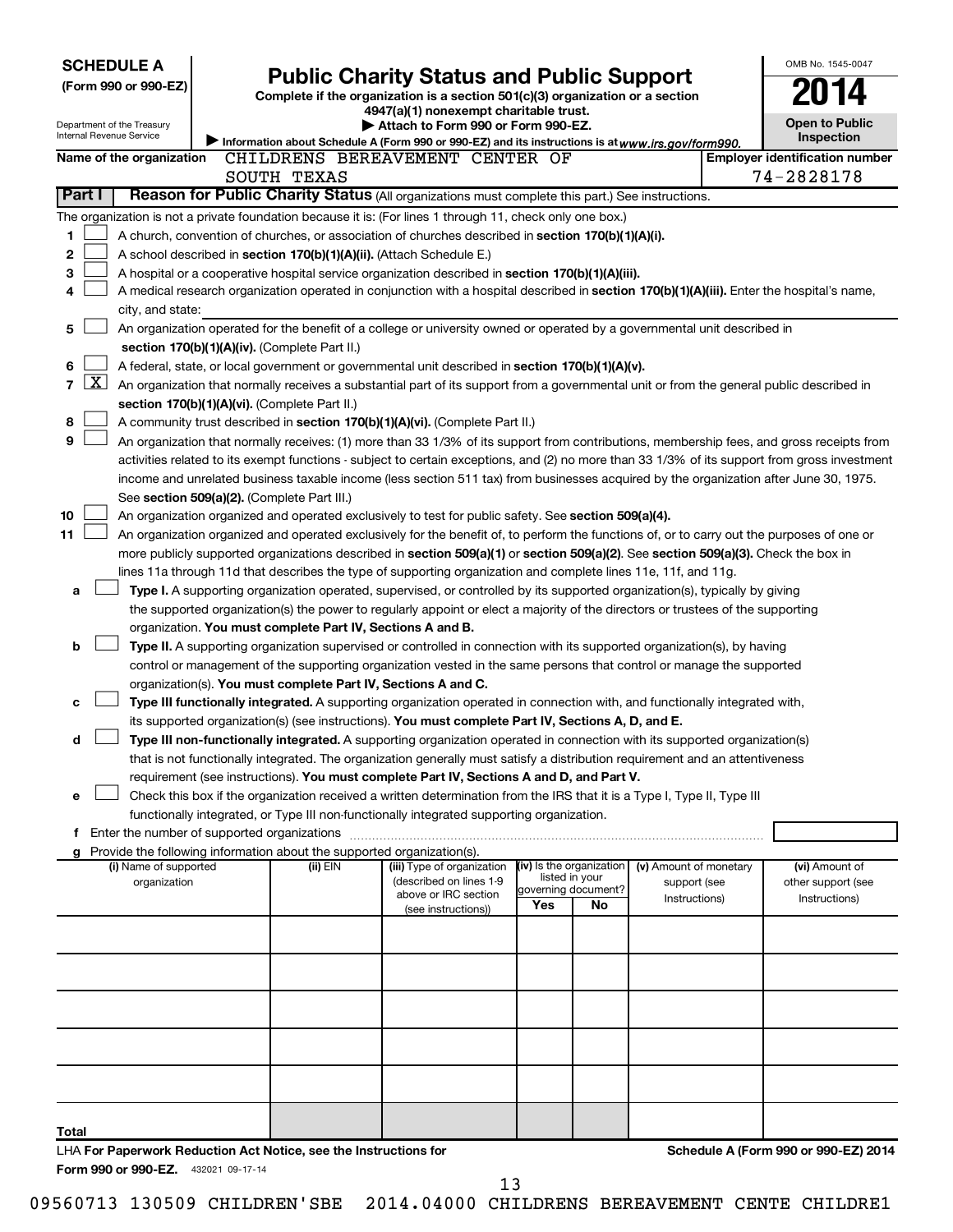### Schedule A (Form 990 or 990-EZ) 2014 Page SOUTH TEXAS 74-2828178

74-2828178 Page 2

(Complete only if you checked the box on line 5, 7, or 8 of Part I or if the organization failed to qualify under Part III. If the organization fails to qualify under the tests listed below, please complete Part III.) **Part II Support Schedule for Organizations Described in Sections 170(b)(1)(A)(iv) and 170(b)(1)(A)(vi)**

|    | <b>Section A. Public Support</b>                                                                                                                                                                                               |                      |                      |                             |                        |                                      |                                    |
|----|--------------------------------------------------------------------------------------------------------------------------------------------------------------------------------------------------------------------------------|----------------------|----------------------|-----------------------------|------------------------|--------------------------------------|------------------------------------|
|    | Calendar year (or fiscal year beginning in)                                                                                                                                                                                    | (a) 2010             | (b) 2011             | $(c)$ 2012                  | $(d)$ 2013             | $(e)$ 2014                           | (f) Total                          |
|    | 1 Gifts, grants, contributions, and                                                                                                                                                                                            |                      |                      |                             |                        |                                      |                                    |
|    | membership fees received. (Do not                                                                                                                                                                                              |                      |                      |                             |                        |                                      |                                    |
|    | include any "unusual grants.")                                                                                                                                                                                                 | 1062938.             | 1513490.             | 1211278.                    | 856,882.               | 1250178.                             | 5894766.                           |
|    | 2 Tax revenues levied for the organ-                                                                                                                                                                                           |                      |                      |                             |                        |                                      |                                    |
|    | ization's benefit and either paid to                                                                                                                                                                                           |                      |                      |                             |                        |                                      |                                    |
|    | or expended on its behalf                                                                                                                                                                                                      |                      |                      |                             |                        |                                      |                                    |
|    | 3 The value of services or facilities                                                                                                                                                                                          |                      |                      |                             |                        |                                      |                                    |
|    | furnished by a governmental unit to                                                                                                                                                                                            |                      |                      |                             |                        |                                      |                                    |
|    | the organization without charge                                                                                                                                                                                                |                      |                      |                             |                        |                                      |                                    |
|    | 4 Total. Add lines 1 through 3                                                                                                                                                                                                 | 1062938.             | 1513490.             | 1211278.                    | 856,882.               | 1250178.                             | 5894766.                           |
| 5. | The portion of total contributions                                                                                                                                                                                             |                      |                      |                             |                        |                                      |                                    |
|    | by each person (other than a                                                                                                                                                                                                   |                      |                      |                             |                        |                                      |                                    |
|    | governmental unit or publicly                                                                                                                                                                                                  |                      |                      |                             |                        |                                      |                                    |
|    | supported organization) included                                                                                                                                                                                               |                      |                      |                             |                        |                                      |                                    |
|    | on line 1 that exceeds 2% of the                                                                                                                                                                                               |                      |                      |                             |                        |                                      |                                    |
|    | amount shown on line 11,                                                                                                                                                                                                       |                      |                      |                             |                        |                                      |                                    |
|    |                                                                                                                                                                                                                                |                      |                      |                             |                        |                                      |                                    |
|    | column (f)                                                                                                                                                                                                                     |                      |                      |                             |                        |                                      | 5894766.                           |
|    | 6 Public support. Subtract line 5 from line 4.<br><b>Section B. Total Support</b>                                                                                                                                              |                      |                      |                             |                        |                                      |                                    |
|    |                                                                                                                                                                                                                                |                      |                      |                             |                        |                                      |                                    |
|    | Calendar year (or fiscal year beginning in) $\blacktriangleright$                                                                                                                                                              | (a) 2010<br>1062938. | (b) 2011<br>IŠÍ3490. | (c) 2012<br><u>1211278.</u> | $(d)$ 2013<br>856,882. | (e) 2014<br>1250178.                 | (f) Total<br>5894766.              |
|    | <b>7</b> Amounts from line 4                                                                                                                                                                                                   |                      |                      |                             |                        |                                      |                                    |
| 8  | Gross income from interest,                                                                                                                                                                                                    |                      |                      |                             |                        |                                      |                                    |
|    | dividends, payments received on                                                                                                                                                                                                |                      |                      |                             |                        |                                      |                                    |
|    | securities loans, rents, royalties                                                                                                                                                                                             |                      |                      |                             |                        |                                      |                                    |
|    | and income from similar sources                                                                                                                                                                                                | 1,882.               | 453.                 | 378.                        | 1,331.                 | 31,247.                              | 35, 291.                           |
|    | <b>9</b> Net income from unrelated business                                                                                                                                                                                    |                      |                      |                             |                        |                                      |                                    |
|    | activities, whether or not the                                                                                                                                                                                                 |                      |                      |                             |                        |                                      |                                    |
|    | business is regularly carried on                                                                                                                                                                                               |                      |                      |                             |                        |                                      |                                    |
|    | 10 Other income. Do not include gain                                                                                                                                                                                           |                      |                      |                             |                        |                                      |                                    |
|    | or loss from the sale of capital                                                                                                                                                                                               |                      |                      |                             |                        |                                      |                                    |
|    | assets (Explain in Part VI.)                                                                                                                                                                                                   |                      |                      |                             |                        | 873.                                 | 873.                               |
|    | 11 Total support. Add lines 7 through 10                                                                                                                                                                                       |                      |                      |                             |                        |                                      | 5930930.                           |
|    | 12 Gross receipts from related activities, etc. (see instructions)                                                                                                                                                             |                      |                      |                             |                        | 12                                   |                                    |
|    | 13 First five years. If the Form 990 is for the organization's first, second, third, fourth, or fifth tax year as a section 501(c)(3)                                                                                          |                      |                      |                             |                        |                                      |                                    |
|    | organization, check this box and stop here                                                                                                                                                                                     |                      |                      |                             |                        |                                      |                                    |
|    | Section C. Computation of Public Support Percentage                                                                                                                                                                            |                      |                      |                             |                        |                                      |                                    |
|    |                                                                                                                                                                                                                                |                      |                      |                             |                        | 14                                   | 99.39<br>%                         |
|    |                                                                                                                                                                                                                                |                      |                      |                             |                        | 15                                   | 99.77<br>%                         |
|    | 16a 33 1/3% support test - 2014. If the organization did not check the box on line 13, and line 14 is 33 1/3% or more, check this box and                                                                                      |                      |                      |                             |                        |                                      |                                    |
|    | stop here. The organization qualifies as a publicly supported organization manufactured content and the content of the state of the state of the state of the state of the state of the state of the state of the state of the |                      |                      |                             |                        |                                      | $\blacktriangleright$ $\mathbf{X}$ |
|    | b 33 1/3% support test - 2013. If the organization did not check a box on line 13 or 16a, and line 15 is 33 1/3% or more, check this box                                                                                       |                      |                      |                             |                        |                                      |                                    |
|    |                                                                                                                                                                                                                                |                      |                      |                             |                        |                                      |                                    |
|    | 17a 10% -facts-and-circumstances test - 2014. If the organization did not check a box on line 13, 16a, or 16b, and line 14 is 10% or more,                                                                                     |                      |                      |                             |                        |                                      |                                    |
|    | and if the organization meets the "facts-and-circumstances" test, check this box and stop here. Explain in Part VI how the organization                                                                                        |                      |                      |                             |                        |                                      |                                    |
|    |                                                                                                                                                                                                                                |                      |                      |                             |                        |                                      |                                    |
|    | b 10% -facts-and-circumstances test - 2013. If the organization did not check a box on line 13, 16a, 16b, or 17a, and line 15 is 10% or                                                                                        |                      |                      |                             |                        |                                      |                                    |
|    | more, and if the organization meets the "facts-and-circumstances" test, check this box and stop here. Explain in Part VI how the                                                                                               |                      |                      |                             |                        |                                      |                                    |
|    |                                                                                                                                                                                                                                |                      |                      |                             |                        |                                      |                                    |
|    | organization meets the "facts-and-circumstances" test. The organization qualifies as a publicly supported organization                                                                                                         |                      |                      |                             |                        |                                      |                                    |
|    | 18 Private foundation. If the organization did not check a box on line 13, 16a, 16b, 17a, or 17b, check this box and see instructions.                                                                                         |                      |                      |                             |                        | Schodule A (Form 000 or 000 F7) 2014 |                                    |

**Schedule A (Form 990 or 990-EZ) 2014**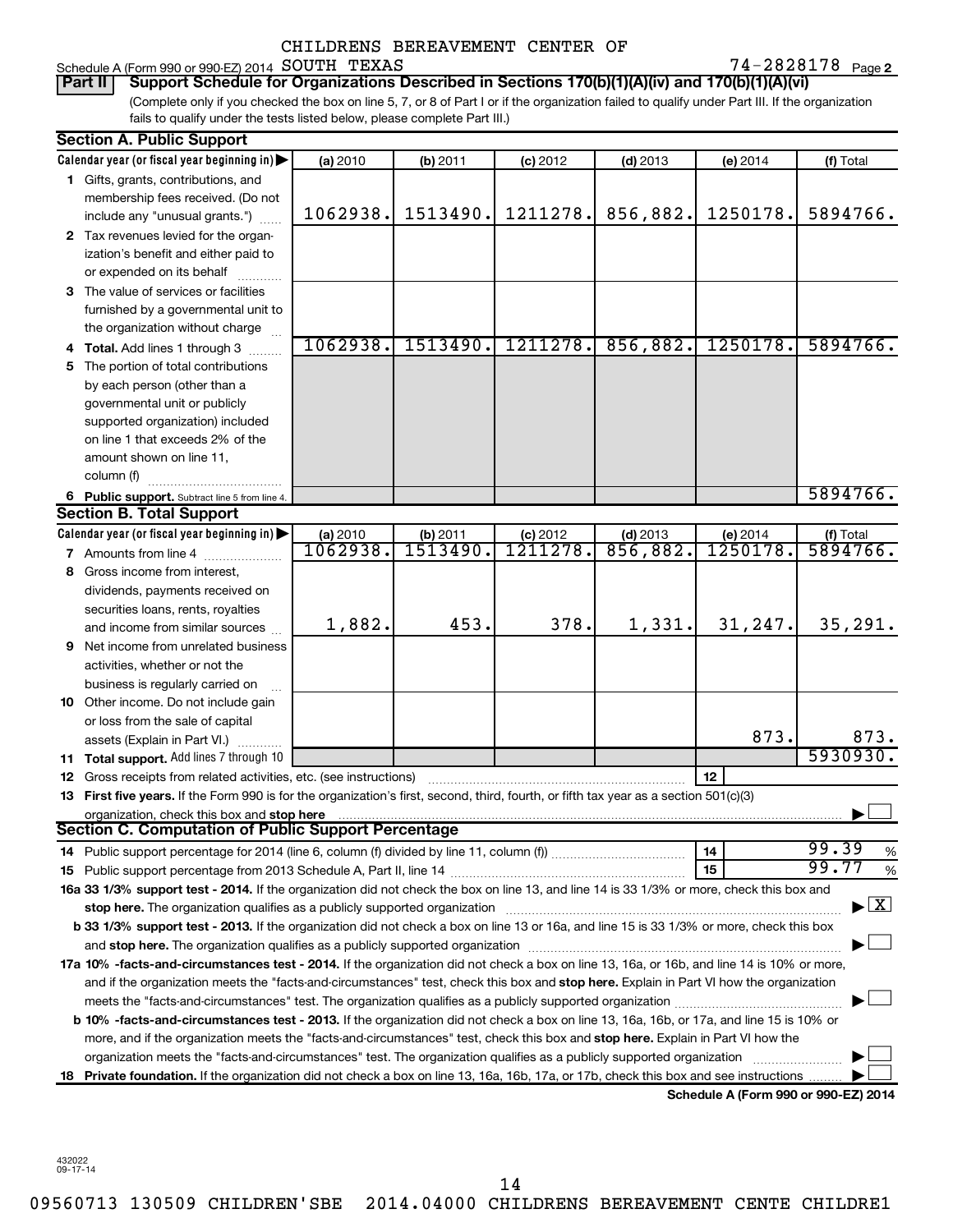### **Part III Support Schedule for Organizations Described in Section 509(a)(2)**

(Complete only if you checked the box on line 9 of Part I or if the organization failed to qualify under Part II. If the organization fails to qualify under the tests listed below, please complete Part II.)

| <b>Section A. Public Support</b>                                                                                                                                                                                         |          |          |            |            |          |                                      |
|--------------------------------------------------------------------------------------------------------------------------------------------------------------------------------------------------------------------------|----------|----------|------------|------------|----------|--------------------------------------|
| Calendar year (or fiscal year beginning in)                                                                                                                                                                              | (a) 2010 | (b) 2011 | $(c)$ 2012 | $(d)$ 2013 | (e) 2014 | (f) Total                            |
| 1 Gifts, grants, contributions, and                                                                                                                                                                                      |          |          |            |            |          |                                      |
| membership fees received. (Do not                                                                                                                                                                                        |          |          |            |            |          |                                      |
| include any "unusual grants.")                                                                                                                                                                                           |          |          |            |            |          |                                      |
| 2 Gross receipts from admissions,<br>merchandise sold or services per-<br>formed, or facilities furnished in<br>any activity that is related to the                                                                      |          |          |            |            |          |                                      |
| organization's tax-exempt purpose<br>3 Gross receipts from activities that                                                                                                                                               |          |          |            |            |          |                                      |
| are not an unrelated trade or bus-                                                                                                                                                                                       |          |          |            |            |          |                                      |
| iness under section 513                                                                                                                                                                                                  |          |          |            |            |          |                                      |
|                                                                                                                                                                                                                          |          |          |            |            |          |                                      |
| 4 Tax revenues levied for the organ-                                                                                                                                                                                     |          |          |            |            |          |                                      |
| ization's benefit and either paid to                                                                                                                                                                                     |          |          |            |            |          |                                      |
| or expended on its behalf<br>.                                                                                                                                                                                           |          |          |            |            |          |                                      |
| 5 The value of services or facilities                                                                                                                                                                                    |          |          |            |            |          |                                      |
| furnished by a governmental unit to                                                                                                                                                                                      |          |          |            |            |          |                                      |
| the organization without charge                                                                                                                                                                                          |          |          |            |            |          |                                      |
| 6 Total. Add lines 1 through 5                                                                                                                                                                                           |          |          |            |            |          |                                      |
| 7a Amounts included on lines 1, 2, and                                                                                                                                                                                   |          |          |            |            |          |                                      |
| 3 received from disqualified persons<br><b>b</b> Amounts included on lines 2 and 3 received<br>from other than disqualified persons that<br>exceed the greater of \$5,000 or 1% of the<br>amount on line 13 for the year |          |          |            |            |          |                                      |
| c Add lines 7a and 7b                                                                                                                                                                                                    |          |          |            |            |          |                                      |
| 8 Public support (Subtract line 7c from line 6.)                                                                                                                                                                         |          |          |            |            |          |                                      |
| <b>Section B. Total Support</b>                                                                                                                                                                                          |          |          |            |            |          |                                      |
| Calendar year (or fiscal year beginning in)                                                                                                                                                                              | (a) 2010 | (b) 2011 | $(c)$ 2012 | $(d)$ 2013 | (e) 2014 | (f) Total                            |
| 9 Amounts from line 6                                                                                                                                                                                                    |          |          |            |            |          |                                      |
| <b>10a</b> Gross income from interest,<br>dividends, payments received on<br>securities loans, rents, royalties<br>and income from similar sources                                                                       |          |          |            |            |          |                                      |
| <b>b</b> Unrelated business taxable income                                                                                                                                                                               |          |          |            |            |          |                                      |
| (less section 511 taxes) from businesses                                                                                                                                                                                 |          |          |            |            |          |                                      |
| acquired after June 30, 1975<br>$\overline{\phantom{a}}$                                                                                                                                                                 |          |          |            |            |          |                                      |
| c Add lines 10a and 10b                                                                                                                                                                                                  |          |          |            |            |          |                                      |
| <b>11</b> Net income from unrelated business<br>activities not included in line 10b.<br>whether or not the business is<br>regularly carried on                                                                           |          |          |            |            |          |                                      |
| 12 Other income. Do not include gain<br>or loss from the sale of capital<br>assets (Explain in Part VI.)                                                                                                                 |          |          |            |            |          |                                      |
| <b>13</b> Total support. (Add lines 9, 10c, 11, and 12.)                                                                                                                                                                 |          |          |            |            |          |                                      |
| 14 First five years. If the Form 990 is for the organization's first, second, third, fourth, or fifth tax year as a section 501(c)(3) organization,                                                                      |          |          |            |            |          |                                      |
| check this box and stop here                                                                                                                                                                                             |          |          |            |            |          |                                      |
| <b>Section C. Computation of Public Support Percentage</b>                                                                                                                                                               |          |          |            |            |          |                                      |
|                                                                                                                                                                                                                          |          |          |            |            | 15       | %                                    |
|                                                                                                                                                                                                                          |          |          |            |            | 16       | %                                    |
| Section D. Computation of Investment Income Percentage                                                                                                                                                                   |          |          |            |            |          |                                      |
|                                                                                                                                                                                                                          |          |          |            |            | 17       | %                                    |
| 18 Investment income percentage from 2013 Schedule A, Part III, line 17                                                                                                                                                  |          |          |            |            | 18       | %                                    |
| 19a 33 1/3% support tests - 2014. If the organization did not check the box on line 14, and line 15 is more than 33 1/3%, and line 17 is not                                                                             |          |          |            |            |          |                                      |
| more than 33 1/3%, check this box and stop here. The organization qualifies as a publicly supported organization                                                                                                         |          |          |            |            |          |                                      |
| b 33 1/3% support tests - 2013. If the organization did not check a box on line 14 or line 19a, and line 16 is more than 33 1/3%, and                                                                                    |          |          |            |            |          |                                      |
| line 18 is not more than 33 1/3%, check this box and stop here. The organization qualifies as a publicly supported organization <i></i>                                                                                  |          |          |            |            |          |                                      |
|                                                                                                                                                                                                                          |          |          |            |            |          |                                      |
| 432023 09-17-14                                                                                                                                                                                                          |          |          | 15         |            |          | Schedule A (Form 990 or 990-EZ) 2014 |
|                                                                                                                                                                                                                          |          |          |            |            |          |                                      |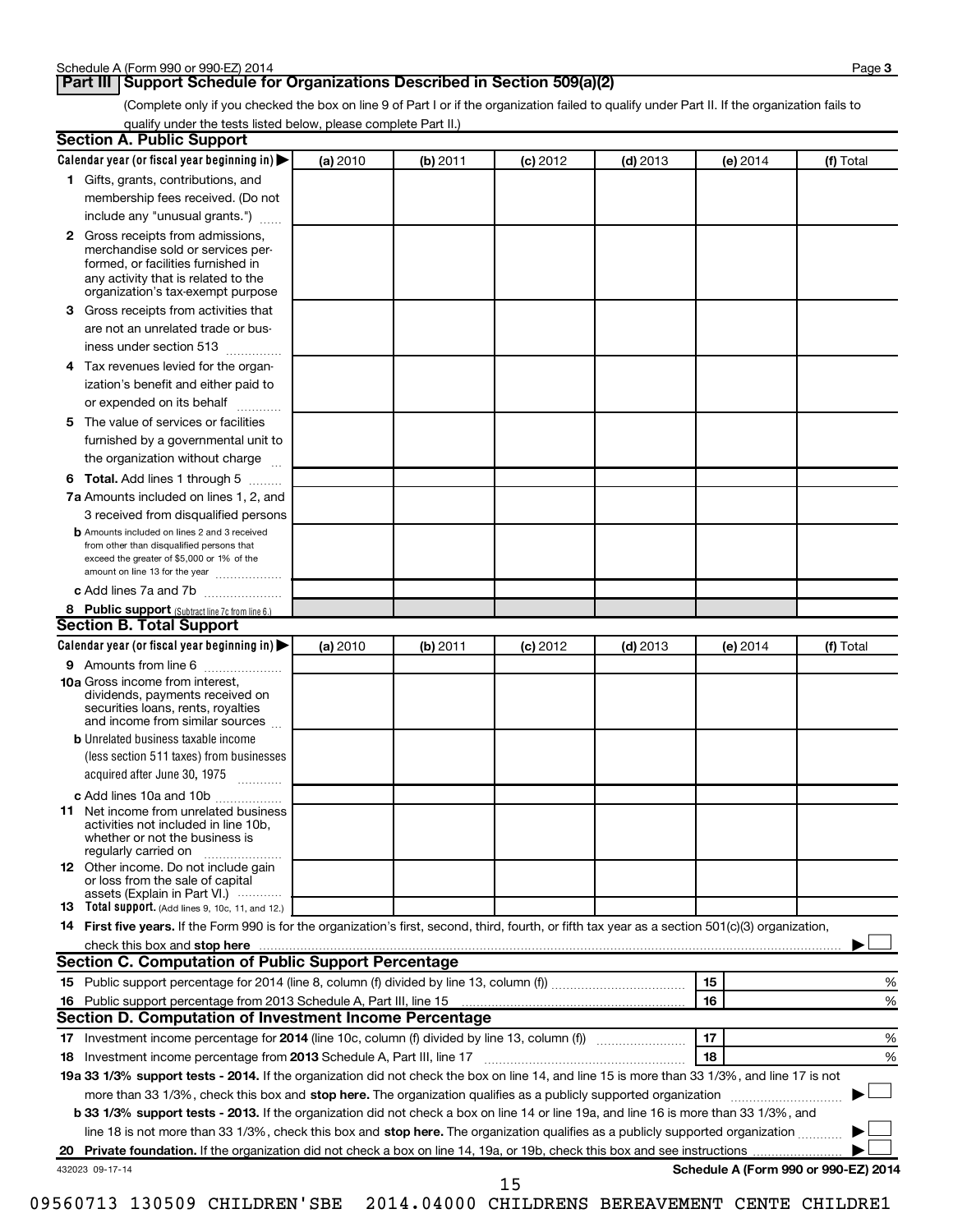### Schedule A (Form 990 or 990-EZ) 2014 Page SOUTH TEXAS 74-2828178 **Part IV Supporting Organizations**

(Complete only if you checked a box on line 11 of Part I. If you checked 11a of Part I, complete Sections A and B. If you checked 11b of Part I, complete Sections A and C. If you checked 11c of Part I, complete Sections A, D, and E. If you checked 11d of Part I, complete Sections A and D, and complete Part V.)

#### **Section A. All Supporting Organizations**

- **1** Are all of the organization's supported organizations listed by name in the organization's governing documents? If "No" describe in  $_{\mathsf{Part}}$   $_{\mathsf{V}}$  how the supported organizations are designated. If designated by *class or purpose, describe the designation. If historic and continuing relationship, explain.*
- **2** Did the organization have any supported organization that does not have an IRS determination of status under section 509(a)(1) or (2)? If "Yes," explain in  $_{\sf Part}$   $_{\sf VI}$  how the organization determined that the supported *organization was described in section 509(a)(1) or (2).*
- **3a** Did the organization have a supported organization described in section 501(c)(4), (5), or (6)? If "Yes," answer *(b) and (c) below.*
- **b** Did the organization confirm that each supported organization qualified under section 501(c)(4), (5), or (6) and satisfied the public support tests under section 509(a)(2)? If "Yes," describe in  $_{\rm Part}$   $_{\rm VI}$  when and how the *organization made the determination.*
- **c** Did the organization ensure that all support to such organizations was used exclusively for section 170(c)(2) (B) purposes? If "Yes," explain in  $_{\mathsf{Part}}$   $_{\mathsf{V}}$  what controls the organization put in place to ensure such use.
- **4 a** *If* Was any supported organization not organized in the United States ("foreign supported organization")? *"Yes" and if you checked 11a or 11b in Part I, answer (b) and (c) below.*
- **b** Did the organization have ultimate control and discretion in deciding whether to make grants to the foreign supported organization? If "Yes," describe in Part VI how the organization had such control and discretion *despite being controlled or supervised by or in connection with its supported organizations.*
- **c** Did the organization support any foreign supported organization that does not have an IRS determination under sections 501(c)(3) and 509(a)(1) or (2)? If "Yes," ex*plain in*  $_{\sf Part}$  *v*J what controls the organization used *to ensure that all support to the foreign supported organization was used exclusively for section 170(c)(2)(B) purposes.*
- **5a** Did the organization add, substitute, or remove any supported organizations during the tax year? If "Yes," answer (b) and (c) below (if applicable). Also, provide detail in  $_{\mathsf{Part}}$   $_{\mathsf{V{\mathsf{I}}}}$ , including (i) the names and EIN *numbers of the supported organizations added, substituted, or removed, (ii) the reasons for each such action, (iii) the authority under the organization's organizing document authorizing such action, and (iv) how the action was accomplished (such as by amendment to the organizing document).*
- **b** Type I or Type II only. Was any added or substituted supported organization part of a class already designated in the organization's organizing document?
- **c Substitutions only.**  Was the substitution the result of an event beyond the organization's control?
- **6** Did the organization provide support (whether in the form of grants or the provision of services or facilities) to support or benefit one or more of the filing organization's supported organizations? If "Yes," provide detail in anyone other than (a) its supported organizations; (b) individuals that are part of the charitable class benefited by one or more of its supported organizations; or (c) other supporting organizations that also *Part VI.*
- **7** Did the organization provide a grant, loan, compensation, or other similar payment to a substantial controlled entity with regard to a substantial contributor? If "Yes," complete Part I of Schedule L (Form 990). contributor (defined in IRC 4958(c)(3)(C)), a family member of a substantial contributor, or a 35-percent
- **8** Did the organization make a loan to a disqualified person (as defined in section 4958) not described in line 7? *If "Yes," complete Part I of Schedule L (Form 990).*
- **9 a** Was the organization controlled directly or indirectly at any time during the tax year by one or more *If "Yes," provide detail in*  in section 509(a)(1) or (2))? *Part VI.* disqualified persons as defined in section 4946 (other than foundation managers and organizations described
- **b** Did one or more disqualified persons (as defined in line 9(a)) hold a controlling interest in any entity in which  *If "Yes," provide detail in*  the supporting organization had an interest? *Part VI.*
- **c** Did a disqualified person (as defined in line 9(a)) have an ownership interest in, or derive any personal benefit from, assets in which the supporting organization also had an interest? If "Yes," *provide detail in Part VI.*
- **10 a** Was the organization subject to the excess business holdings rules of IRC 4943 because of IRC 4943(f)  *If "Yes," answer (b) below.* organizations)? (regarding certain Type II supporting organizations, and all Type III non-functionally integrated supporting
- **b** Did the organization have any excess business holdings in the tax year? (Use Schedule C, Form 4720, to *determine whether the organization had excess business holdings.)*

432024 09-17-14

**Schedule A (Form 990 or 990-EZ) 2014**

09560713 130509 CHILDREN'SBE 2014.04000 CHILDRENS BEREAVEMENT CENTE CHILDRE1

16

**1**

**2**

**3a**

**3b**

**3c**

**4a**

**4b**

**4c**

**5a**

**5b 5c**

**6**

**7**

**8**

**9a**

**9b**

**9c**

**10a**

**10b**

**Yes No**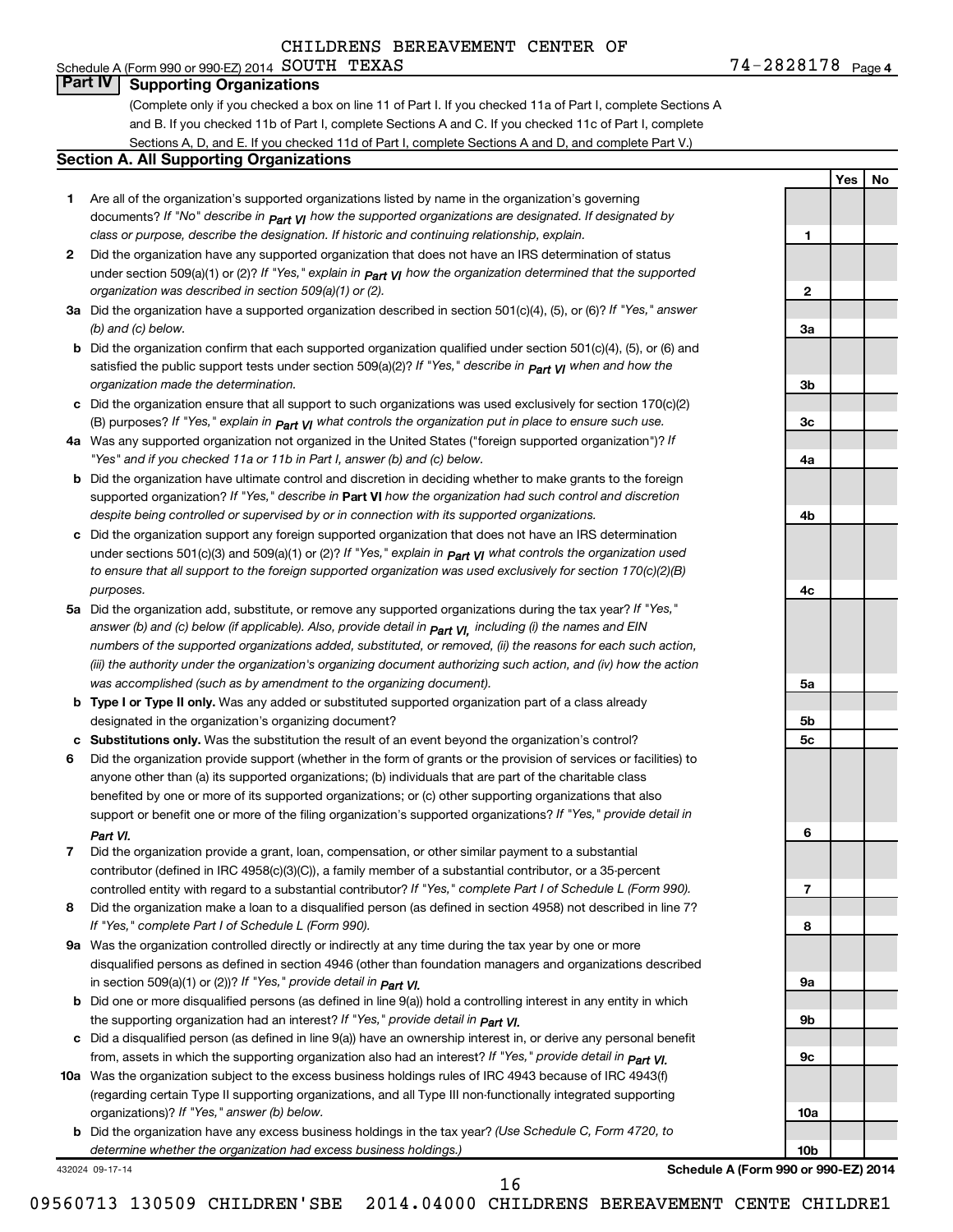| TEXAS<br>Schedule A (Form 990 or 990-EZ) 2014 $\,$ $\rm SOUTH$ | 0000170<br>Page 5<br>7070T10 |
|----------------------------------------------------------------|------------------------------|
|----------------------------------------------------------------|------------------------------|

|              | Part IV<br><b>Supporting Organizations (continued)</b>                                                                           |                 |     |    |
|--------------|----------------------------------------------------------------------------------------------------------------------------------|-----------------|-----|----|
|              |                                                                                                                                  |                 | Yes | No |
| 11           | Has the organization accepted a gift or contribution from any of the following persons?                                          |                 |     |    |
|              | a A person who directly or indirectly controls, either alone or together with persons described in (b) and (c)                   |                 |     |    |
|              | below, the governing body of a supported organization?                                                                           | 11a             |     |    |
|              | <b>b</b> A family member of a person described in (a) above?                                                                     | 11 <sub>b</sub> |     |    |
|              | c A 35% controlled entity of a person described in (a) or (b) above?If "Yes" to a, b, or c, provide detail in Part VI.           | 11c             |     |    |
|              | <b>Section B. Type I Supporting Organizations</b>                                                                                |                 |     |    |
|              |                                                                                                                                  |                 | Yes | No |
|              |                                                                                                                                  |                 |     |    |
| 1            | Did the directors, trustees, or membership of one or more supported organizations have the power to                              |                 |     |    |
|              | regularly appoint or elect at least a majority of the organization's directors or trustees at all times during the               |                 |     |    |
|              | tax year? If "No," describe in $_{Part}$ $_{VI}$ how the supported organization(s) effectively operated, supervised, or          |                 |     |    |
|              | controlled the organization's activities. If the organization had more than one supported organization,                          |                 |     |    |
|              | describe how the powers to appoint and/or remove directors or trustees were allocated among the supported                        |                 |     |    |
|              | organizations and what conditions or restrictions, if any, applied to such powers during the tax year.                           | 1               |     |    |
| 2            | Did the organization operate for the benefit of any supported organization other than the supported                              |                 |     |    |
|              | organization(s) that operated, supervised, or controlled the supporting organization? If "Yes," explain in                       |                 |     |    |
|              | $_{Part}$ v <sub>I</sub> how providing such benefit carried out the purposes of the supported organization(s) that operated,     |                 |     |    |
|              | supervised, or controlled the supporting organization.                                                                           | $\mathbf{2}$    |     |    |
|              | <b>Section C. Type II Supporting Organizations</b>                                                                               |                 |     |    |
|              |                                                                                                                                  |                 | Yes | No |
| 1            | Were a majority of the organization's directors or trustees during the tax year also a majority of the directors                 |                 |     |    |
|              | or trustees of each of the organization's supported organization(s)? If "No," describe in <b>Part VI</b> how control             |                 |     |    |
|              | or management of the supporting organization was vested in the same persons that controlled or managed                           |                 |     |    |
|              | the supported organization(s).                                                                                                   | 1               |     |    |
|              | <b>Section D. Type III Supporting Organizations</b>                                                                              |                 |     |    |
|              |                                                                                                                                  |                 | Yes | No |
| 1            | Did the organization provide to each of its supported organizations, by the last day of the fifth month of the                   |                 |     |    |
|              | organization's tax year, (1) a written notice describing the type and amount of support provided during the prior tax            |                 |     |    |
|              |                                                                                                                                  |                 |     |    |
|              | year, (2) a copy of the Form 990 that was most recently filed as of the date of notification, and (3) copies of the              |                 |     |    |
|              | organization's governing documents in effect on the date of notification, to the extent not previously provided?                 | 1               |     |    |
| $\mathbf{2}$ | Were any of the organization's officers, directors, or trustees either (i) appointed or elected by the supported                 |                 |     |    |
|              | organization(s) or (ii) serving on the governing body of a supported organization? If "No," explain in part VI how               |                 |     |    |
|              | the organization maintained a close and continuous working relationship with the supported organization(s).                      | 2               |     |    |
| 3            | By reason of the relationship described in (2), did the organization's supported organizations have a                            |                 |     |    |
|              | significant voice in the organization's investment policies and in directing the use of the organization's                       |                 |     |    |
|              | income or assets at all times during the tax year? If "Yes," describe in $P_{\text{art } VI}$ the role the organization's        |                 |     |    |
|              | supported organizations played in this regard.                                                                                   | з               |     |    |
|              | Section E. Type III Functionally-Integrated Supporting Organizations                                                             |                 |     |    |
| 1            | Check the box next to the method that the organization used to satisfy the Integral Part Test during the year(see instructions): |                 |     |    |
| a            | The organization satisfied the Activities Test. Complete line 2 below.                                                           |                 |     |    |
| b            | The organization is the parent of each of its supported organizations. Complete $_{\text{line 3}}$ below.                        |                 |     |    |
| c            | The organization supported a governmental entity. Describe in Part VI how you supported a government entity (see instructions).  |                 |     |    |
| 2            | Activities Test. Answer (a) and (b) below.                                                                                       |                 | Yes | No |
| a            | Did substantially all of the organization's activities during the tax year directly further the exempt purposes of               |                 |     |    |
|              | the supported organization(s) to which the organization was responsive? If "Yes," then in Part VI identify                       |                 |     |    |
|              | how these activities directly furthered their exempt purposes,<br>those supported organizations and explain                      |                 |     |    |
|              | how the organization was responsive to those supported organizations, and how the organization determined                        |                 |     |    |
|              | that these activities constituted substantially all of its activities.                                                           | 2a              |     |    |
|              | <b>b</b> Did the activities described in (a) constitute activities that, but for the organization's involvement, one or more     |                 |     |    |
|              | of the organization's supported organization(s) would have been engaged in? If "Yes," explain in <b>Part VI</b> the              |                 |     |    |
|              | reasons for the organization's position that its supported organization(s) would have engaged in these                           |                 |     |    |
|              | activities but for the organization's involvement.                                                                               | 2b              |     |    |
| З            | Parent of Supported Organizations. Answer (a) and (b) below.                                                                     |                 |     |    |
|              |                                                                                                                                  |                 |     |    |
|              | a Did the organization have the power to regularly appoint or elect a majority of the officers, directors, or                    |                 |     |    |
|              | trustees of each of the supported organizations? Provide details in <i>Part VI.</i>                                              | За              |     |    |
|              | <b>b</b> Did the organization exercise a substantial degree of direction over the policies, programs, and activities of each     |                 |     |    |
|              | of its supported organizations? If "Yes," describe in $P_{\text{art}}$ VI the role played by the organization in this regard.    | Зb              |     |    |
|              | Schedule A (Form 990 or 990-EZ) 2014<br>432025 09-17-14<br>17                                                                    |                 |     |    |
|              |                                                                                                                                  |                 |     |    |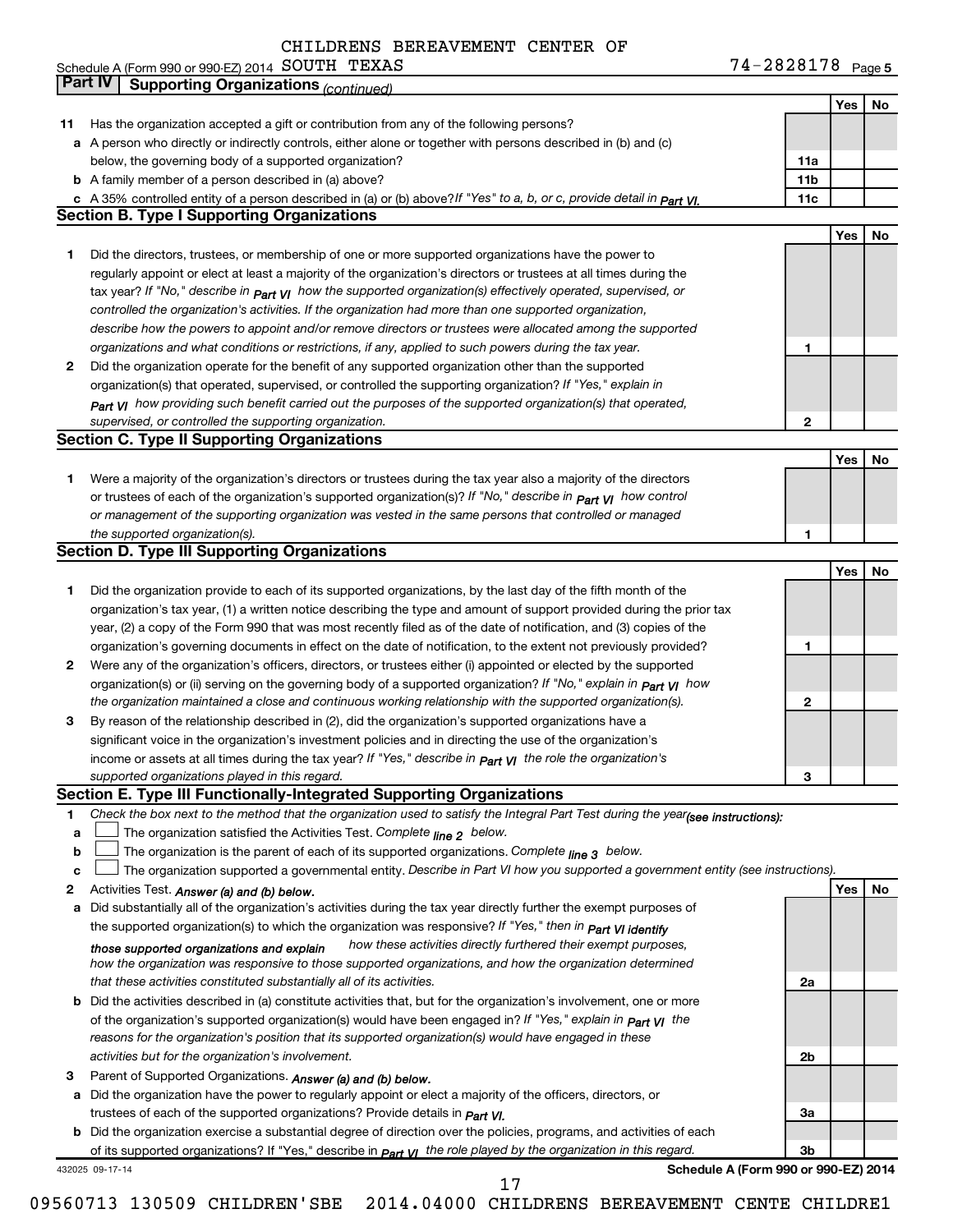#### 1  $\Box$  Check here if the organization satisfied the Integral Part Test as a qualifying trust on Nov. 20, 1970. See instructions. All **Section A - Adjusted Net Income 1 2 3 4 5 6 7 8 1 2 3 4 5 6 7 Adjusted Net Income** (subtract lines 5, 6 and 7 from line 4) **8 8 Section B - Minimum Asset Amount 1 2 3 4 5 6 7 8 a** Average monthly value of securities **b** Average monthly cash balances **c** Fair market value of other non-exempt-use assets **d Total**  (add lines 1a, 1b, and 1c) **e Discount** claimed for blockage or other **1a 1b 1c 1d 2 3 4 5 6 7 8** factors (explain in detail in Part VI): **Minimum Asset Amount**  (add line 7 to line 6) **Section C - Distributable Amount 1 2 3 4 5 6 1 2 3 4 5 6** Distributable Amount. Subtract line 5 from line 4, unless subject to Schedule A (Form 990 or 990-EZ) 2014 Page SOUTH TEXAS 74-2828178 other Type III non-functionally integrated supporting organizations must complete Sections A through E. (B) Current Year (A) Prior Year  $\left\vert \right\rangle$  (optional) Net short-term capital gain Recoveries of prior-year distributions Other gross income (see instructions) Add lines 1 through 3 Depreciation and depletion Portion of operating expenses paid or incurred for production or collection of gross income or for management, conservation, or maintenance of property held for production of income (see instructions) Other expenses (see instructions) (B) Current Year (A) Prior Year (b) Current 1 Aggregate fair market value of all non-exempt-use assets (see instructions for short tax year or assets held for part of year): Acquisition indebtedness applicable to non-exempt-use assets Subtract line 2 from line 1d Cash deemed held for exempt use. Enter 1-1/2% of line 3 (for greater amount, see instructions). Net value of non-exempt-use assets (subtract line 4 from line 3) Multiply line 5 by .035 Recoveries of prior-year distributions Current Year Adjusted net income for prior year (from Section A, line 8, Column A) Enter 85% of line 1 Minimum asset amount for prior year (from Section B, line 8, Column A) Enter greater of line 2 or line 3 Income tax imposed in prior year emergency temporary reduction (see instructions) **Part V Type III Non-Functionally Integrated 509(a)(3) Supporting Organizations**   $\Box$

**7** Check here if the current year is the organization's first as a non-functionally-integrated Type III supporting organization (see † instructions).

**Schedule A (Form 990 or 990-EZ) 2014**

432026 09-17-14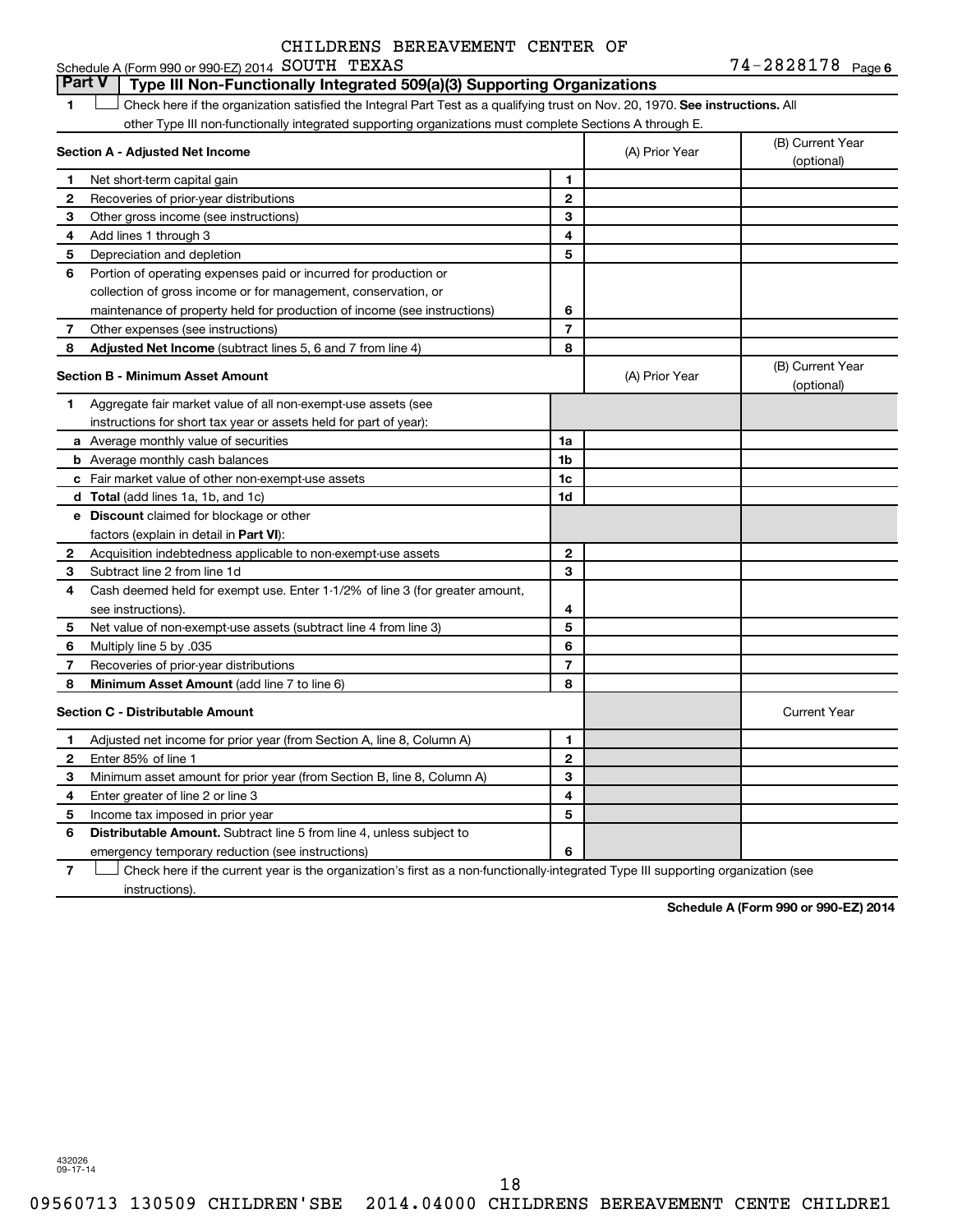|               | Schedule A (Form 990 or 990-EZ) 2014 SOUTH TEXAS                                           |                             |                           | $74 - 2828178$ Page 7  |
|---------------|--------------------------------------------------------------------------------------------|-----------------------------|---------------------------|------------------------|
| <b>Part V</b> | Type III Non-Functionally Integrated 509(a)(3) Supporting Organizations (continued)        |                             |                           |                        |
|               | <b>Section D - Distributions</b>                                                           |                             |                           | <b>Current Year</b>    |
| 1             | Amounts paid to supported organizations to accomplish exempt purposes                      |                             |                           |                        |
| 2             | Amounts paid to perform activity that directly furthers exempt purposes of supported       |                             |                           |                        |
|               | organizations, in excess of income from activity                                           |                             |                           |                        |
| 3             | Administrative expenses paid to accomplish exempt purposes of supported organizations      |                             |                           |                        |
| 4             | Amounts paid to acquire exempt-use assets                                                  |                             |                           |                        |
| 5             | Qualified set-aside amounts (prior IRS approval required)                                  |                             |                           |                        |
| 6             | Other distributions (describe in Part VI). See instructions.                               |                             |                           |                        |
| 7             | Total annual distributions. Add lines 1 through 6.                                         |                             |                           |                        |
| 8             | Distributions to attentive supported organizations to which the organization is responsive |                             |                           |                        |
|               | (provide details in Part VI). See instructions.                                            |                             |                           |                        |
| 9             | Distributable amount for 2014 from Section C, line 6                                       |                             |                           |                        |
| 10            | Line 8 amount divided by Line 9 amount                                                     |                             |                           |                        |
|               |                                                                                            | (i)                         | (ii)                      | (iii)                  |
|               |                                                                                            | <b>Excess Distributions</b> | <b>Underdistributions</b> | <b>Distributable</b>   |
|               | Section E - Distribution Allocations (see instructions)                                    |                             | Pre-2014                  | <b>Amount for 2014</b> |
| 1             | Distributable amount for 2014 from Section C, line 6                                       |                             |                           |                        |
| 2             | Underdistributions, if any, for years prior to 2014                                        |                             |                           |                        |
|               | (reasonable cause required-see instructions)                                               |                             |                           |                        |
| 3             | Excess distributions carryover, if any, to 2014:                                           |                             |                           |                        |
| a             |                                                                                            |                             |                           |                        |
| b             |                                                                                            |                             |                           |                        |
| с             |                                                                                            |                             |                           |                        |
| d             |                                                                                            |                             |                           |                        |
|               | e From 2013                                                                                |                             |                           |                        |
| f             | <b>Total</b> of lines 3a through e                                                         |                             |                           |                        |
|               | g Applied to underdistributions of prior years                                             |                             |                           |                        |
|               | h Applied to 2014 distributable amount                                                     |                             |                           |                        |
| Ť.            | Carryover from 2009 not applied (see instructions)                                         |                             |                           |                        |
|               | Remainder. Subtract lines 3g, 3h, and 3i from 3f.                                          |                             |                           |                        |
| 4             | Distributions for 2014 from Section D,                                                     |                             |                           |                        |
|               | line $7:$                                                                                  |                             |                           |                        |
|               | a Applied to underdistributions of prior years                                             |                             |                           |                        |
|               | <b>b</b> Applied to 2014 distributable amount                                              |                             |                           |                        |
|               | c Remainder. Subtract lines 4a and 4b from 4.                                              |                             |                           |                        |
|               | 5 Remaining underdistributions for years prior to 2014, if                                 |                             |                           |                        |
|               | any. Subtract lines 3g and 4a from line 2 (if amount                                       |                             |                           |                        |
|               | greater than zero, see instructions).                                                      |                             |                           |                        |
| 6             | Remaining underdistributions for 2014. Subtract lines 3h                                   |                             |                           |                        |
|               | and 4b from line 1 (if amount greater than zero, see                                       |                             |                           |                        |
|               | instructions).                                                                             |                             |                           |                        |
| 7             | Excess distributions carryover to 2015. Add lines 3j                                       |                             |                           |                        |
|               | and 4c.                                                                                    |                             |                           |                        |
| 8             | Breakdown of line 7:                                                                       |                             |                           |                        |
| a             |                                                                                            |                             |                           |                        |
| b             |                                                                                            |                             |                           |                        |
| с             |                                                                                            |                             |                           |                        |
|               | d Excess from 2013                                                                         |                             |                           |                        |
|               | e Excess from 2014                                                                         |                             |                           |                        |
|               |                                                                                            |                             |                           |                        |

**Schedule A (Form 990 or 990-EZ) 2014**

432027 09-17-14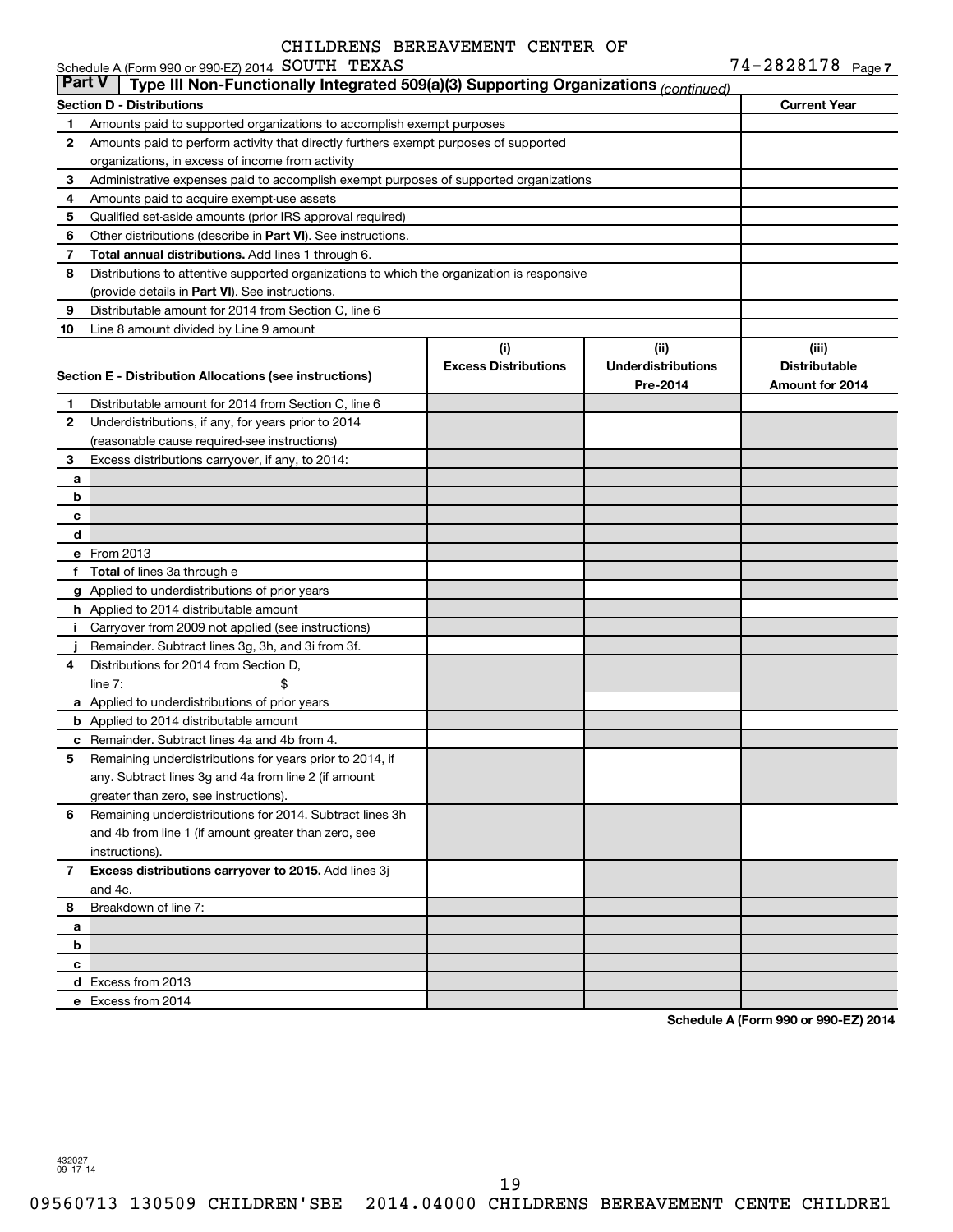|                 | Also complete this part for any additional information. (See instructions). |  |  |      |  |  |                                                                              |
|-----------------|-----------------------------------------------------------------------------|--|--|------|--|--|------------------------------------------------------------------------------|
|                 |                                                                             |  |  |      |  |  |                                                                              |
|                 |                                                                             |  |  |      |  |  |                                                                              |
|                 |                                                                             |  |  |      |  |  |                                                                              |
|                 |                                                                             |  |  |      |  |  |                                                                              |
|                 |                                                                             |  |  |      |  |  |                                                                              |
|                 |                                                                             |  |  |      |  |  |                                                                              |
|                 |                                                                             |  |  |      |  |  |                                                                              |
|                 |                                                                             |  |  |      |  |  |                                                                              |
|                 |                                                                             |  |  |      |  |  |                                                                              |
|                 |                                                                             |  |  |      |  |  |                                                                              |
|                 |                                                                             |  |  |      |  |  |                                                                              |
|                 |                                                                             |  |  |      |  |  |                                                                              |
|                 |                                                                             |  |  |      |  |  |                                                                              |
|                 |                                                                             |  |  |      |  |  |                                                                              |
|                 |                                                                             |  |  |      |  |  |                                                                              |
|                 |                                                                             |  |  |      |  |  |                                                                              |
|                 |                                                                             |  |  |      |  |  |                                                                              |
|                 |                                                                             |  |  |      |  |  |                                                                              |
|                 |                                                                             |  |  |      |  |  |                                                                              |
|                 |                                                                             |  |  |      |  |  |                                                                              |
|                 |                                                                             |  |  |      |  |  |                                                                              |
|                 |                                                                             |  |  |      |  |  |                                                                              |
|                 |                                                                             |  |  |      |  |  |                                                                              |
|                 |                                                                             |  |  |      |  |  |                                                                              |
|                 |                                                                             |  |  |      |  |  |                                                                              |
|                 |                                                                             |  |  |      |  |  |                                                                              |
|                 |                                                                             |  |  |      |  |  |                                                                              |
|                 |                                                                             |  |  |      |  |  |                                                                              |
|                 |                                                                             |  |  |      |  |  |                                                                              |
|                 |                                                                             |  |  |      |  |  |                                                                              |
|                 |                                                                             |  |  |      |  |  |                                                                              |
|                 |                                                                             |  |  |      |  |  |                                                                              |
|                 |                                                                             |  |  |      |  |  |                                                                              |
| 432028 09-17-14 |                                                                             |  |  | $20$ |  |  | Schedule A (Form 990 or 990-EZ) 2014                                         |
|                 |                                                                             |  |  |      |  |  | 09560713 130509 CHILDREN'SBE 2014.04000 CHILDRENS BEREAVEMENT CENTE CHILDRE1 |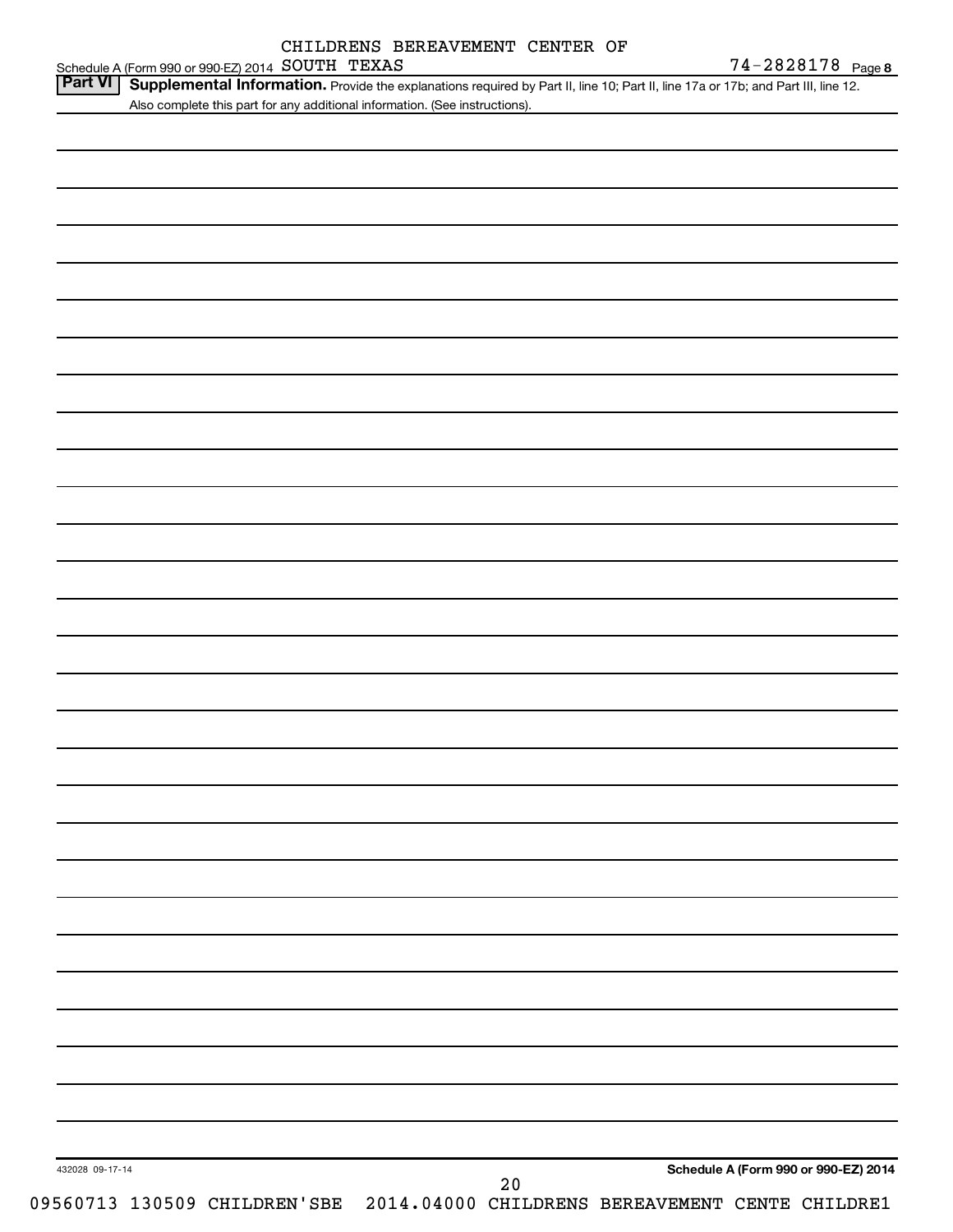|                | <b>SCHEDULE D</b>              |                                                                                                        | <b>Supplemental Financial Statements</b>                                                                                                                                                                                                                |    | OMB No. 1545-0047                     |
|----------------|--------------------------------|--------------------------------------------------------------------------------------------------------|---------------------------------------------------------------------------------------------------------------------------------------------------------------------------------------------------------------------------------------------------------|----|---------------------------------------|
|                | (Form 990)                     |                                                                                                        | Complete if the organization answered "Yes" to Form 990,                                                                                                                                                                                                |    |                                       |
|                | Department of the Treasury     |                                                                                                        | Part IV, line 6, 7, 8, 9, 10, 11a, 11b, 11c, 11d, 11e, 11f, 12a, or 12b.<br>Attach to Form 990.                                                                                                                                                         |    | Open to Public                        |
|                | Internal Revenue Service       |                                                                                                        | Information about Schedule D (Form 990) and its instructions is at www.irs.gov/form990.                                                                                                                                                                 |    | Inspection                            |
|                | Name of the organization       | CHILDRENS BEREAVEMENT CENTER OF                                                                        |                                                                                                                                                                                                                                                         |    | <b>Employer identification number</b> |
|                |                                | SOUTH TEXAS                                                                                            |                                                                                                                                                                                                                                                         |    | 74-2828178                            |
|                | Part I                         |                                                                                                        | Organizations Maintaining Donor Advised Funds or Other Similar Funds or Accounts. Complete if the                                                                                                                                                       |    |                                       |
|                |                                | organization answered "Yes" to Form 990, Part IV, line 6.                                              | (a) Donor advised funds                                                                                                                                                                                                                                 |    | (b) Funds and other accounts          |
|                |                                |                                                                                                        |                                                                                                                                                                                                                                                         |    |                                       |
| 1              |                                |                                                                                                        |                                                                                                                                                                                                                                                         |    |                                       |
| 2              |                                | Aggregate value of contributions to (during year)                                                      |                                                                                                                                                                                                                                                         |    |                                       |
| 3              |                                |                                                                                                        |                                                                                                                                                                                                                                                         |    |                                       |
| 4<br>5         |                                |                                                                                                        | Did the organization inform all donors and donor advisors in writing that the assets held in donor advised funds                                                                                                                                        |    |                                       |
|                |                                |                                                                                                        |                                                                                                                                                                                                                                                         |    | Yes<br><b>No</b>                      |
| 6              |                                |                                                                                                        | Did the organization inform all grantees, donors, and donor advisors in writing that grant funds can be used only                                                                                                                                       |    |                                       |
|                |                                |                                                                                                        | for charitable purposes and not for the benefit of the donor or donor advisor, or for any other purpose conferring                                                                                                                                      |    |                                       |
|                | impermissible private benefit? |                                                                                                        |                                                                                                                                                                                                                                                         |    | Yes<br>No                             |
| Part II        |                                |                                                                                                        | Conservation Easements. Complete if the organization answered "Yes" to Form 990, Part IV, line 7.                                                                                                                                                       |    |                                       |
| 1              |                                | Purpose(s) of conservation easements held by the organization (check all that apply).                  |                                                                                                                                                                                                                                                         |    |                                       |
|                |                                | Preservation of land for public use (e.g., recreation or education)                                    | Preservation of a historically important land area                                                                                                                                                                                                      |    |                                       |
|                |                                | Protection of natural habitat                                                                          | Preservation of a certified historic structure                                                                                                                                                                                                          |    |                                       |
|                |                                | Preservation of open space                                                                             |                                                                                                                                                                                                                                                         |    |                                       |
| 2              |                                |                                                                                                        | Complete lines 2a through 2d if the organization held a qualified conservation contribution in the form of a conservation easement on the last                                                                                                          |    |                                       |
|                | day of the tax year.           |                                                                                                        |                                                                                                                                                                                                                                                         |    |                                       |
|                |                                |                                                                                                        |                                                                                                                                                                                                                                                         |    | Held at the End of the Tax Year       |
|                |                                |                                                                                                        |                                                                                                                                                                                                                                                         | 2a |                                       |
| b              |                                |                                                                                                        |                                                                                                                                                                                                                                                         | 2b |                                       |
| с              |                                |                                                                                                        |                                                                                                                                                                                                                                                         | 2c |                                       |
| d              |                                |                                                                                                        | Number of conservation easements included in (c) acquired after 8/17/06, and not on a historic structure                                                                                                                                                |    |                                       |
|                |                                |                                                                                                        |                                                                                                                                                                                                                                                         | 2d |                                       |
| 3              |                                |                                                                                                        | Number of conservation easements modified, transferred, released, extinguished, or terminated by the organization during the tax                                                                                                                        |    |                                       |
|                | $year \blacktriangleright$     |                                                                                                        |                                                                                                                                                                                                                                                         |    |                                       |
| 4              |                                | Number of states where property subject to conservation easement is located $\blacktriangleright$      |                                                                                                                                                                                                                                                         |    |                                       |
| 5              |                                | Does the organization have a written policy regarding the periodic monitoring, inspection, handling of |                                                                                                                                                                                                                                                         |    |                                       |
|                |                                |                                                                                                        |                                                                                                                                                                                                                                                         |    | Yes<br><b>No</b>                      |
|                |                                |                                                                                                        | Staff and volunteer hours devoted to monitoring, inspecting, and enforcing conservation easements during the year                                                                                                                                       |    |                                       |
| 7              |                                |                                                                                                        | Amount of expenses incurred in monitoring, inspecting, and enforcing conservation easements during the year $\blacktriangleright$ \$<br>Does each conservation easement reported on line 2(d) above satisfy the requirements of section 170(h)(4)(B)(i) |    |                                       |
| 8              |                                |                                                                                                        |                                                                                                                                                                                                                                                         |    | Yes<br>No                             |
| 9              |                                |                                                                                                        | In Part XIII, describe how the organization reports conservation easements in its revenue and expense statement, and balance sheet, and                                                                                                                 |    |                                       |
|                |                                |                                                                                                        | include, if applicable, the text of the footnote to the organization's financial statements that describes the organization's accounting for                                                                                                            |    |                                       |
|                | conservation easements.        |                                                                                                        |                                                                                                                                                                                                                                                         |    |                                       |
|                |                                |                                                                                                        | Part III   Organizations Maintaining Collections of Art, Historical Treasures, or Other Similar Assets.                                                                                                                                                 |    |                                       |
|                |                                | Complete if the organization answered "Yes" to Form 990, Part IV, line 8.                              |                                                                                                                                                                                                                                                         |    |                                       |
|                |                                |                                                                                                        | 1a If the organization elected, as permitted under SFAS 116 (ASC 958), not to report in its revenue statement and balance sheet works of art,                                                                                                           |    |                                       |
|                |                                |                                                                                                        | historical treasures, or other similar assets held for public exhibition, education, or research in furtherance of public service, provide, in Part XIII,                                                                                               |    |                                       |
|                |                                | the text of the footnote to its financial statements that describes these items.                       |                                                                                                                                                                                                                                                         |    |                                       |
| b              |                                |                                                                                                        | If the organization elected, as permitted under SFAS 116 (ASC 958), to report in its revenue statement and balance sheet works of art, historical                                                                                                       |    |                                       |
|                |                                |                                                                                                        | treasures, or other similar assets held for public exhibition, education, or research in furtherance of public service, provide the following amounts                                                                                                   |    |                                       |
|                | relating to these items:       |                                                                                                        |                                                                                                                                                                                                                                                         |    |                                       |
|                |                                |                                                                                                        |                                                                                                                                                                                                                                                         |    |                                       |
|                |                                | (ii) Assets included in Form 990, Part X                                                               |                                                                                                                                                                                                                                                         |    | $\bullet$ \$                          |
| 2              |                                |                                                                                                        | If the organization received or held works of art, historical treasures, or other similar assets for financial gain, provide                                                                                                                            |    |                                       |
|                |                                | the following amounts required to be reported under SFAS 116 (ASC 958) relating to these items:        |                                                                                                                                                                                                                                                         |    |                                       |
| а              |                                |                                                                                                        | Revenue included in Form 990, Part VIII, line 1 [1] [2000] [2000] [2000] [2000] [3000] [3000] [3000] [3000] [3000] [                                                                                                                                    |    | $\triangleright$ \$                   |
| b              |                                |                                                                                                        |                                                                                                                                                                                                                                                         |    |                                       |
|                |                                |                                                                                                        |                                                                                                                                                                                                                                                         |    |                                       |
| 432051         |                                | LHA For Paperwork Reduction Act Notice, see the Instructions for Form 990.                             |                                                                                                                                                                                                                                                         |    | Schedule D (Form 990) 2014            |
| $10 - 01 - 14$ |                                |                                                                                                        | 26                                                                                                                                                                                                                                                      |    |                                       |
|                |                                |                                                                                                        |                                                                                                                                                                                                                                                         |    |                                       |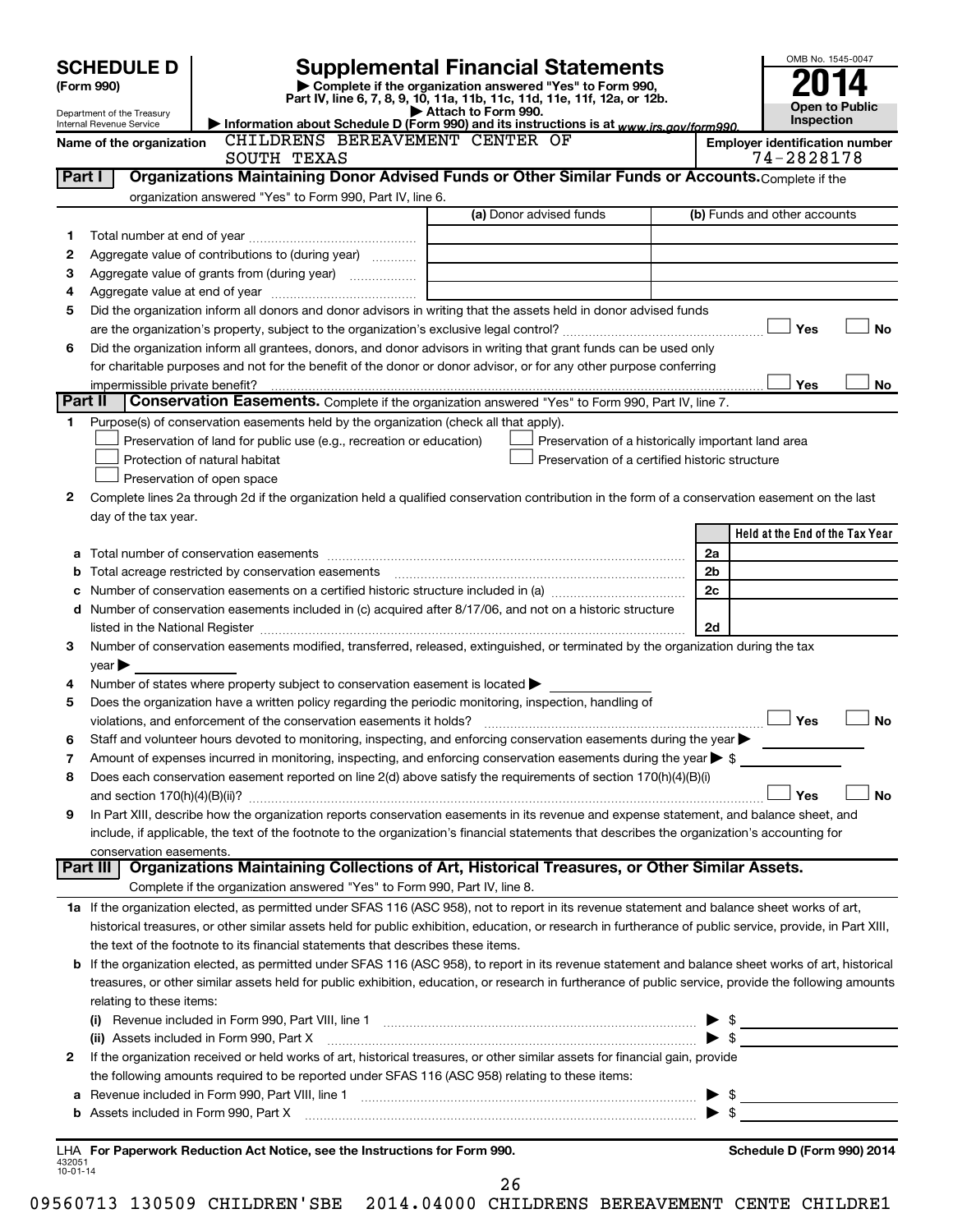|    |                                                                                                                                                                                                                                | CHILDRENS BEREAVEMENT CENTER OF |                |                   |                                                                                                                                                                                                                               |                 |                |                            |
|----|--------------------------------------------------------------------------------------------------------------------------------------------------------------------------------------------------------------------------------|---------------------------------|----------------|-------------------|-------------------------------------------------------------------------------------------------------------------------------------------------------------------------------------------------------------------------------|-----------------|----------------|----------------------------|
|    | SOUTH TEXAS<br>Schedule D (Form 990) 2014                                                                                                                                                                                      |                                 |                |                   |                                                                                                                                                                                                                               |                 |                | 74-2828178 Page 2          |
|    | Organizations Maintaining Collections of Art, Historical Treasures, or Other Similar Assets (continued)<br>Part III                                                                                                            |                                 |                |                   |                                                                                                                                                                                                                               |                 |                |                            |
| з  | Using the organization's acquisition, accession, and other records, check any of the following that are a significant use of its collection items                                                                              |                                 |                |                   |                                                                                                                                                                                                                               |                 |                |                            |
|    | (check all that apply):                                                                                                                                                                                                        |                                 |                |                   |                                                                                                                                                                                                                               |                 |                |                            |
| a  | Public exhibition                                                                                                                                                                                                              |                                 |                |                   | Loan or exchange programs                                                                                                                                                                                                     |                 |                |                            |
| b  | Scholarly research                                                                                                                                                                                                             | е                               |                |                   | Other and the contract of the contract of the contract of the contract of the contract of the contract of the contract of the contract of the contract of the contract of the contract of the contract of the contract of the |                 |                |                            |
| c  | Preservation for future generations                                                                                                                                                                                            |                                 |                |                   |                                                                                                                                                                                                                               |                 |                |                            |
| 4  | Provide a description of the organization's collections and explain how they further the organization's exempt purpose in Part XIII.                                                                                           |                                 |                |                   |                                                                                                                                                                                                                               |                 |                |                            |
| 5  | During the year, did the organization solicit or receive donations of art, historical treasures, or other similar assets                                                                                                       |                                 |                |                   |                                                                                                                                                                                                                               |                 |                |                            |
|    |                                                                                                                                                                                                                                |                                 |                |                   |                                                                                                                                                                                                                               |                 | Yes            | No                         |
|    | Part IV<br><b>Escrow and Custodial Arrangements.</b> Complete if the organization answered "Yes" to Form 990, Part IV, line 9, or                                                                                              |                                 |                |                   |                                                                                                                                                                                                                               |                 |                |                            |
|    | reported an amount on Form 990, Part X, line 21.                                                                                                                                                                               |                                 |                |                   |                                                                                                                                                                                                                               |                 |                |                            |
|    | 1a Is the organization an agent, trustee, custodian or other intermediary for contributions or other assets not included                                                                                                       |                                 |                |                   |                                                                                                                                                                                                                               |                 |                |                            |
|    |                                                                                                                                                                                                                                |                                 |                |                   |                                                                                                                                                                                                                               |                 | Yes            | <b>No</b>                  |
|    | b If "Yes," explain the arrangement in Part XIII and complete the following table:                                                                                                                                             |                                 |                |                   |                                                                                                                                                                                                                               |                 |                |                            |
|    |                                                                                                                                                                                                                                |                                 |                |                   |                                                                                                                                                                                                                               |                 | Amount         |                            |
| c  | Beginning balance manufactured and contract the contract of the contract of the contract of the contract of the contract of the contract of the contract of the contract of the contract of the contract of the contract of th |                                 |                |                   |                                                                                                                                                                                                                               | 1c              |                |                            |
|    |                                                                                                                                                                                                                                |                                 |                |                   |                                                                                                                                                                                                                               | 1d              |                |                            |
|    | e Distributions during the year measurement contracts and the year measurement of the state of the state of th                                                                                                                 |                                 |                |                   |                                                                                                                                                                                                                               | 1e              |                |                            |
|    |                                                                                                                                                                                                                                |                                 |                |                   |                                                                                                                                                                                                                               | 1f              |                |                            |
|    | 2a Did the organization include an amount on Form 990, Part X, line 21, for escrow or custodial account liability?                                                                                                             |                                 |                |                   |                                                                                                                                                                                                                               | .               | <b>Yes</b>     | No                         |
|    | <b>b</b> If "Yes," explain the arrangement in Part XIII. Check here if the explanation has been provided in Part XIII<br>Part V                                                                                                |                                 |                |                   |                                                                                                                                                                                                                               |                 |                |                            |
|    | Endowment Funds. Complete if the organization answered "Yes" to Form 990, Part IV, line 10.                                                                                                                                    |                                 |                |                   |                                                                                                                                                                                                                               |                 |                |                            |
|    |                                                                                                                                                                                                                                | (a) Current year                | (b) Prior year |                   | (c) Two years back $\vert$ (d) Three years back $\vert$                                                                                                                                                                       |                 |                | (e) Four years back        |
| 1a | Beginning of year balance                                                                                                                                                                                                      |                                 |                |                   |                                                                                                                                                                                                                               |                 |                |                            |
|    |                                                                                                                                                                                                                                |                                 |                |                   |                                                                                                                                                                                                                               |                 |                |                            |
|    | Net investment earnings, gains, and losses                                                                                                                                                                                     |                                 |                |                   |                                                                                                                                                                                                                               |                 |                |                            |
| d  | Grants or scholarships                                                                                                                                                                                                         |                                 |                |                   |                                                                                                                                                                                                                               |                 |                |                            |
|    | e Other expenditures for facilities                                                                                                                                                                                            |                                 |                |                   |                                                                                                                                                                                                                               |                 |                |                            |
|    | and programs                                                                                                                                                                                                                   |                                 |                |                   |                                                                                                                                                                                                                               |                 |                |                            |
|    |                                                                                                                                                                                                                                |                                 |                |                   |                                                                                                                                                                                                                               |                 |                |                            |
| g  |                                                                                                                                                                                                                                |                                 |                |                   |                                                                                                                                                                                                                               |                 |                |                            |
| 2  | Provide the estimated percentage of the current year end balance (line 1g, column (a)) held as:                                                                                                                                |                                 |                |                   |                                                                                                                                                                                                                               |                 |                |                            |
| а  | Board designated or quasi-endowment<br>Permanent endowment                                                                                                                                                                     |                                 | %              |                   |                                                                                                                                                                                                                               |                 |                |                            |
|    |                                                                                                                                                                                                                                | %                               |                |                   |                                                                                                                                                                                                                               |                 |                |                            |
|    | c Temporarily restricted endowment $\blacktriangleright$                                                                                                                                                                       | %                               |                |                   |                                                                                                                                                                                                                               |                 |                |                            |
|    | The percentages in lines 2a, 2b, and 2c should equal 100%.<br>3a Are there endowment funds not in the possession of the organization that are held and administered for the organization                                       |                                 |                |                   |                                                                                                                                                                                                                               |                 |                |                            |
|    |                                                                                                                                                                                                                                |                                 |                |                   |                                                                                                                                                                                                                               |                 |                | Yes<br>No                  |
|    | by:<br>(i)                                                                                                                                                                                                                     |                                 |                |                   |                                                                                                                                                                                                                               |                 | 3a(i)          |                            |
|    |                                                                                                                                                                                                                                |                                 |                |                   |                                                                                                                                                                                                                               |                 | 3a(ii)         |                            |
|    |                                                                                                                                                                                                                                |                                 |                |                   |                                                                                                                                                                                                                               |                 | 3b             |                            |
|    | Describe in Part XIII the intended uses of the organization's endowment funds.                                                                                                                                                 |                                 |                |                   |                                                                                                                                                                                                                               |                 |                |                            |
|    | Land, Buildings, and Equipment.<br><b>Part VI</b>                                                                                                                                                                              |                                 |                |                   |                                                                                                                                                                                                                               |                 |                |                            |
|    | Complete if the organization answered "Yes" to Form 990, Part IV, line 11a. See Form 990, Part X, line 10.                                                                                                                     |                                 |                |                   |                                                                                                                                                                                                                               |                 |                |                            |
|    | Description of property                                                                                                                                                                                                        | (a) Cost or other               |                | (b) Cost or other |                                                                                                                                                                                                                               | (c) Accumulated | (d) Book value |                            |
|    |                                                                                                                                                                                                                                | basis (investment)              |                | basis (other)     |                                                                                                                                                                                                                               | depreciation    |                |                            |
|    |                                                                                                                                                                                                                                |                                 |                |                   | 107,832.                                                                                                                                                                                                                      |                 |                | 107,832.                   |
| b  |                                                                                                                                                                                                                                |                                 |                |                   | 1,996,059.                                                                                                                                                                                                                    | 245, 125.       |                | 1,750,934.                 |
|    |                                                                                                                                                                                                                                |                                 |                |                   |                                                                                                                                                                                                                               |                 |                |                            |
|    |                                                                                                                                                                                                                                |                                 |                |                   | 535,566.                                                                                                                                                                                                                      | 347,409.        |                | 188, 157.                  |
|    |                                                                                                                                                                                                                                |                                 |                |                   | 35,161.                                                                                                                                                                                                                       | 15,617 <b>.</b> |                | 19,544.                    |
|    | Total. Add lines 1a through 1e. (Column (d) must equal Form 990, Part X, column (B), line 10c.)                                                                                                                                |                                 |                |                   |                                                                                                                                                                                                                               |                 |                | $2,066,467$ .              |
|    |                                                                                                                                                                                                                                |                                 |                |                   |                                                                                                                                                                                                                               |                 |                | Schedule D (Form 990) 2014 |

432052 10-01-14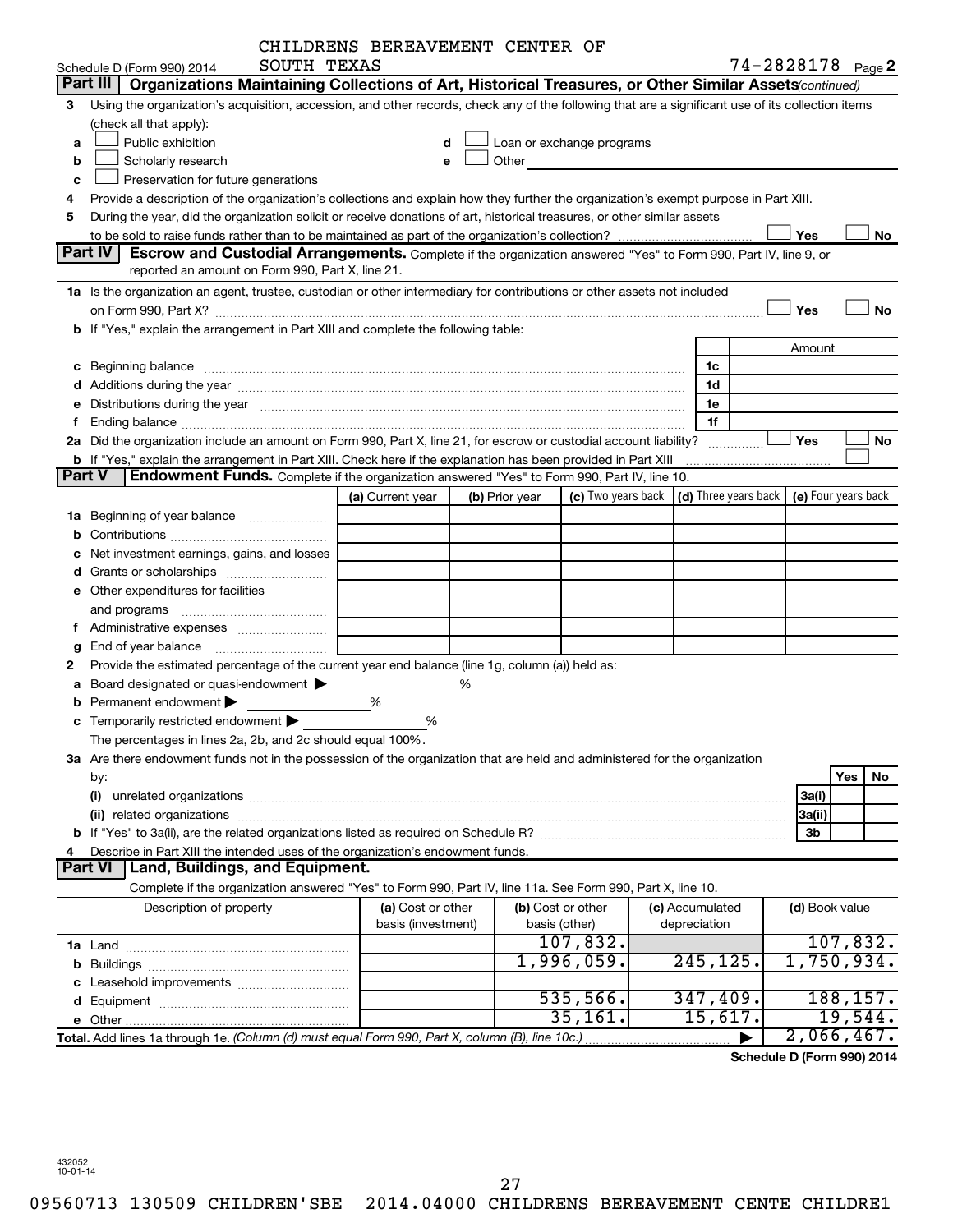| CHILDRENS BEREAVEMENT CENTER OF |  |
|---------------------------------|--|
|                                 |  |

| SOUTH TEXAS<br>Schedule D (Form 990) 2014                                                                                                               |                 |                |                                                           | 74-2828178 Page 3          |  |
|---------------------------------------------------------------------------------------------------------------------------------------------------------|-----------------|----------------|-----------------------------------------------------------|----------------------------|--|
| <b>Investments - Other Securities.</b><br>Part VIII                                                                                                     |                 |                |                                                           |                            |  |
| Complete if the organization answered "Yes" to Form 990, Part IV, line 11b. See Form 990, Part X, line 12.                                              |                 |                |                                                           |                            |  |
| (a) Description of security or category (including name of security)                                                                                    | (b) Book value  |                | (c) Method of valuation: Cost or end-of-year market value |                            |  |
| (1) Financial derivatives                                                                                                                               |                 |                |                                                           |                            |  |
|                                                                                                                                                         |                 |                |                                                           |                            |  |
| (3) Other                                                                                                                                               |                 |                |                                                           |                            |  |
| (A)                                                                                                                                                     |                 |                |                                                           |                            |  |
| (B)                                                                                                                                                     |                 |                |                                                           |                            |  |
| (C)                                                                                                                                                     |                 |                |                                                           |                            |  |
| (D)                                                                                                                                                     |                 |                |                                                           |                            |  |
| (E)                                                                                                                                                     |                 |                |                                                           |                            |  |
| (F)                                                                                                                                                     |                 |                |                                                           |                            |  |
| (G)                                                                                                                                                     |                 |                |                                                           |                            |  |
| (H)                                                                                                                                                     |                 |                |                                                           |                            |  |
| Total. (Col. (b) must equal Form 990, Part X, col. (B) line 12.) $\blacktriangleright$                                                                  |                 |                |                                                           |                            |  |
| Part VIII Investments - Program Related.                                                                                                                |                 |                |                                                           |                            |  |
| Complete if the organization answered "Yes" to Form 990, Part IV, line 11c. See Form 990, Part X, line 13.<br>(a) Description of investment             | (b) Book value  |                | (c) Method of valuation: Cost or end-of-year market value |                            |  |
|                                                                                                                                                         |                 |                |                                                           |                            |  |
| (1)                                                                                                                                                     |                 |                |                                                           |                            |  |
| (2)                                                                                                                                                     |                 |                |                                                           |                            |  |
| (3)                                                                                                                                                     |                 |                |                                                           |                            |  |
| (4)<br>(5)                                                                                                                                              |                 |                |                                                           |                            |  |
| (6)                                                                                                                                                     |                 |                |                                                           |                            |  |
| (7)                                                                                                                                                     |                 |                |                                                           |                            |  |
| (8)                                                                                                                                                     |                 |                |                                                           |                            |  |
| (9)                                                                                                                                                     |                 |                |                                                           |                            |  |
| Total. (Col. (b) must equal Form 990, Part X, col. (B) line 13.) $\blacktriangleright$                                                                  |                 |                |                                                           |                            |  |
| <b>Other Assets.</b><br>Part IX                                                                                                                         |                 |                |                                                           |                            |  |
| Complete if the organization answered "Yes" to Form 990, Part IV, line 11d. See Form 990, Part X, line 15.                                              |                 |                |                                                           |                            |  |
|                                                                                                                                                         | (a) Description |                |                                                           | (b) Book value             |  |
| (1)                                                                                                                                                     |                 |                |                                                           |                            |  |
| (2)                                                                                                                                                     |                 |                |                                                           |                            |  |
| (3)                                                                                                                                                     |                 |                |                                                           |                            |  |
| (4)                                                                                                                                                     |                 |                |                                                           |                            |  |
| (5)                                                                                                                                                     |                 |                |                                                           |                            |  |
| (6)                                                                                                                                                     |                 |                |                                                           |                            |  |
| (7)                                                                                                                                                     |                 |                |                                                           |                            |  |
| (8)                                                                                                                                                     |                 |                |                                                           |                            |  |
| (9)                                                                                                                                                     |                 |                |                                                           |                            |  |
| Total. (Column (b) must equal Form 990, Part X, col. (B) line 15.)                                                                                      |                 |                |                                                           |                            |  |
| <b>Other Liabilities.</b><br>Part X                                                                                                                     |                 |                |                                                           |                            |  |
| Complete if the organization answered "Yes" to Form 990, Part IV, line 11e or 11f. See Form 990, Part X, line 25.                                       |                 |                |                                                           |                            |  |
| (a) Description of liability<br>1.                                                                                                                      |                 | (b) Book value |                                                           |                            |  |
| (1)<br>Federal income taxes                                                                                                                             |                 |                |                                                           |                            |  |
| (2)                                                                                                                                                     |                 |                |                                                           |                            |  |
| (3)                                                                                                                                                     |                 |                |                                                           |                            |  |
| (4)                                                                                                                                                     |                 |                |                                                           |                            |  |
| (5)                                                                                                                                                     |                 |                |                                                           |                            |  |
| (6)                                                                                                                                                     |                 |                |                                                           |                            |  |
| (7)                                                                                                                                                     |                 |                |                                                           |                            |  |
| (8)                                                                                                                                                     |                 |                |                                                           |                            |  |
| (9)                                                                                                                                                     |                 |                |                                                           |                            |  |
| Total. (Column (b) must equal Form 990, Part X, col. (B) line 25.)                                                                                      |                 |                |                                                           |                            |  |
| Liability for uncertain tax positions. In Part XIII, provide the text of the footnote to the organization's financial statements that reports the<br>2. |                 |                |                                                           |                            |  |
| organization's liability for uncertain tax positions under FIN 48 (ASC 740). Check here if the text of the footnote has been provided in Part XIII      |                 |                |                                                           |                            |  |
|                                                                                                                                                         |                 |                |                                                           | Schedule D (Form 990) 2014 |  |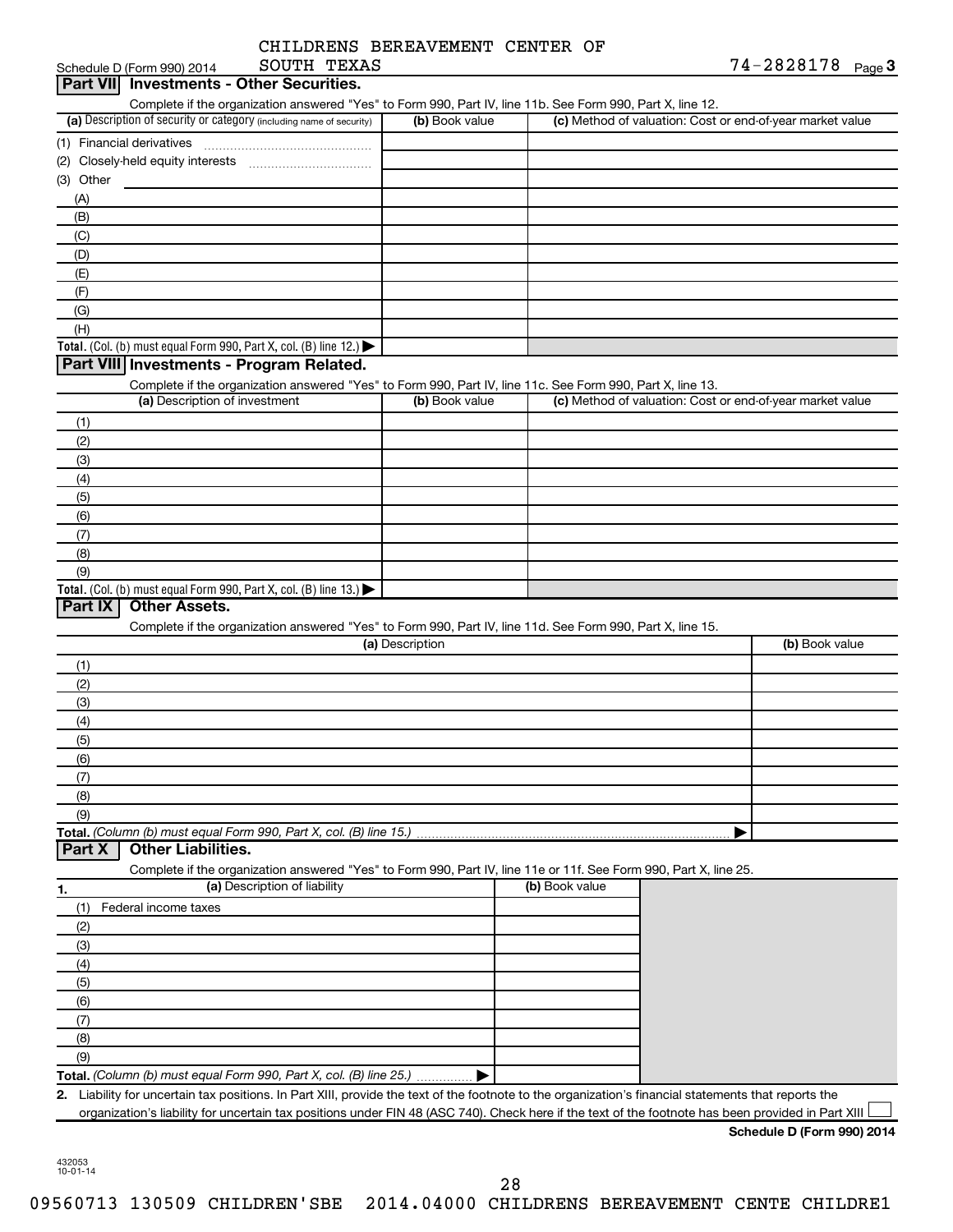|   | CHILDRENS BEREAVEMENT CENTER OF                                                                                                                                                                                                    |                |                                                                                                                                                                                                                               |                |                   |
|---|------------------------------------------------------------------------------------------------------------------------------------------------------------------------------------------------------------------------------------|----------------|-------------------------------------------------------------------------------------------------------------------------------------------------------------------------------------------------------------------------------|----------------|-------------------|
|   | SOUTH TEXAS<br>Schedule D (Form 990) 2014                                                                                                                                                                                          |                |                                                                                                                                                                                                                               |                | 74-2828178 Page 4 |
|   | Reconciliation of Revenue per Audited Financial Statements With Revenue per Return.<br>Part XI                                                                                                                                     |                |                                                                                                                                                                                                                               |                |                   |
|   | Complete if the organization answered "Yes" to Form 990, Part IV, line 12a.                                                                                                                                                        |                |                                                                                                                                                                                                                               |                |                   |
| 1 | Total revenue, gains, and other support per audited financial statements                                                                                                                                                           |                | and a construction of the construction of the construction of the construction of the construction of the construction of the construction of the construction of the construction of the construction of the construction of | $\overline{1}$ | 1,391,067.        |
| 2 | Amounts included on line 1 but not on Form 990, Part VIII, line 12:                                                                                                                                                                |                |                                                                                                                                                                                                                               |                |                   |
| a |                                                                                                                                                                                                                                    | 2a             | $-13,899.$                                                                                                                                                                                                                    |                |                   |
| b |                                                                                                                                                                                                                                    | 2 <sub>b</sub> | 132,748.                                                                                                                                                                                                                      |                |                   |
| с |                                                                                                                                                                                                                                    | 2c             |                                                                                                                                                                                                                               |                |                   |
| d |                                                                                                                                                                                                                                    | 2d             |                                                                                                                                                                                                                               |                |                   |
| e | Add lines 2a through 2d                                                                                                                                                                                                            |                |                                                                                                                                                                                                                               | 2e             | 118,849.          |
| 3 |                                                                                                                                                                                                                                    |                |                                                                                                                                                                                                                               | 3              | 1,272,218.        |
| 4 | Amounts included on Form 990, Part VIII, line 12, but not on line 1:                                                                                                                                                               |                |                                                                                                                                                                                                                               |                |                   |
| a |                                                                                                                                                                                                                                    | 4a             |                                                                                                                                                                                                                               |                |                   |
| b |                                                                                                                                                                                                                                    | 4b             |                                                                                                                                                                                                                               |                |                   |
| c | Add lines 4a and 4b                                                                                                                                                                                                                |                |                                                                                                                                                                                                                               | 4с             | υ.                |
| 5 |                                                                                                                                                                                                                                    |                |                                                                                                                                                                                                                               | 5              | 1, 272, 218.      |
|   | Part XII Reconciliation of Expenses per Audited Financial Statements With Expenses per Return.                                                                                                                                     |                |                                                                                                                                                                                                                               |                |                   |
|   | Complete if the organization answered "Yes" to Form 990, Part IV, line 12a.                                                                                                                                                        |                |                                                                                                                                                                                                                               |                |                   |
| 1 |                                                                                                                                                                                                                                    |                |                                                                                                                                                                                                                               | $\blacksquare$ | 1,410,396.        |
| 2 | Amounts included on line 1 but not on Form 990, Part IX, line 25:                                                                                                                                                                  |                |                                                                                                                                                                                                                               |                |                   |
| a |                                                                                                                                                                                                                                    | 2a             | 132,748.                                                                                                                                                                                                                      |                |                   |
| b | Prior year adjustments [111] matter contracts and the contracts and the contracts and prior vertical contracts                                                                                                                     | 2 <sub>b</sub> |                                                                                                                                                                                                                               |                |                   |
| c |                                                                                                                                                                                                                                    | 2 <sub>c</sub> |                                                                                                                                                                                                                               |                |                   |
| d |                                                                                                                                                                                                                                    | 2d             |                                                                                                                                                                                                                               |                |                   |
|   | Add lines 2a through 2d <b>contained a contained a contained a contained a</b> contained a contained a contained a contained a contact a contact a contact a contact a contact a contact a contact a contact a contact a contact a |                |                                                                                                                                                                                                                               | 2e             | 132,748.          |
| 3 |                                                                                                                                                                                                                                    |                |                                                                                                                                                                                                                               | 3              | 1, 277, 648.      |
| 4 | Amounts included on Form 990, Part IX, line 25, but not on line 1:                                                                                                                                                                 |                |                                                                                                                                                                                                                               |                |                   |
| a |                                                                                                                                                                                                                                    | 4a             |                                                                                                                                                                                                                               |                |                   |
| b |                                                                                                                                                                                                                                    | 4 <sub>h</sub> |                                                                                                                                                                                                                               |                |                   |
|   | c Add lines 4a and 4b                                                                                                                                                                                                              |                |                                                                                                                                                                                                                               | 4с             | Ο.                |
|   |                                                                                                                                                                                                                                    |                |                                                                                                                                                                                                                               | 5              | 1,277,648.        |
|   | Part XIII Supplemental Information.                                                                                                                                                                                                |                |                                                                                                                                                                                                                               |                |                   |
|   | State the december of contract for Death House O. P. and O. Death House de and A. Death House dhamad Obs Death House A. Death M. House O. Death M.                                                                                 |                |                                                                                                                                                                                                                               |                |                   |

Provide the descriptions required for Part II, lines 3, 5, and 9; Part III, lines 1a and 4; Part IV, lines 1b and 2b; Part V, line 4; Part X, line 2; Part XI, lines 2d and 4b; and Part XII, lines 2d and 4b. Also complete this part to provide any additional information.

09560713 130509 CHILDREN'SBE 2014.04000 CHILDRENS BEREAVEMENT CENTE CHILDRE1

432054 10-01-14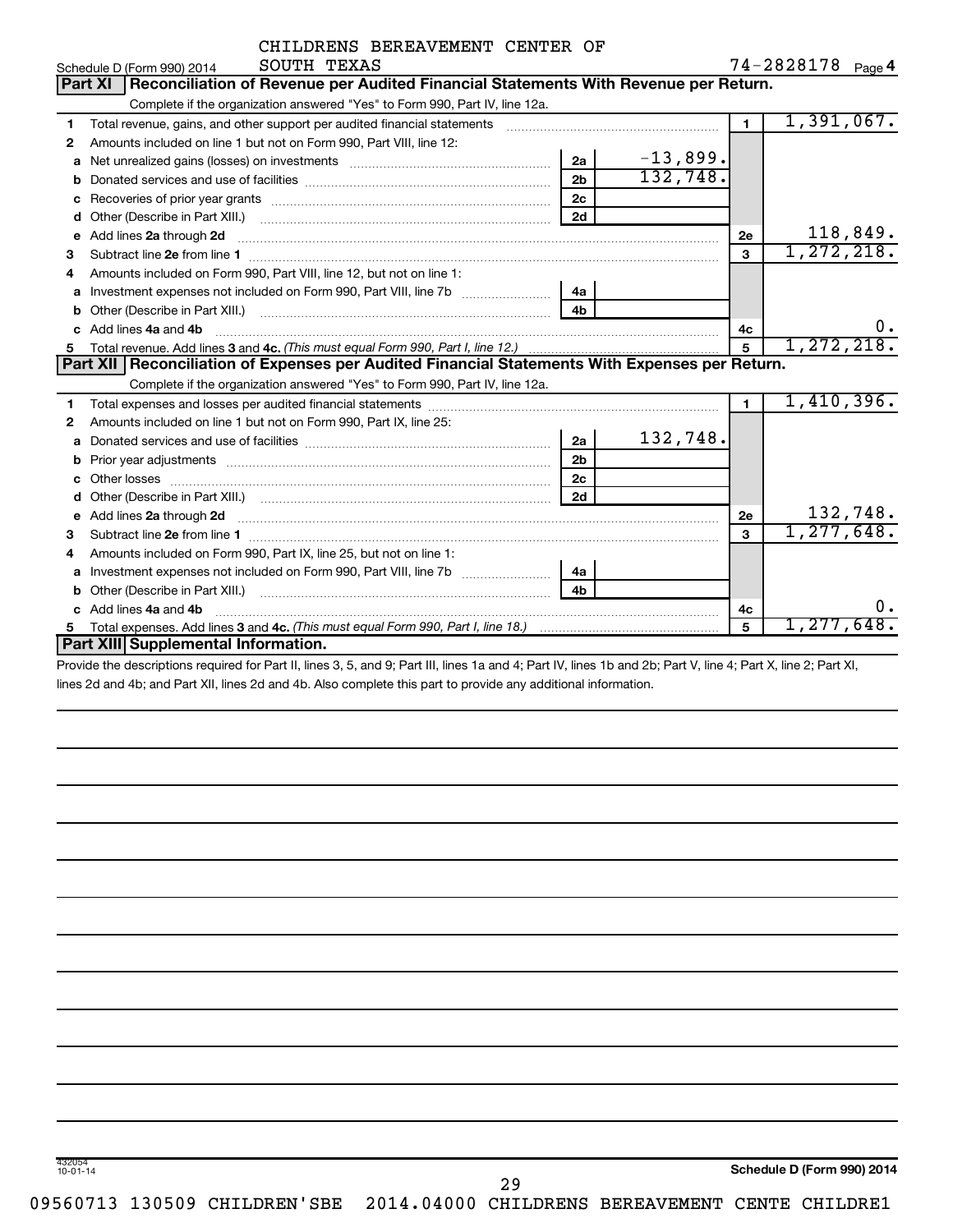| <b>SCHEDULE G</b><br>(Form 990 or 990-EZ)<br>Department of the Treasury<br>Internal Revenue Service                                                                                                                                                                                                                                                                                                                                                                                                                                                                                                                                                                                        | <b>Supplemental Information Regarding Fundraising or Gaming Activities</b><br>Complete if the organization answered "Yes" to Form 990, Part IV, lines 17, 18, or 19, or if the<br>organization entered more than \$15,000 on Form 990-EZ, line 6a.<br>Attach to Form 990 or Form 990-EZ.<br>Information about Schedule G (Form 990 or 990-EZ) and its instructions is at www.irs.gov/form 990. |                                 |                                         |                                                                            |                                                                            | OMB No. 1545-0047<br><b>Open to Public</b><br>Inspection |
|--------------------------------------------------------------------------------------------------------------------------------------------------------------------------------------------------------------------------------------------------------------------------------------------------------------------------------------------------------------------------------------------------------------------------------------------------------------------------------------------------------------------------------------------------------------------------------------------------------------------------------------------------------------------------------------------|------------------------------------------------------------------------------------------------------------------------------------------------------------------------------------------------------------------------------------------------------------------------------------------------------------------------------------------------------------------------------------------------|---------------------------------|-----------------------------------------|----------------------------------------------------------------------------|----------------------------------------------------------------------------|----------------------------------------------------------|
| Name of the organization<br>SOUTH TEXAS                                                                                                                                                                                                                                                                                                                                                                                                                                                                                                                                                                                                                                                    | CHILDRENS BEREAVEMENT CENTER OF                                                                                                                                                                                                                                                                                                                                                                |                                 |                                         |                                                                            | 74-2828178                                                                 | <b>Employer identification number</b>                    |
| Part I<br>required to complete this part.                                                                                                                                                                                                                                                                                                                                                                                                                                                                                                                                                                                                                                                  | Fundraising Activities. Complete if the organization answered "Yes" to Form 990, Part IV, line 17. Form 990-EZ filers are not                                                                                                                                                                                                                                                                  |                                 |                                         |                                                                            |                                                                            |                                                          |
| 1 Indicate whether the organization raised funds through any of the following activities. Check all that apply.<br>Mail solicitations<br>a<br>Internet and email solicitations<br>b<br>Phone solicitations<br>c<br>In-person solicitations<br>d<br>2 a Did the organization have a written or oral agreement with any individual (including officers, directors, trustees or<br>key employees listed in Form 990, Part VII) or entity in connection with professional fundraising services?<br>b If "Yes," list the ten highest paid individuals or entities (fundraisers) pursuant to agreements under which the fundraiser is to be<br>compensated at least \$5,000 by the organization. | е<br>f<br>Special fundraising events<br>g                                                                                                                                                                                                                                                                                                                                                      |                                 |                                         | Solicitation of non-government grants<br>Solicitation of government grants | Yes                                                                        | <b>No</b>                                                |
| (i) Name and address of individual<br>or entity (fundraiser)                                                                                                                                                                                                                                                                                                                                                                                                                                                                                                                                                                                                                               | (ii) Activity                                                                                                                                                                                                                                                                                                                                                                                  | or control of<br>contributions? | (iii) Did<br>fundraiser<br>have custody | (iv) Gross receipts<br>from activity                                       | (v) Amount paid<br>to (or retained by)<br>fundraiser<br>listed in col. (i) | (vi) Amount paid<br>to (or retained by)<br>organization  |
|                                                                                                                                                                                                                                                                                                                                                                                                                                                                                                                                                                                                                                                                                            |                                                                                                                                                                                                                                                                                                                                                                                                | Yes                             | No                                      |                                                                            |                                                                            |                                                          |
|                                                                                                                                                                                                                                                                                                                                                                                                                                                                                                                                                                                                                                                                                            |                                                                                                                                                                                                                                                                                                                                                                                                |                                 |                                         |                                                                            |                                                                            |                                                          |
|                                                                                                                                                                                                                                                                                                                                                                                                                                                                                                                                                                                                                                                                                            |                                                                                                                                                                                                                                                                                                                                                                                                |                                 |                                         |                                                                            |                                                                            |                                                          |
|                                                                                                                                                                                                                                                                                                                                                                                                                                                                                                                                                                                                                                                                                            |                                                                                                                                                                                                                                                                                                                                                                                                |                                 |                                         |                                                                            |                                                                            |                                                          |
|                                                                                                                                                                                                                                                                                                                                                                                                                                                                                                                                                                                                                                                                                            |                                                                                                                                                                                                                                                                                                                                                                                                |                                 |                                         |                                                                            |                                                                            |                                                          |
|                                                                                                                                                                                                                                                                                                                                                                                                                                                                                                                                                                                                                                                                                            |                                                                                                                                                                                                                                                                                                                                                                                                |                                 |                                         |                                                                            |                                                                            |                                                          |
|                                                                                                                                                                                                                                                                                                                                                                                                                                                                                                                                                                                                                                                                                            |                                                                                                                                                                                                                                                                                                                                                                                                |                                 |                                         |                                                                            |                                                                            |                                                          |
|                                                                                                                                                                                                                                                                                                                                                                                                                                                                                                                                                                                                                                                                                            |                                                                                                                                                                                                                                                                                                                                                                                                |                                 |                                         |                                                                            |                                                                            |                                                          |
|                                                                                                                                                                                                                                                                                                                                                                                                                                                                                                                                                                                                                                                                                            |                                                                                                                                                                                                                                                                                                                                                                                                |                                 |                                         |                                                                            |                                                                            |                                                          |
|                                                                                                                                                                                                                                                                                                                                                                                                                                                                                                                                                                                                                                                                                            |                                                                                                                                                                                                                                                                                                                                                                                                |                                 |                                         |                                                                            |                                                                            |                                                          |
| Total                                                                                                                                                                                                                                                                                                                                                                                                                                                                                                                                                                                                                                                                                      |                                                                                                                                                                                                                                                                                                                                                                                                |                                 |                                         |                                                                            |                                                                            |                                                          |
| 3 List all states in which the organization is registered or licensed to solicit contributions or has been notified it is exempt from registration<br>or licensing.                                                                                                                                                                                                                                                                                                                                                                                                                                                                                                                        |                                                                                                                                                                                                                                                                                                                                                                                                |                                 |                                         |                                                                            |                                                                            |                                                          |
|                                                                                                                                                                                                                                                                                                                                                                                                                                                                                                                                                                                                                                                                                            |                                                                                                                                                                                                                                                                                                                                                                                                |                                 |                                         |                                                                            |                                                                            |                                                          |
|                                                                                                                                                                                                                                                                                                                                                                                                                                                                                                                                                                                                                                                                                            |                                                                                                                                                                                                                                                                                                                                                                                                |                                 |                                         |                                                                            |                                                                            |                                                          |
|                                                                                                                                                                                                                                                                                                                                                                                                                                                                                                                                                                                                                                                                                            |                                                                                                                                                                                                                                                                                                                                                                                                |                                 |                                         |                                                                            |                                                                            |                                                          |
|                                                                                                                                                                                                                                                                                                                                                                                                                                                                                                                                                                                                                                                                                            |                                                                                                                                                                                                                                                                                                                                                                                                |                                 |                                         |                                                                            |                                                                            |                                                          |
|                                                                                                                                                                                                                                                                                                                                                                                                                                                                                                                                                                                                                                                                                            |                                                                                                                                                                                                                                                                                                                                                                                                |                                 |                                         |                                                                            |                                                                            |                                                          |

**For Paperwork Reduction Act Notice, see the Instructions for Form 990 or 990-EZ. Schedule G (Form 990 or 990-EZ) 2014** LHA

432081 08-28-14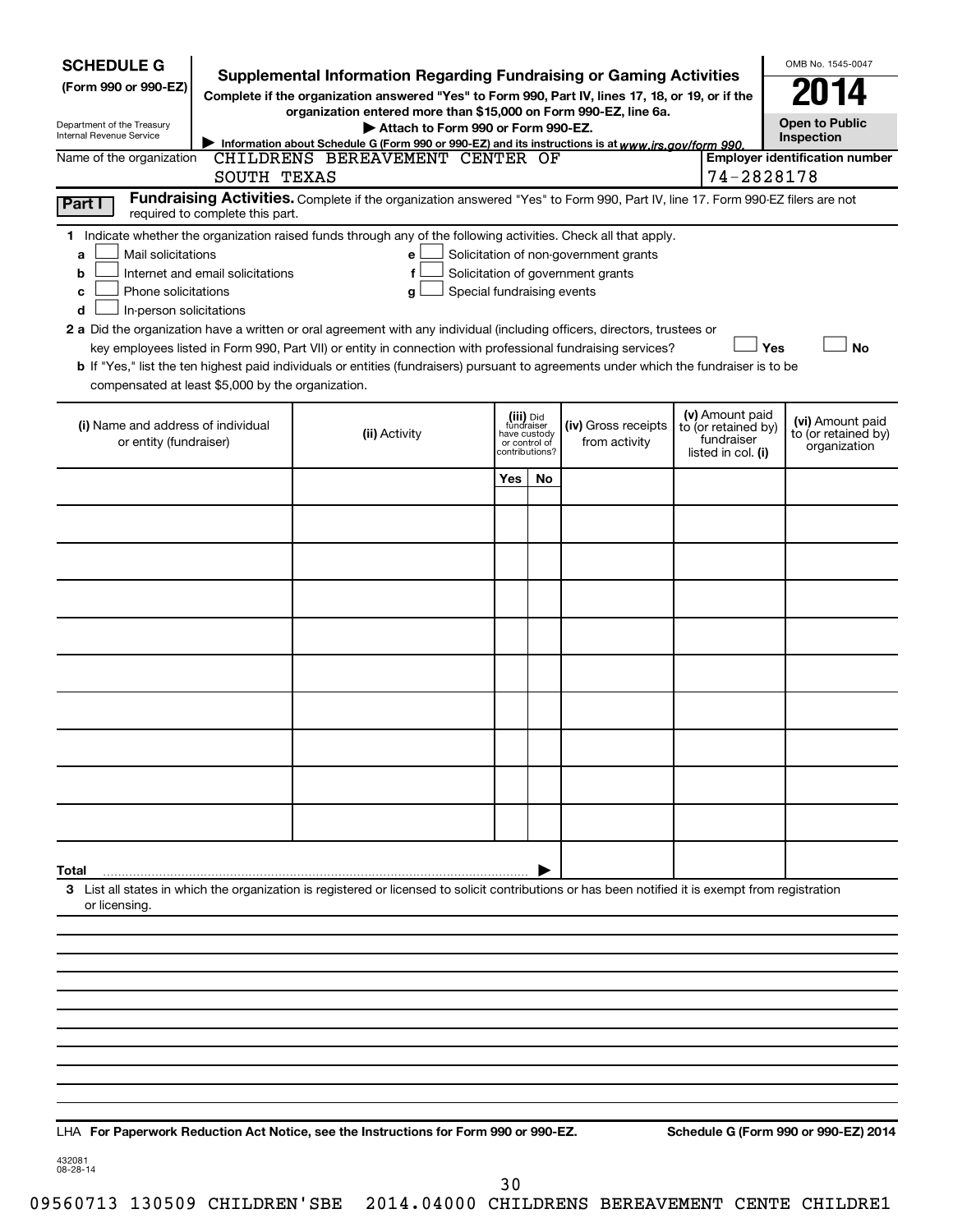### CHILDRENS BEREAVEMENT CENTER OF SOUTH TEXAS 74-2828178

#### 74-2828178 Page 2 Schedule G (Form 990 or 990-EZ) 2014  $\,$  SOUTH  $\,$  TEXAS  $\,$  The set of the set of the set of the set of the set of the set of the set of the set of the set of the set of the set of the set of the set of the set of the

|                 |                                                                                                                                                                                         |                      |                                                  |                                 | of fundraising event contributions and gross income on Form 990-EZ, lines 1 and 6b. List events with gross receipts greater than \$5,000. |
|-----------------|-----------------------------------------------------------------------------------------------------------------------------------------------------------------------------------------|----------------------|--------------------------------------------------|---------------------------------|-------------------------------------------------------------------------------------------------------------------------------------------|
|                 |                                                                                                                                                                                         | (a) Event #1<br>GALA | (b) Event #2                                     | (c) Other events<br><b>NONE</b> | (d) Total events<br>(add col. (a) through                                                                                                 |
|                 |                                                                                                                                                                                         | (event type)         | (event type)                                     | (total number)                  | col. (c)                                                                                                                                  |
| Revenue         | 1.                                                                                                                                                                                      | 231,097.             |                                                  |                                 | 231,097.                                                                                                                                  |
|                 |                                                                                                                                                                                         | 204,057.             |                                                  |                                 | 204,057.                                                                                                                                  |
|                 | Gross income (line 1 minus line 2)<br>3                                                                                                                                                 | 27,040.              |                                                  |                                 | 27,040.                                                                                                                                   |
|                 |                                                                                                                                                                                         |                      |                                                  |                                 |                                                                                                                                           |
|                 | 5                                                                                                                                                                                       |                      |                                                  |                                 |                                                                                                                                           |
|                 | 6                                                                                                                                                                                       |                      |                                                  |                                 |                                                                                                                                           |
| Direct Expenses | 7                                                                                                                                                                                       |                      |                                                  |                                 |                                                                                                                                           |
|                 | 8                                                                                                                                                                                       |                      |                                                  |                                 |                                                                                                                                           |
|                 | 9                                                                                                                                                                                       | 52, 179.             |                                                  |                                 | 52, 179.                                                                                                                                  |
|                 |                                                                                                                                                                                         |                      |                                                  | ▶                               | 52, 179.<br>$-25, 139.$                                                                                                                   |
|                 | 11 Net income summary. Subtract line 10 from line 3, column (d)<br>Part III<br>Gaming. Complete if the organization answered "Yes" to Form 990, Part IV, line 19, or reported more than |                      |                                                  |                                 |                                                                                                                                           |
|                 | \$15,000 on Form 990-EZ, line 6a.                                                                                                                                                       |                      |                                                  |                                 |                                                                                                                                           |
| Revenue         |                                                                                                                                                                                         | (a) Bingo            | (b) Pull tabs/instant<br>bingo/progressive bingo | (c) Other gaming                | (d) Total gaming (add<br>col. (a) through col. (c))                                                                                       |
|                 | 1                                                                                                                                                                                       |                      |                                                  |                                 |                                                                                                                                           |
|                 |                                                                                                                                                                                         |                      |                                                  |                                 |                                                                                                                                           |
|                 |                                                                                                                                                                                         |                      |                                                  |                                 |                                                                                                                                           |
| Direct Expenses | 3                                                                                                                                                                                       |                      |                                                  |                                 |                                                                                                                                           |
|                 |                                                                                                                                                                                         |                      |                                                  |                                 |                                                                                                                                           |
|                 |                                                                                                                                                                                         |                      |                                                  |                                 |                                                                                                                                           |
|                 |                                                                                                                                                                                         | Yes<br>%<br>No       | Yes<br>$\%$<br>No                                | Yes<br>%<br>No                  |                                                                                                                                           |
|                 | 7 Direct expense summary. Add lines 2 through 5 in column (d)                                                                                                                           |                      |                                                  | ▶                               |                                                                                                                                           |
|                 |                                                                                                                                                                                         |                      |                                                  |                                 |                                                                                                                                           |
|                 |                                                                                                                                                                                         |                      |                                                  |                                 |                                                                                                                                           |
| 9               | Enter the state(s) in which the organization conducts gaming activities:                                                                                                                |                      |                                                  |                                 |                                                                                                                                           |
|                 |                                                                                                                                                                                         |                      |                                                  |                                 | Yes<br><b>No</b>                                                                                                                          |
|                 |                                                                                                                                                                                         |                      |                                                  |                                 |                                                                                                                                           |
|                 | <b>b</b> If "No," explain:                                                                                                                                                              |                      |                                                  |                                 |                                                                                                                                           |
|                 |                                                                                                                                                                                         |                      |                                                  |                                 |                                                                                                                                           |
|                 | 10a Were any of the organization's gaming licenses revoked, suspended or terminated during the tax year?                                                                                |                      |                                                  |                                 | Yes                                                                                                                                       |
|                 |                                                                                                                                                                                         |                      |                                                  |                                 | <b>No</b>                                                                                                                                 |
|                 |                                                                                                                                                                                         |                      |                                                  |                                 |                                                                                                                                           |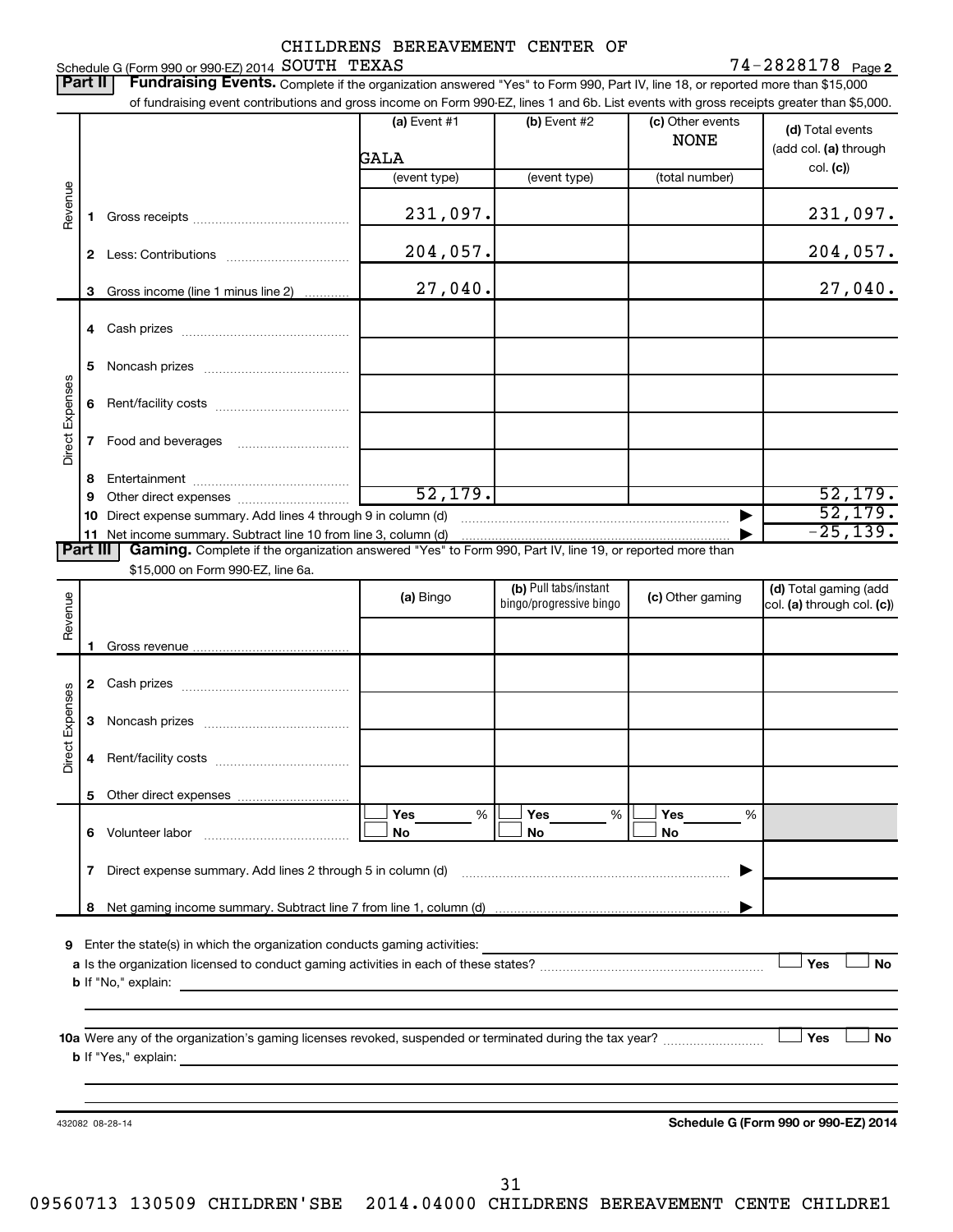|                                                  | CHILDRENS BEREAVEMENT CENTER OF |  |  |
|--------------------------------------------------|---------------------------------|--|--|
| $\sim$ $\sim$ $\sim$ $\sim$ $\sim$ $\sim$ $\sim$ |                                 |  |  |

| Schedule G (Form 990 or 990-EZ) 2014 SOUTH TEXAS<br>the control of the control of the control of the control of the control of                                |            |            | 74-2828178 Page 3                    |
|---------------------------------------------------------------------------------------------------------------------------------------------------------------|------------|------------|--------------------------------------|
|                                                                                                                                                               |            | Yes        | No                                   |
| 12 Is the organization a grantor, beneficiary or trustee of a trust or a member of a partnership or other entity formed                                       |            |            |                                      |
|                                                                                                                                                               | $\Box$ Yes |            | No                                   |
| 13 Indicate the percentage of gaming activity conducted in:                                                                                                   |            |            |                                      |
|                                                                                                                                                               |            |            | %                                    |
|                                                                                                                                                               | 13b        |            | $\%$                                 |
| 14 Enter the name and address of the person who prepares the organization's gaming/special events books and records:                                          |            |            |                                      |
|                                                                                                                                                               |            |            |                                      |
| Name $\sum_{n=1}^{\infty}$                                                                                                                                    |            |            |                                      |
|                                                                                                                                                               |            |            |                                      |
|                                                                                                                                                               |            |            | <b>No</b>                            |
|                                                                                                                                                               |            |            |                                      |
| of gaming revenue retained by the third party $\triangleright$ \$ _________________.                                                                          |            |            |                                      |
| c If "Yes," enter name and address of the third party:                                                                                                        |            |            |                                      |
| Name $\blacktriangleright$<br><u> Andreas Andreas Andreas Andreas Andreas Andreas Andreas Andreas Andreas Andreas Andreas Andreas Andreas Andr</u>            |            |            |                                      |
| Address $\blacktriangleright$                                                                                                                                 |            |            |                                      |
| 16 Gaming manager information:                                                                                                                                |            |            |                                      |
| Name $\blacktriangleright$<br><u> 1989 - Johann Barn, mars et al. (b. 1989)</u>                                                                               |            |            |                                      |
|                                                                                                                                                               |            |            |                                      |
| Gaming manager compensation > \$                                                                                                                              |            |            |                                      |
|                                                                                                                                                               |            |            |                                      |
|                                                                                                                                                               |            |            |                                      |
|                                                                                                                                                               |            |            |                                      |
|                                                                                                                                                               |            |            |                                      |
| Director/officer<br>Employee<br>Independent contractor                                                                                                        |            |            |                                      |
|                                                                                                                                                               |            |            |                                      |
| 17 Mandatory distributions:                                                                                                                                   |            |            |                                      |
| a Is the organization required under state law to make charitable distributions from the gaming proceeds to                                                   |            |            |                                      |
| retain the state gaming license?                                                                                                                              |            | $\Box$ Yes | ∟— No                                |
| <b>b</b> Enter the amount of distributions required under state law to be distributed to other exempt organizations or spent in the                           |            |            |                                      |
| organization's own exempt activities during the tax year $\triangleright$ \$                                                                                  |            |            |                                      |
| <b>Part IV</b><br>Supplemental Information. Provide the explanations required by Part I, line 2b, columns (iii) and (v), and Part III, lines 9, 9b, 10b, 15b, |            |            |                                      |
| 15c, 16, and 17b, as applicable. Also provide any additional information (see instructions).                                                                  |            |            |                                      |
|                                                                                                                                                               |            |            |                                      |
|                                                                                                                                                               |            |            |                                      |
|                                                                                                                                                               |            |            |                                      |
|                                                                                                                                                               |            |            |                                      |
|                                                                                                                                                               |            |            |                                      |
|                                                                                                                                                               |            |            |                                      |
|                                                                                                                                                               |            |            |                                      |
|                                                                                                                                                               |            |            |                                      |
|                                                                                                                                                               |            |            |                                      |
|                                                                                                                                                               |            |            |                                      |
|                                                                                                                                                               |            |            |                                      |
|                                                                                                                                                               |            |            |                                      |
|                                                                                                                                                               |            |            |                                      |
|                                                                                                                                                               |            |            |                                      |
|                                                                                                                                                               |            |            |                                      |
|                                                                                                                                                               |            |            |                                      |
|                                                                                                                                                               |            |            |                                      |
| 432083 08-28-14                                                                                                                                               |            |            | Schedule G (Form 990 or 990-EZ) 2014 |

32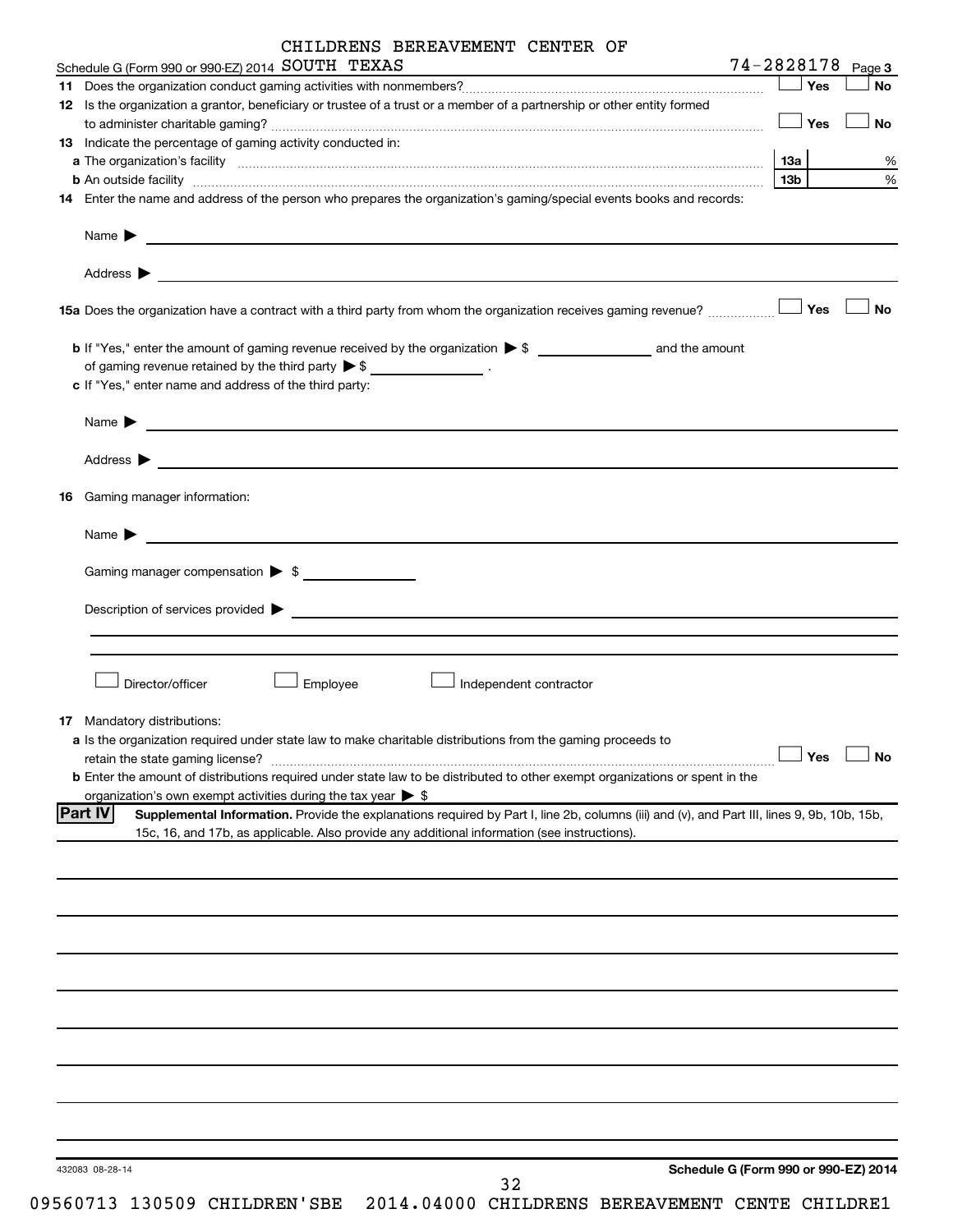|                    |                                                                                                     | SOUTH TEXAS | CHILDRENS BEREAVEMENT CENTER OF |  | 74-2828178 Page 4               |
|--------------------|-----------------------------------------------------------------------------------------------------|-------------|---------------------------------|--|---------------------------------|
|                    | Schedule G (Form 990 or 990-EZ) SOUTH TEXA<br><b>Part IV   Supplemental Information</b> (continued) |             |                                 |  |                                 |
|                    |                                                                                                     |             |                                 |  |                                 |
|                    |                                                                                                     |             |                                 |  |                                 |
|                    |                                                                                                     |             |                                 |  |                                 |
|                    |                                                                                                     |             |                                 |  |                                 |
|                    |                                                                                                     |             |                                 |  |                                 |
|                    |                                                                                                     |             |                                 |  |                                 |
|                    |                                                                                                     |             |                                 |  |                                 |
|                    |                                                                                                     |             |                                 |  |                                 |
|                    |                                                                                                     |             |                                 |  |                                 |
|                    |                                                                                                     |             |                                 |  |                                 |
|                    |                                                                                                     |             |                                 |  |                                 |
|                    |                                                                                                     |             |                                 |  |                                 |
|                    |                                                                                                     |             |                                 |  |                                 |
|                    |                                                                                                     |             |                                 |  |                                 |
|                    |                                                                                                     |             |                                 |  |                                 |
|                    |                                                                                                     |             |                                 |  |                                 |
|                    |                                                                                                     |             |                                 |  |                                 |
|                    |                                                                                                     |             |                                 |  |                                 |
|                    |                                                                                                     |             |                                 |  |                                 |
|                    |                                                                                                     |             |                                 |  |                                 |
|                    |                                                                                                     |             |                                 |  |                                 |
|                    |                                                                                                     |             |                                 |  |                                 |
|                    |                                                                                                     |             |                                 |  |                                 |
|                    |                                                                                                     |             |                                 |  |                                 |
|                    |                                                                                                     |             |                                 |  |                                 |
|                    |                                                                                                     |             |                                 |  |                                 |
|                    |                                                                                                     |             |                                 |  |                                 |
|                    |                                                                                                     |             |                                 |  |                                 |
|                    |                                                                                                     |             |                                 |  |                                 |
|                    |                                                                                                     |             |                                 |  |                                 |
|                    |                                                                                                     |             |                                 |  |                                 |
|                    |                                                                                                     |             |                                 |  |                                 |
|                    |                                                                                                     |             |                                 |  |                                 |
|                    |                                                                                                     |             |                                 |  |                                 |
|                    |                                                                                                     |             |                                 |  |                                 |
|                    |                                                                                                     |             |                                 |  |                                 |
|                    |                                                                                                     |             |                                 |  |                                 |
|                    |                                                                                                     |             |                                 |  |                                 |
|                    |                                                                                                     |             |                                 |  |                                 |
|                    |                                                                                                     |             |                                 |  |                                 |
|                    |                                                                                                     |             |                                 |  |                                 |
|                    |                                                                                                     |             |                                 |  |                                 |
|                    |                                                                                                     |             |                                 |  |                                 |
|                    |                                                                                                     |             |                                 |  |                                 |
|                    |                                                                                                     |             |                                 |  |                                 |
|                    |                                                                                                     |             |                                 |  |                                 |
|                    |                                                                                                     |             |                                 |  |                                 |
|                    |                                                                                                     |             |                                 |  |                                 |
|                    |                                                                                                     |             |                                 |  |                                 |
|                    |                                                                                                     |             |                                 |  |                                 |
|                    |                                                                                                     |             |                                 |  |                                 |
|                    |                                                                                                     |             |                                 |  |                                 |
|                    |                                                                                                     |             |                                 |  | Schedule G (Form 990 or 990-EZ) |
| 432084<br>05-01-14 |                                                                                                     |             | 33                              |  |                                 |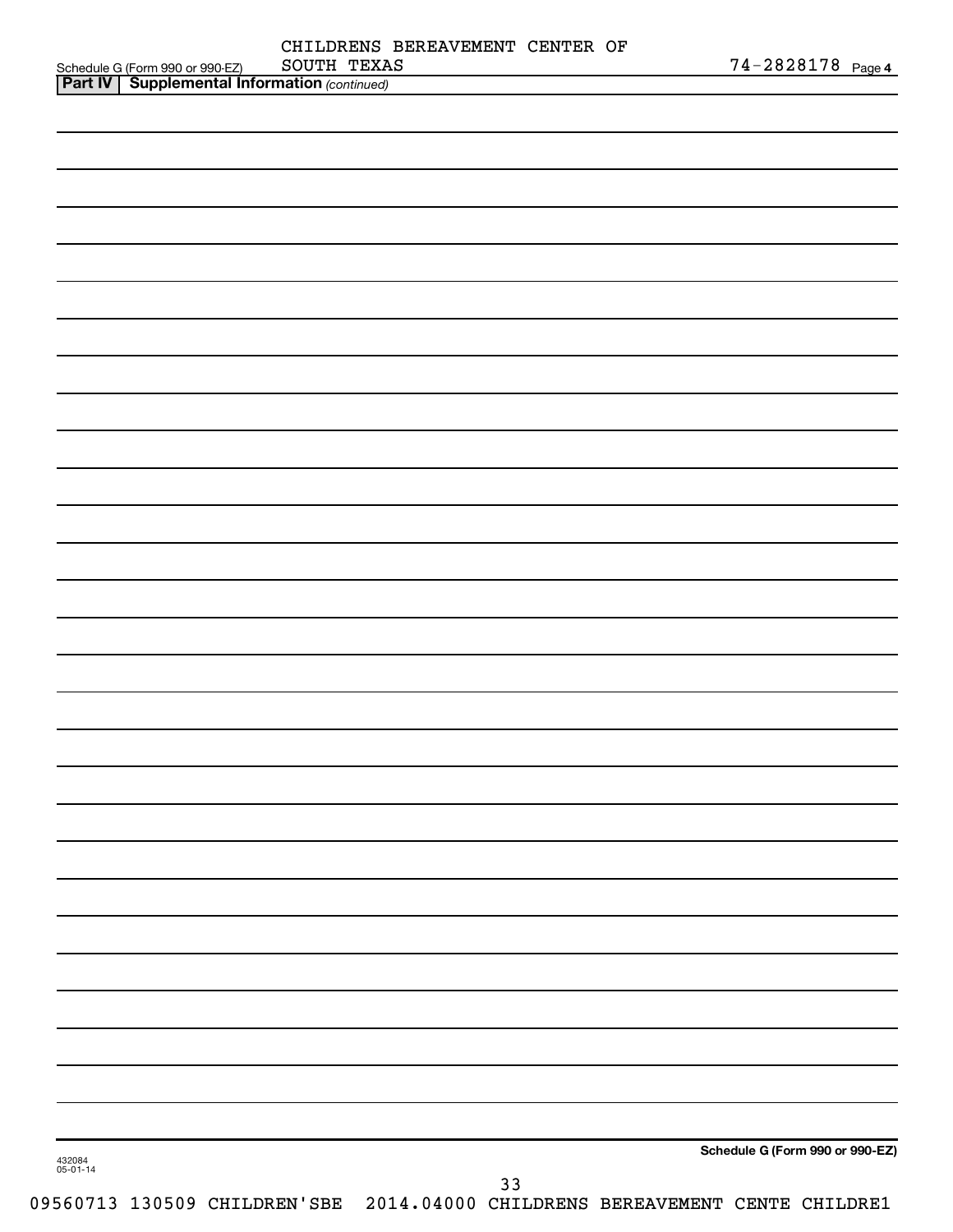| <b>Grants and Other Assistance to Organizations,</b><br><b>SCHEDULE I</b><br>(Form 990)<br>Governments, and Individuals in the United States                                                                                                                                                                   |           |                                                                                         |                             |                                         |                                                                |                                           |                                                     |
|----------------------------------------------------------------------------------------------------------------------------------------------------------------------------------------------------------------------------------------------------------------------------------------------------------------|-----------|-----------------------------------------------------------------------------------------|-----------------------------|-----------------------------------------|----------------------------------------------------------------|-------------------------------------------|-----------------------------------------------------|
|                                                                                                                                                                                                                                                                                                                |           | Complete if the organization answered "Yes" to Form 990, Part IV, line 21 or 22.        |                             |                                         |                                                                |                                           | 2014                                                |
| Department of the Treasury<br>Internal Revenue Service                                                                                                                                                                                                                                                         |           | Information about Schedule I (Form 990) and its instructions is at www.irs.gov/form990. | Attach to Form 990.         |                                         |                                                                |                                           | <b>Open to Public</b><br>Inspection                 |
| Name of the organization<br>SOUTH TEXAS                                                                                                                                                                                                                                                                        |           | CHILDRENS BEREAVEMENT CENTER OF                                                         |                             |                                         |                                                                |                                           | <b>Employer identification number</b><br>74-2828178 |
| <b>General Information on Grants and Assistance</b><br>Part I                                                                                                                                                                                                                                                  |           |                                                                                         |                             |                                         |                                                                |                                           |                                                     |
| Does the organization maintain records to substantiate the amount of the grants or assistance, the grantees' eligibility for the grants or assistance, and the selection<br>1<br>Describe in Part IV the organization's procedures for monitoring the use of grant funds in the United States.<br>$\mathbf{2}$ |           |                                                                                         |                             |                                         |                                                                |                                           | $\boxed{\text{X}}$ Yes<br>  No                      |
| Part II<br>Grants and Other Assistance to Domestic Organizations and Domestic Governments. Complete if the organization answered "Yes" to Form 990, Part IV, line 21, for any                                                                                                                                  |           |                                                                                         |                             |                                         |                                                                |                                           |                                                     |
| recipient that received more than \$5,000. Part II can be duplicated if additional space is needed.                                                                                                                                                                                                            |           |                                                                                         |                             |                                         |                                                                |                                           |                                                     |
| 1 (a) Name and address of organization<br>or government                                                                                                                                                                                                                                                        | $(b)$ EIN | (c) IRC section<br>if applicable                                                        | (d) Amount of<br>cash grant | (e) Amount of<br>non-cash<br>assistance | (f) Method of<br>valuation (book,<br>FMV, appraisal,<br>other) | (g) Description of<br>non-cash assistance | (h) Purpose of grant<br>or assistance               |
|                                                                                                                                                                                                                                                                                                                |           |                                                                                         |                             |                                         |                                                                |                                           |                                                     |
|                                                                                                                                                                                                                                                                                                                |           |                                                                                         |                             |                                         |                                                                |                                           |                                                     |
|                                                                                                                                                                                                                                                                                                                |           |                                                                                         |                             |                                         |                                                                |                                           |                                                     |
|                                                                                                                                                                                                                                                                                                                |           |                                                                                         |                             |                                         |                                                                |                                           |                                                     |
|                                                                                                                                                                                                                                                                                                                |           |                                                                                         |                             |                                         |                                                                |                                           |                                                     |
|                                                                                                                                                                                                                                                                                                                |           |                                                                                         |                             |                                         |                                                                |                                           |                                                     |
|                                                                                                                                                                                                                                                                                                                |           |                                                                                         |                             |                                         |                                                                |                                           |                                                     |
|                                                                                                                                                                                                                                                                                                                |           |                                                                                         |                             |                                         |                                                                |                                           |                                                     |
| $\mathbf{2}$<br>3                                                                                                                                                                                                                                                                                              |           |                                                                                         |                             |                                         |                                                                |                                           | ▶                                                   |

**For Paperwork Reduction Act Notice, see the Instructions for Form 990. Schedule I (Form 990) (2014)** LHA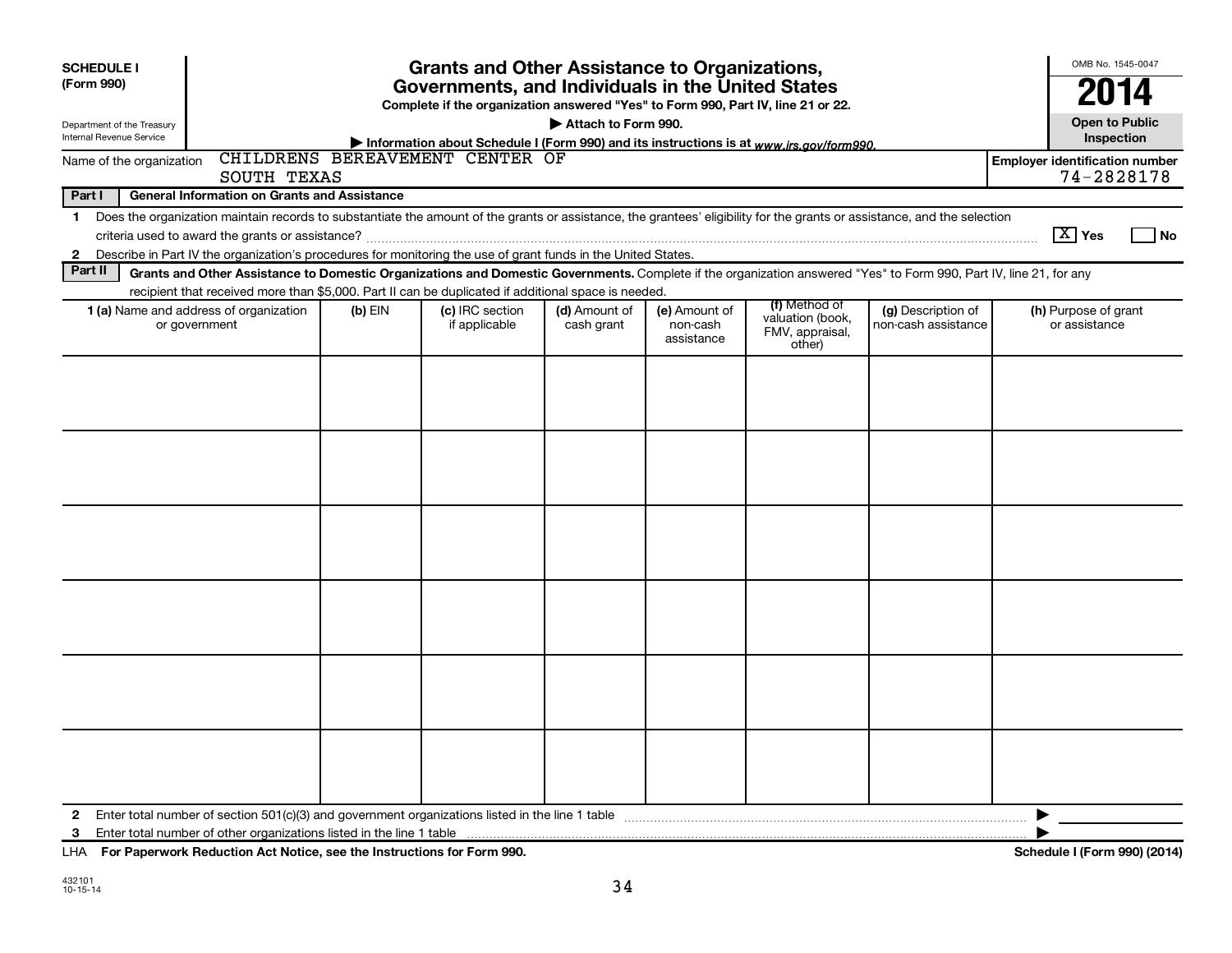Schedule I (Form 990) (2014)  $\qquad \qquad$   $\qquad$   $\qquad$   $\qquad$   $\qquad$   $\qquad$   $\qquad$   $\qquad$   $\qquad$   $\qquad$   $\qquad$   $\qquad$   $\qquad$   $\qquad$   $\qquad$   $\qquad$   $\qquad$   $\qquad$   $\qquad$   $\qquad$   $\qquad$   $\qquad$   $\qquad$   $\qquad$   $\qquad$   $\qquad$   $\qquad$   $\qquad$   $\qquad$   $\qquad$   $\qquad$   $\q$ SOUTH TEXAS

**2**

Part III | Grants and Other Assistance to Domestic Individuals. Complete if the organization answered "Yes" to Form 990, Part IV, line 22. Part III can be duplicated if additional space is needed.

| (a) Type of grant or assistance                                                                                                                      | (b) Number of<br>recipients | (c) Amount of<br>cash grant | (d) Amount of non-<br>cash assistance | (e) Method of valuation<br>(book, FMV, appraisal, other) | (f) Description of non-cash assistance                 |  |  |  |
|------------------------------------------------------------------------------------------------------------------------------------------------------|-----------------------------|-----------------------------|---------------------------------------|----------------------------------------------------------|--------------------------------------------------------|--|--|--|
|                                                                                                                                                      |                             |                             |                                       |                                                          | STIPENDS ARE PROVIDED TO                               |  |  |  |
|                                                                                                                                                      |                             |                             |                                       |                                                          | INTERNS TO SUPPORT THEIR<br>SERVICE IN BOTH INDIVIDUAL |  |  |  |
| INTERN STIPENDS                                                                                                                                      |                             | 22,786.                     | 0                                     |                                                          | COUNSELING AND GROUP PROGRAMS,                         |  |  |  |
|                                                                                                                                                      |                             |                             |                                       |                                                          |                                                        |  |  |  |
|                                                                                                                                                      |                             |                             |                                       |                                                          |                                                        |  |  |  |
| INDIVIDUAL MEAL ASSISTANCE                                                                                                                           | 943                         | 0.                          | 27, 157. FMV                          |                                                          | PROVIDE MEALS                                          |  |  |  |
|                                                                                                                                                      |                             |                             |                                       |                                                          |                                                        |  |  |  |
|                                                                                                                                                      |                             |                             |                                       |                                                          |                                                        |  |  |  |
|                                                                                                                                                      |                             |                             |                                       |                                                          |                                                        |  |  |  |
|                                                                                                                                                      |                             |                             |                                       |                                                          |                                                        |  |  |  |
|                                                                                                                                                      |                             |                             |                                       |                                                          |                                                        |  |  |  |
|                                                                                                                                                      |                             |                             |                                       |                                                          |                                                        |  |  |  |
|                                                                                                                                                      |                             |                             |                                       |                                                          |                                                        |  |  |  |
|                                                                                                                                                      |                             |                             |                                       |                                                          |                                                        |  |  |  |
| Supplemental Information. Provide the information required in Part I, line 2, Part III, column (b), and any other additional information.<br>Part IV |                             |                             |                                       |                                                          |                                                        |  |  |  |
|                                                                                                                                                      |                             |                             |                                       |                                                          |                                                        |  |  |  |
| PART I, LINE 2:                                                                                                                                      |                             |                             |                                       |                                                          |                                                        |  |  |  |
| THE SELECTION CRITERIA FOR ASSOCIATE COUNSELORS INCLUDES PREVIOUS                                                                                    |                             |                             |                                       |                                                          |                                                        |  |  |  |
| EXPERIENCE AS A VOLUNTEER FACILITATOR WITH THE CENTER, WHICH MEANS THEY                                                                              |                             |                             |                                       |                                                          |                                                        |  |  |  |
| HAVE MET ALL CRITERIA TO BECOME A VOLUNTEER FACILITATOR INCLUDING                                                                                    |                             |                             |                                       |                                                          |                                                        |  |  |  |

35

COMPLETION OF A VOLUNTEER APPLICATION, AN IN-PERSON INTERVIEW, CRIMINAL

BACKGROUND CHECK, AND SUCCESSFUL COMPLETION OF VOLUNTEER FACILITATOR

TRAINING. ONCE THESE CRITERIA HAVE BEEN MET AND THE VOLUNTEER HAS BEEN AN

ACTIVE FACILITATOR, THEY CAN BECOME ELIGIBLE TO BE CONSIDERED FOR AN

ASSOCIATE COUNSELOR ROLE. STAFF COUNSELORS IDENTIFY FACILITATORS WITH LPC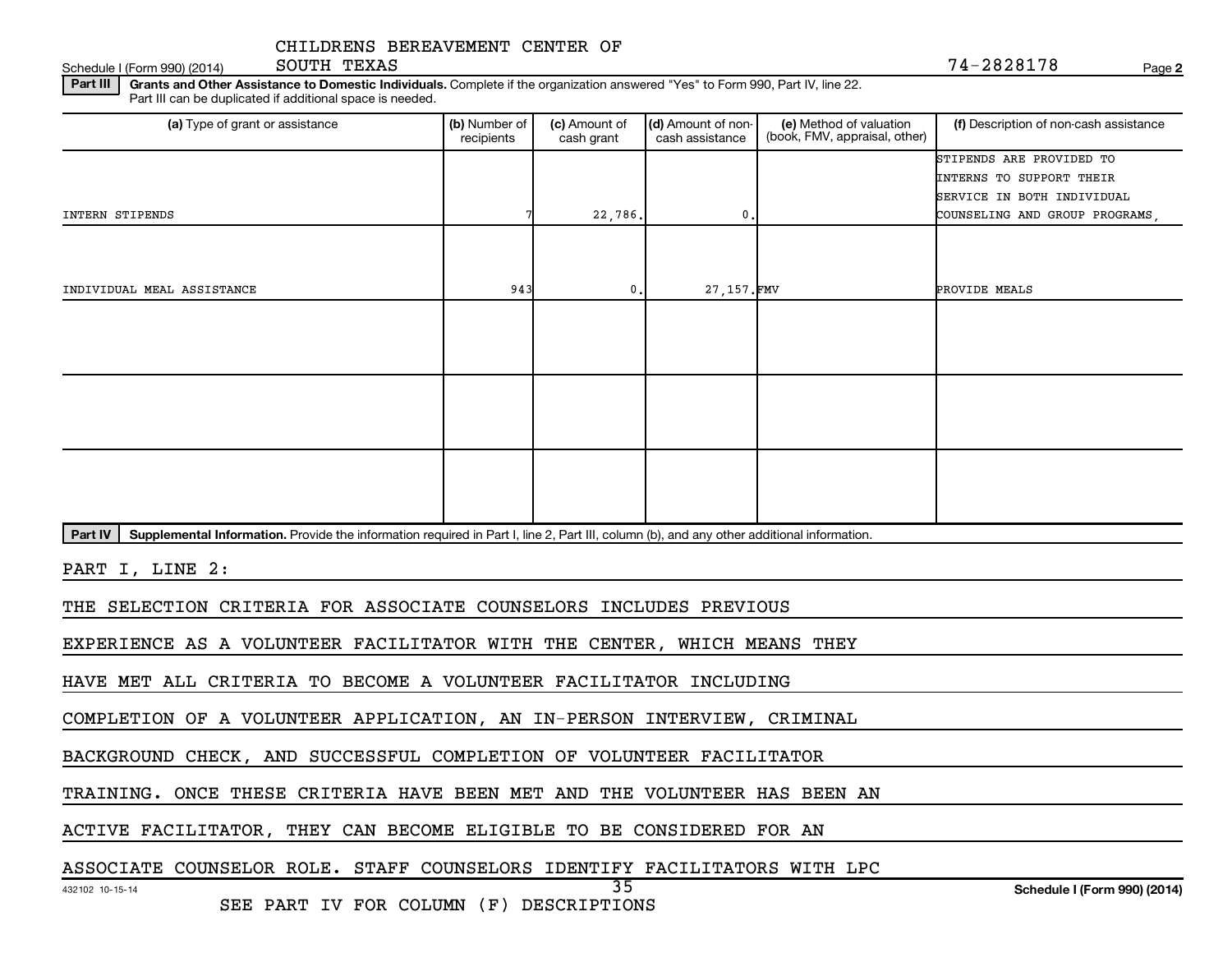**2** Schedule I (Form 990) Page SOUTH TEXAS 74-2828178 **Part IV Supplemental Information** CHILDRENS BEREAVEMENT CENTER OF INTERN CREDENTIALS WHO STAND OUT AS EXCEPTIONAL FACILITATORS, AND THEY ARE INVITED TO APPLY FOR THE ASSOCIATE COUNSELOR ROLE. INTERESTED CANDIDATES ARE INTERVIEWED BY THE PROGRAM DIRECTOR AND SELECTED BASED ON THEIR EXPERIENCE, THEIR GOALS FOR GROWTH, SCHEDULE AVAILABILITY, AND RECOMMENDATIONS BY THE STAFF.

ONCE SELECTED, ASSOCIATE COUNSELORS SIGN A JOB DESCRIPTION AND ASSOCIATE COUNSELOR AGREEMENT AND PROVIDE COPIES OF THEIR LICENSE, LIABILITY INSURANCE, AND W-9. EACH ASSOCIATE COUNSELOR IS CLOSELY MONITORED AND SUPERVISED BY THE STAFF COUNSELOR THEY ARE PAIRED WITH, INCLUDING A MINIMUM OF WEEKLY FACE-TO-FACE CONTACT. IF CONCERNS ARISE WITH ASSOCIATE COUNSELORS, THE SUPERVISING STAFF COUNSELOR CONSULTS WITH THE PROGRAM DIRECTOR ON THE BEST WAY TO HANDLE THE CONCERN. ASSOCIATE COUNSELOR GROUP ASSISTANCE IS TRACKED ON GROUP SIGN-IN SHEETS, AND CLIENT ASSISTANCE IS TRACKED IN APRICOT, A WEB-BASED DATA MANAGEMENT SOFTWARE PROGRAM. IN PARTNERSHIP WITH LOCAL UNIVERSITIES, THE ORGANIZATION DOCUMENTS CLINICAL HOURS OF SERVICE THAT ARE PROVIDED BY INTERNS. IN JUNE 2015, AN ASSOCIATE COUNSELOR TIMESHEET WAS IMPLEMENTED TO TRACK ASSISTANCE MORE EFFICIENTLY.

(F) DESCRIPTION OF NON-CASH ASSISTANCE: STIPENDS ARE PROVIDED TO INTERNS TO SUPPORT THEIR SERVICE IN BOTH INDIVIDUAL COUNSELING AND GROUP PROGRAMS, AND IS PROVIDED IN LIEU OF FORMAL SUPERVISION BY CHILDREN'S BEREAVEMENT CENTER OF SOUTH TEXAS (CBCST) STAFF.

**Schedule I (Form 990)**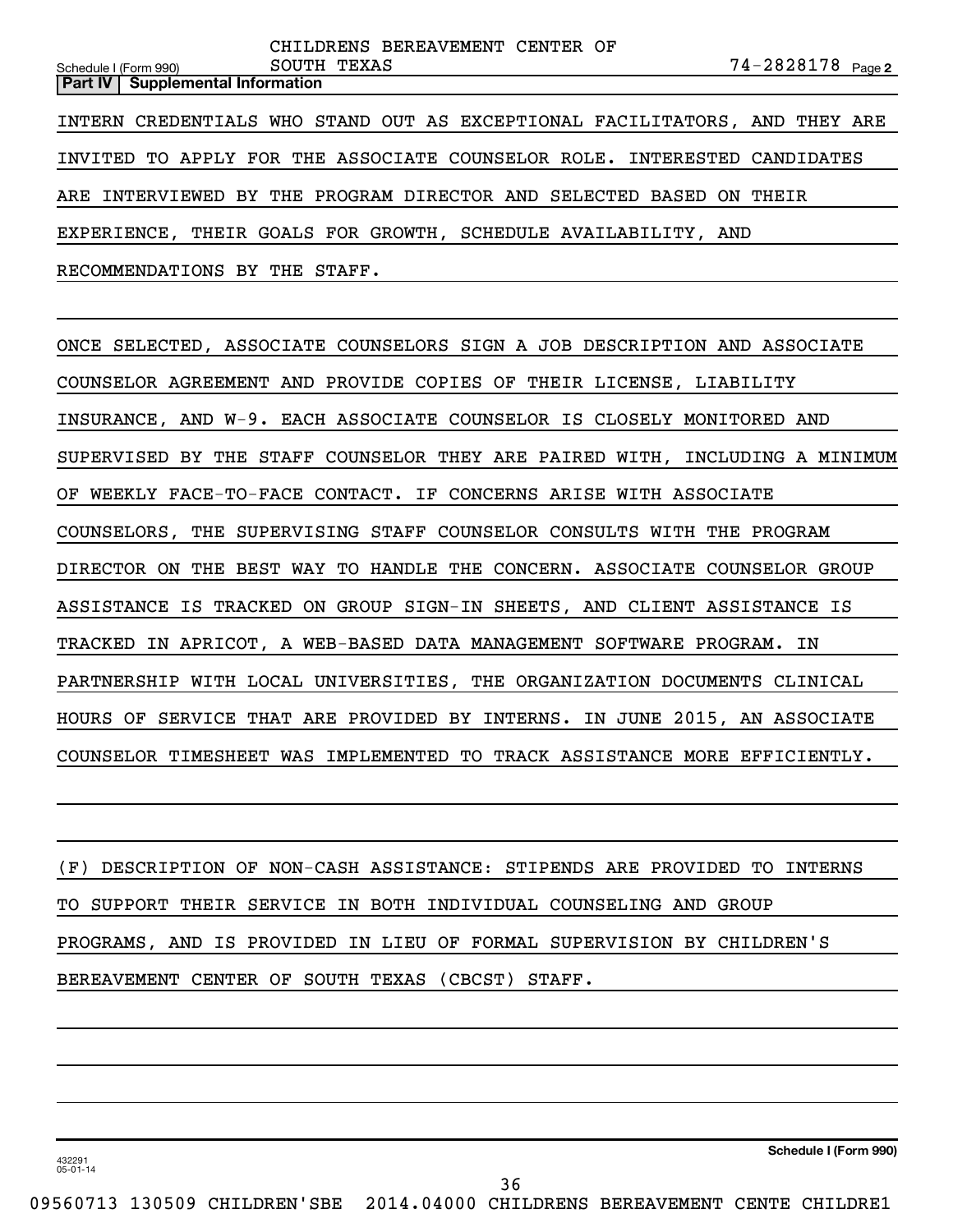| <b>SCHEDULE M</b> |  |
|-------------------|--|
| (Form 990)        |  |

# **Noncash Contributions**

OMB No. 1545-0047

| Department of the Treasury |
|----------------------------|
| Internal Revenue Service   |

◆ Complete if the organizations answered "Yes" on Form 990, Part IV, lines 29 or 30.<br>▶ Complete if the organizations answered "Yes" on Form 990, Part IV, lines 29 or 30. **Attach to Form 990.**  $\blacktriangleright$ 

**Open To Public Inspection**

|  | Name of the organization |
|--|--------------------------|
|  |                          |

Information about Schedule M (Form 990) and its instructions is at www.irs.gov/form990.

| <b>AVEMENT</b> | CENTER OF |  |
|----------------|-----------|--|

|               | Name of the organization CHILDRENS BEREAVEMENT CENTER OF<br>SOUTH TEXAS       |                               |                                      |                                                                                                       | <b>Employer identification number</b><br>74-2828178          |
|---------------|-------------------------------------------------------------------------------|-------------------------------|--------------------------------------|-------------------------------------------------------------------------------------------------------|--------------------------------------------------------------|
| <b>Part I</b> | <b>Types of Property</b>                                                      |                               |                                      |                                                                                                       |                                                              |
|               |                                                                               | (a)<br>Check if<br>applicable | (b)<br>Number of<br>contributions or | (c)<br>Noncash contribution<br>amounts reported on<br>litems contributed Form 990, Part VIII, line 1q | (d)<br>Method of determining<br>noncash contribution amounts |
| 1             |                                                                               |                               |                                      |                                                                                                       |                                                              |
| 2             |                                                                               |                               |                                      |                                                                                                       |                                                              |
| 3             |                                                                               |                               |                                      |                                                                                                       |                                                              |
| 4             | Books and publications                                                        |                               |                                      |                                                                                                       |                                                              |
| 5             | Clothing and household goods                                                  |                               |                                      |                                                                                                       |                                                              |
| 6             |                                                                               |                               |                                      |                                                                                                       |                                                              |
| 7             |                                                                               |                               |                                      |                                                                                                       |                                                              |
| 8             |                                                                               |                               |                                      |                                                                                                       |                                                              |
| 9             |                                                                               |                               |                                      |                                                                                                       |                                                              |
| 10            | Securities - Closely held stock                                               |                               |                                      |                                                                                                       |                                                              |
| 11            | Securities - Partnership, LLC, or                                             |                               |                                      |                                                                                                       |                                                              |
|               | trust interests                                                               |                               |                                      |                                                                                                       |                                                              |
| 12            | Securities - Miscellaneous                                                    |                               |                                      |                                                                                                       |                                                              |
| 13            | Qualified conservation contribution -                                         |                               |                                      |                                                                                                       |                                                              |
|               | Historic structures                                                           |                               |                                      |                                                                                                       |                                                              |
| 14            | Qualified conservation contribution - Other                                   |                               |                                      |                                                                                                       |                                                              |
| 15            |                                                                               |                               |                                      |                                                                                                       |                                                              |
| 16            | Real estate - Commercial                                                      |                               |                                      |                                                                                                       |                                                              |
| 17            |                                                                               |                               |                                      |                                                                                                       |                                                              |
| 18            |                                                                               |                               |                                      |                                                                                                       |                                                              |
| 19            |                                                                               | $\overline{\mathtt{x}}$       | 69                                   | 27, 157.                                                                                              | <b>FMV</b>                                                   |
| 20            | Drugs and medical supplies                                                    |                               |                                      |                                                                                                       |                                                              |
| 21            |                                                                               |                               |                                      |                                                                                                       |                                                              |
| 22            |                                                                               |                               |                                      |                                                                                                       |                                                              |
| 23            |                                                                               |                               |                                      |                                                                                                       |                                                              |
| 24            |                                                                               |                               |                                      |                                                                                                       |                                                              |
| 25            | Other $\blacktriangleright$<br>$\overline{\phantom{a}}$ )                     |                               |                                      |                                                                                                       |                                                              |
| 26            | Other<br>▸                                                                    |                               |                                      |                                                                                                       |                                                              |
| 27            | Other $\blacktriangleright$<br><u>and the state of the state of the state</u> |                               |                                      |                                                                                                       |                                                              |
| 28            | Other $\blacktriangleright$                                                   |                               |                                      |                                                                                                       |                                                              |

**29** Number of Forms 8283 received by the organization during the tax year for contributions for which the organization completed Form 8283, Part IV, Donee Acknowledgement ...........

|     |                                                                                                                            |     | Yes | No |
|-----|----------------------------------------------------------------------------------------------------------------------------|-----|-----|----|
| 30a | During the year, did the organization receive by contribution any property reported in Part I, lines 1 through 28, that it |     |     |    |
|     | must hold for at least three years from the date of the initial contribution, and which is not required to be used for     |     |     |    |
|     | exempt purposes for the entire holding period?                                                                             | 30a |     |    |
|     | <b>b</b> If "Yes," describe the arrangement in Part II.                                                                    |     |     |    |
| 31  | Does the organization have a gift acceptance policy that requires the review of any non-standard contributions?            | 31  |     |    |
| 32а | Does the organization hire or use third parties or related organizations to solicit, process, or sell noncash              |     |     |    |
|     | contributions?                                                                                                             | 32a |     |    |
|     | <b>b</b> If "Yes," describe in Part II.                                                                                    |     |     |    |
| 33  | If the organization did not report an amount in column (c) for a type of property for which column (a) is checked,         |     |     |    |
|     | describe in Part II.                                                                                                       |     |     |    |

**29**

**For Paperwork Reduction Act Notice, see the Instructions for Form 990. Schedule M (Form 990) (2014)** LHA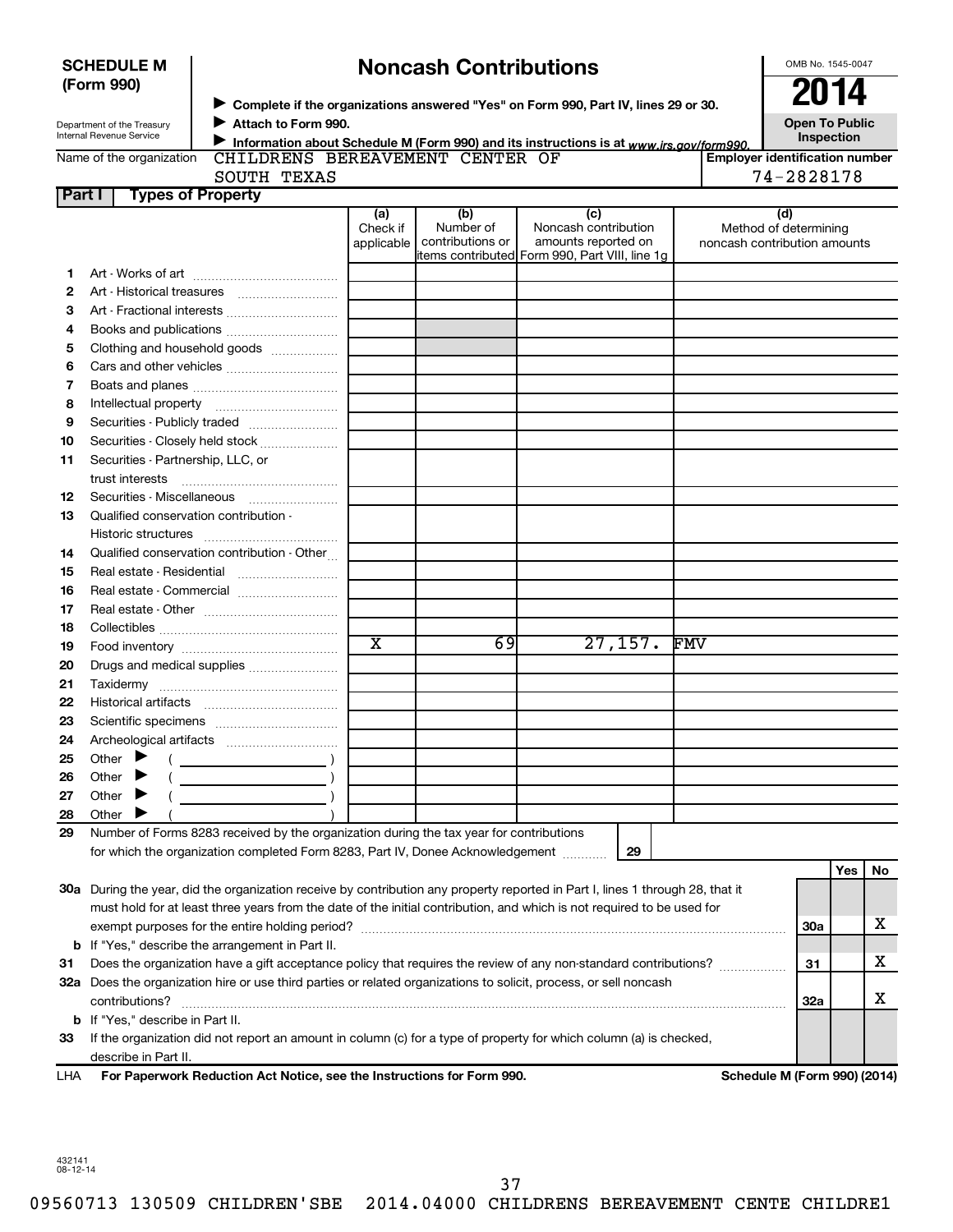| CHILDRENS BEREAVEMENT CENTER OF |  |
|---------------------------------|--|

| Part II         | Schedule M (Form 990) (2014) SOUTH TEXAS |  |                                                                                                                                                                                                                                                                                                                |    | 74-2828178                          | Page 2 |
|-----------------|------------------------------------------|--|----------------------------------------------------------------------------------------------------------------------------------------------------------------------------------------------------------------------------------------------------------------------------------------------------------------|----|-------------------------------------|--------|
|                 |                                          |  | Supplemental Information. Provide the information required by Part I, lines 30b, 32b, and 33, and whether the organization<br>is reporting in Part I, column (b), the number of contributions, the number of items received, or a combination of both. Also complete this part for any additional information. |    |                                     |        |
|                 |                                          |  |                                                                                                                                                                                                                                                                                                                |    |                                     |        |
|                 |                                          |  |                                                                                                                                                                                                                                                                                                                |    |                                     |        |
|                 |                                          |  |                                                                                                                                                                                                                                                                                                                |    |                                     |        |
|                 |                                          |  |                                                                                                                                                                                                                                                                                                                |    |                                     |        |
|                 |                                          |  |                                                                                                                                                                                                                                                                                                                |    |                                     |        |
|                 |                                          |  |                                                                                                                                                                                                                                                                                                                |    |                                     |        |
|                 |                                          |  |                                                                                                                                                                                                                                                                                                                |    |                                     |        |
|                 |                                          |  |                                                                                                                                                                                                                                                                                                                |    |                                     |        |
|                 |                                          |  |                                                                                                                                                                                                                                                                                                                |    |                                     |        |
|                 |                                          |  |                                                                                                                                                                                                                                                                                                                |    |                                     |        |
|                 |                                          |  |                                                                                                                                                                                                                                                                                                                |    |                                     |        |
|                 |                                          |  |                                                                                                                                                                                                                                                                                                                |    |                                     |        |
|                 |                                          |  |                                                                                                                                                                                                                                                                                                                |    |                                     |        |
|                 |                                          |  |                                                                                                                                                                                                                                                                                                                |    |                                     |        |
|                 |                                          |  |                                                                                                                                                                                                                                                                                                                |    |                                     |        |
|                 |                                          |  |                                                                                                                                                                                                                                                                                                                |    |                                     |        |
|                 |                                          |  |                                                                                                                                                                                                                                                                                                                |    |                                     |        |
|                 |                                          |  |                                                                                                                                                                                                                                                                                                                |    |                                     |        |
|                 |                                          |  |                                                                                                                                                                                                                                                                                                                |    |                                     |        |
|                 |                                          |  |                                                                                                                                                                                                                                                                                                                |    |                                     |        |
|                 |                                          |  |                                                                                                                                                                                                                                                                                                                |    |                                     |        |
|                 |                                          |  |                                                                                                                                                                                                                                                                                                                |    |                                     |        |
|                 |                                          |  |                                                                                                                                                                                                                                                                                                                |    |                                     |        |
|                 |                                          |  |                                                                                                                                                                                                                                                                                                                |    |                                     |        |
|                 |                                          |  |                                                                                                                                                                                                                                                                                                                |    |                                     |        |
|                 |                                          |  |                                                                                                                                                                                                                                                                                                                |    |                                     |        |
|                 |                                          |  |                                                                                                                                                                                                                                                                                                                |    |                                     |        |
|                 |                                          |  |                                                                                                                                                                                                                                                                                                                |    |                                     |        |
|                 |                                          |  |                                                                                                                                                                                                                                                                                                                |    |                                     |        |
|                 |                                          |  |                                                                                                                                                                                                                                                                                                                |    |                                     |        |
| 432142 08-12-14 |                                          |  |                                                                                                                                                                                                                                                                                                                |    | <b>Schedule M (Form 990) (2014)</b> |        |
|                 |                                          |  |                                                                                                                                                                                                                                                                                                                | 38 |                                     |        |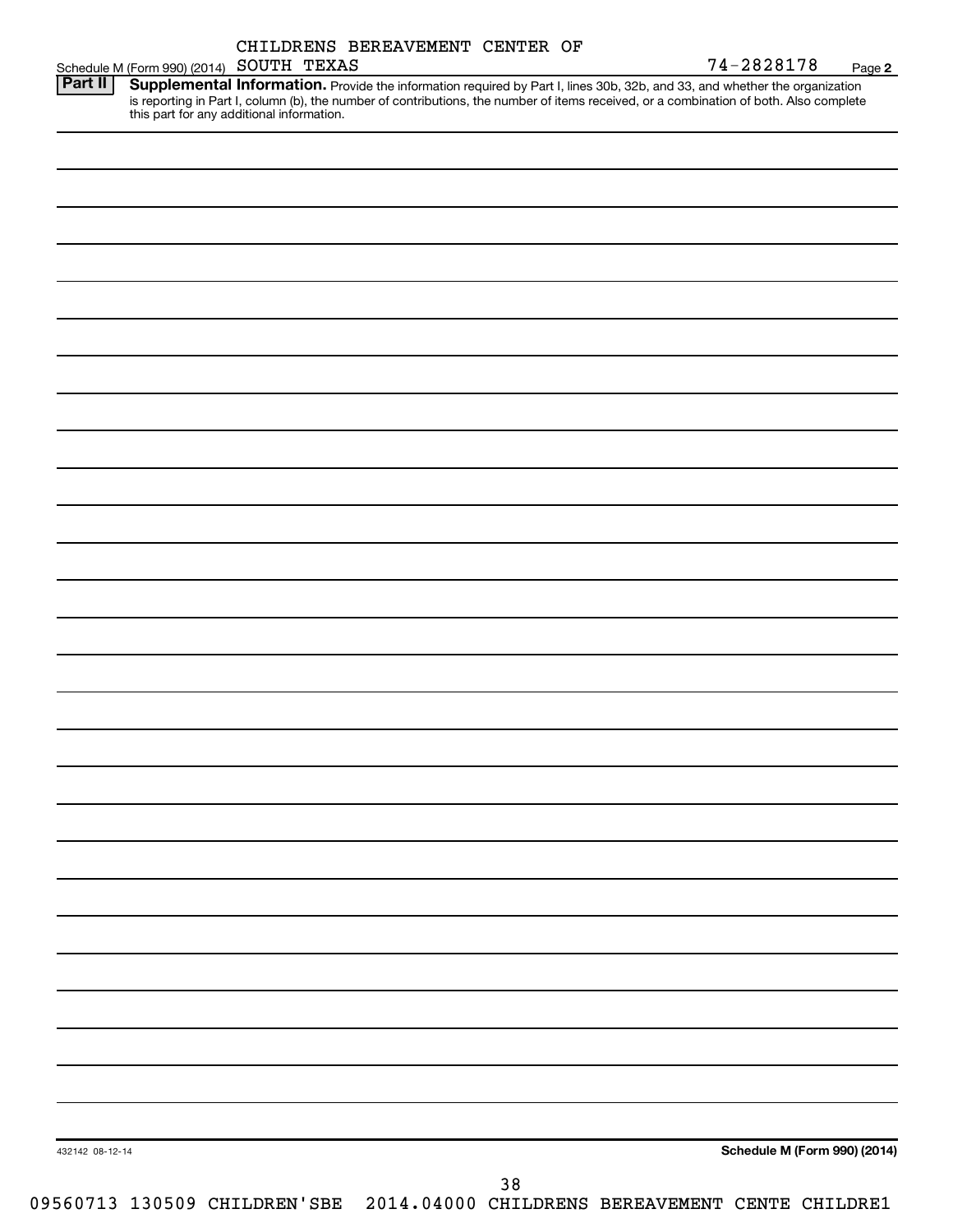**(Form 990 or 990-EZ)**

Department of the Treasury Internal Revenue Service Name of the organization

SCHEDULE O **Supplemental Information to Form 990 or 990-EZ 2014** 

Information about Schedule O (Form 990 or 990-EZ) and its instructions is at www.irs.gov/form990. **Complete to provide information for responses to specific questions on Form 990 or 990-EZ or to provide any additional information. | Attach to Form 990 or 990-EZ.**



SOUTH TEXAS 74-2828178

FORM 990, PART I, LINE 1, DESCRIPTION OF ORGANIZATION MISSION:

CHILDRENS BEREAVEMENT CENTER OF

PROGRAMS, COUNSELING, TRAINING, EDUCATION AND OUTREACH.

FORM 990, PART VI, SECTION B, LINE 11:

DRAFT OF THE COMPLETED FORM 990 IS PROVIDED TO THE BOARD OF DIRECTORS FOR

REVIEW, QUESTIONS AND ANSWERS AND FINAL APPROVAL.

FORM 990, PART VI, SECTION B, LINE 12C:

1. EACH DIRECTOR, PRINCIPAL OFFICER AND MEMBER OF A COMMITTEE WITH BOARD DELEGATED POWERS SHALL ANNUALLY SIGN A STATEMENT WHICH AFFIRMS SUCH PERSON HAS: A) RECEIVED A COPY OF THE CONFLICT OF INTEREST POLICY, B) READ AND UNDERSTANDS THE POLICY, C) AGREED TO COMPLY WITH THE POLICY, AND D) UNDERSTANDS CHILDREN'S BEREAVEMENT CENTER OF SOUTH TEXAS [THE CENTER] IS CHARITABLE, AND IN ORDER TO MAINTAIN ITS FEDERAL TAX EXEMPTION IT MUST ENGAGE PRIMARILY IN ACTIVITIES WHICH ACCOMPLISH ONE OR MORE OF ITS TAX-EXEMPT PURPOSES. 2. EACH VOTING MEMBER OF THE BOARD SHALL ANNUALLY SIGN STATEMENT WHICH DECLARES WHETHER SUCH PERSON IS AN INDEPENDENT DIRECTOR. 3. IF AT ANY TIME DURING THE YEAR, THE INFORMATION IN THE ANNUAL STATEMENT CHANGES MATERIALLY, THE DIRECTOR SHALL DISCLOSE SUCH CHANGES AND REVISE THE ANNUAL DISCLOSURE FORM. 4. THE EXECUTIVE COMMITTEE SHALL REGULARLY AND CONSISTENTLY MONITOR AND ENFORCE COMPLIANCE WITH THIS POLICY BY REVIEWING ANNUAL STATEMENTS AND TAKING SUCH OTHER ACTIONS AS ARE NECESSARY FOR EFFECTIVE OVERSIGHT.

FORM 990, PART VI, SECTION B, LINE 15:

432211 08-27-14 LHA For Paperwork Reduction Act Notice, see the Instructions for Form 990 or 990-EZ. Schedule O (Form 990 or 990-EZ) (2014) THE BOARD OF DIRECTORS DETERMINES THE PAY FOR THE EXECUTIVE DIRECTOR AND

39